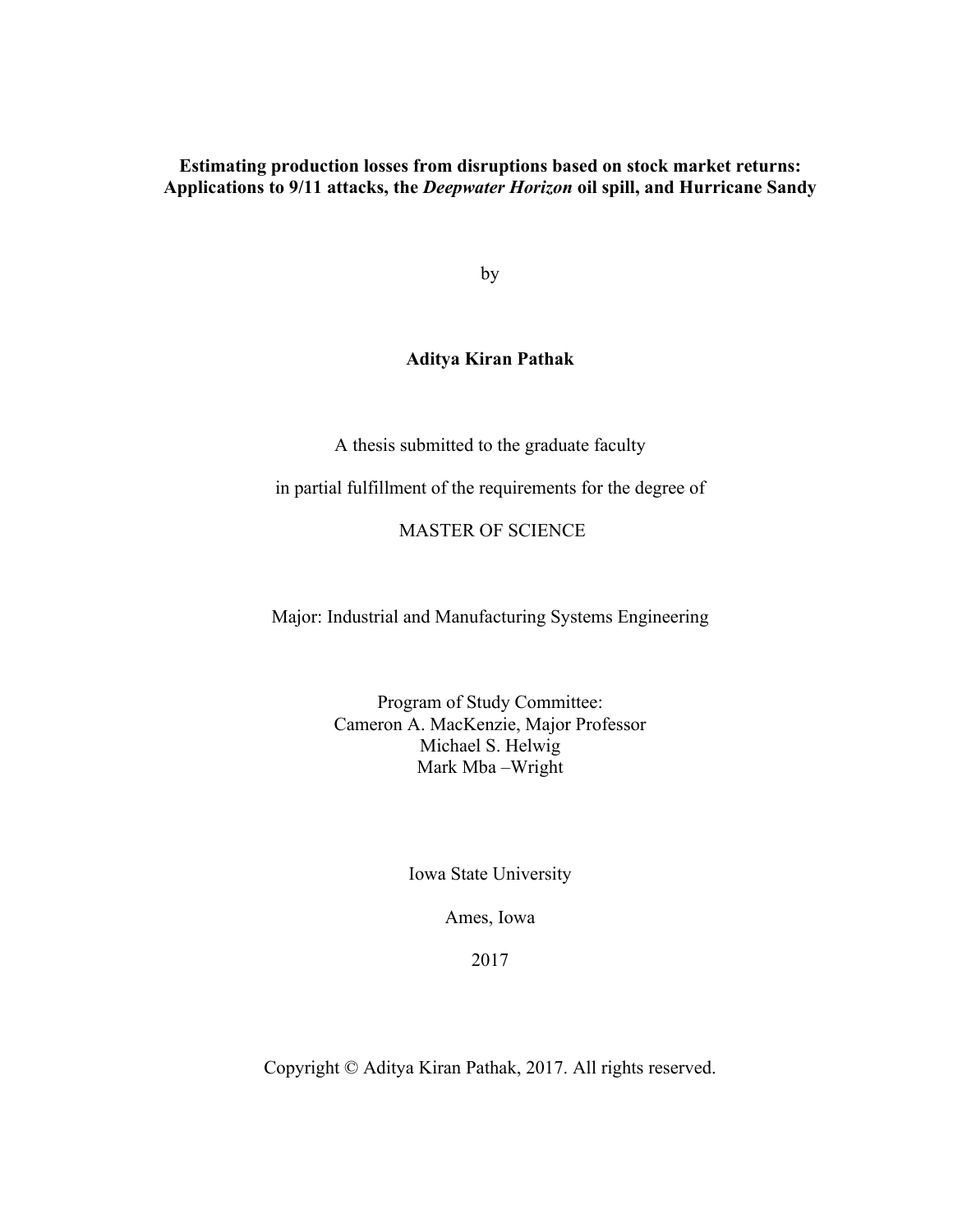# DEDICATION

*To my parents, Sandhya and Kiran Pathak, and my sister Sheetal Pathak.*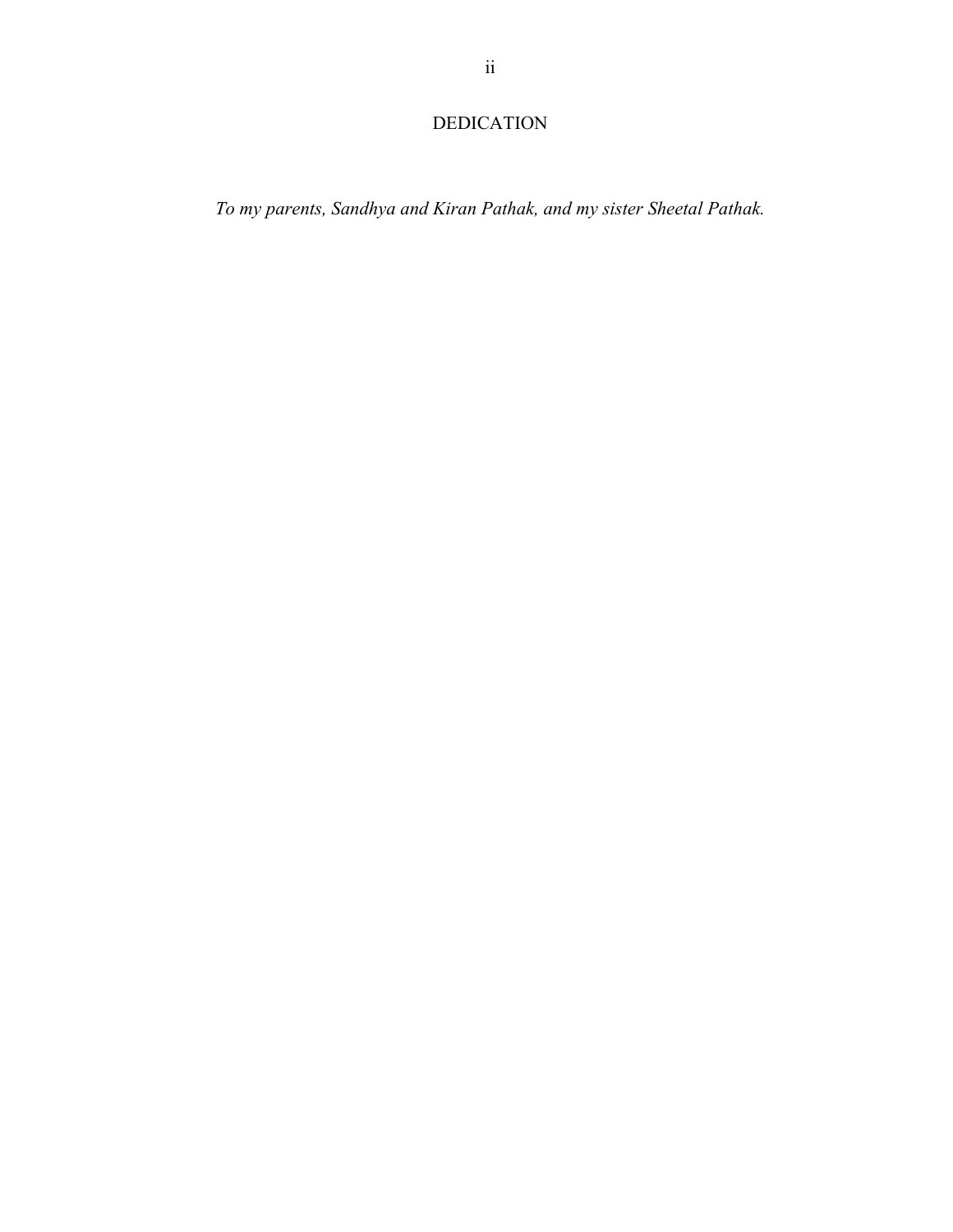## TABLE OF CONTENTS

|                                                                                                                                                                           | iv                                                            |
|---------------------------------------------------------------------------------------------------------------------------------------------------------------------------|---------------------------------------------------------------|
|                                                                                                                                                                           | $\mathbf{V}$                                                  |
|                                                                                                                                                                           | V <sub>1</sub>                                                |
|                                                                                                                                                                           | vii                                                           |
|                                                                                                                                                                           | V111                                                          |
|                                                                                                                                                                           | $\mathbf{1}$<br>3                                             |
| CHAPTER 2 ESTIMATING PRODUCTION LOSSES FROM DISRUPTIONS<br>BASED ON STOCK MARKET RETURNS: APPLICATIONS TO 9/11<br>ATTACKS, THE DEEPWATER HORIZON OIL SPILL, AND HURRICANE | $\overline{4}$<br>$\overline{4}$<br>8<br>11<br>15<br>31<br>34 |
|                                                                                                                                                                           | 43<br>45                                                      |
|                                                                                                                                                                           | 46                                                            |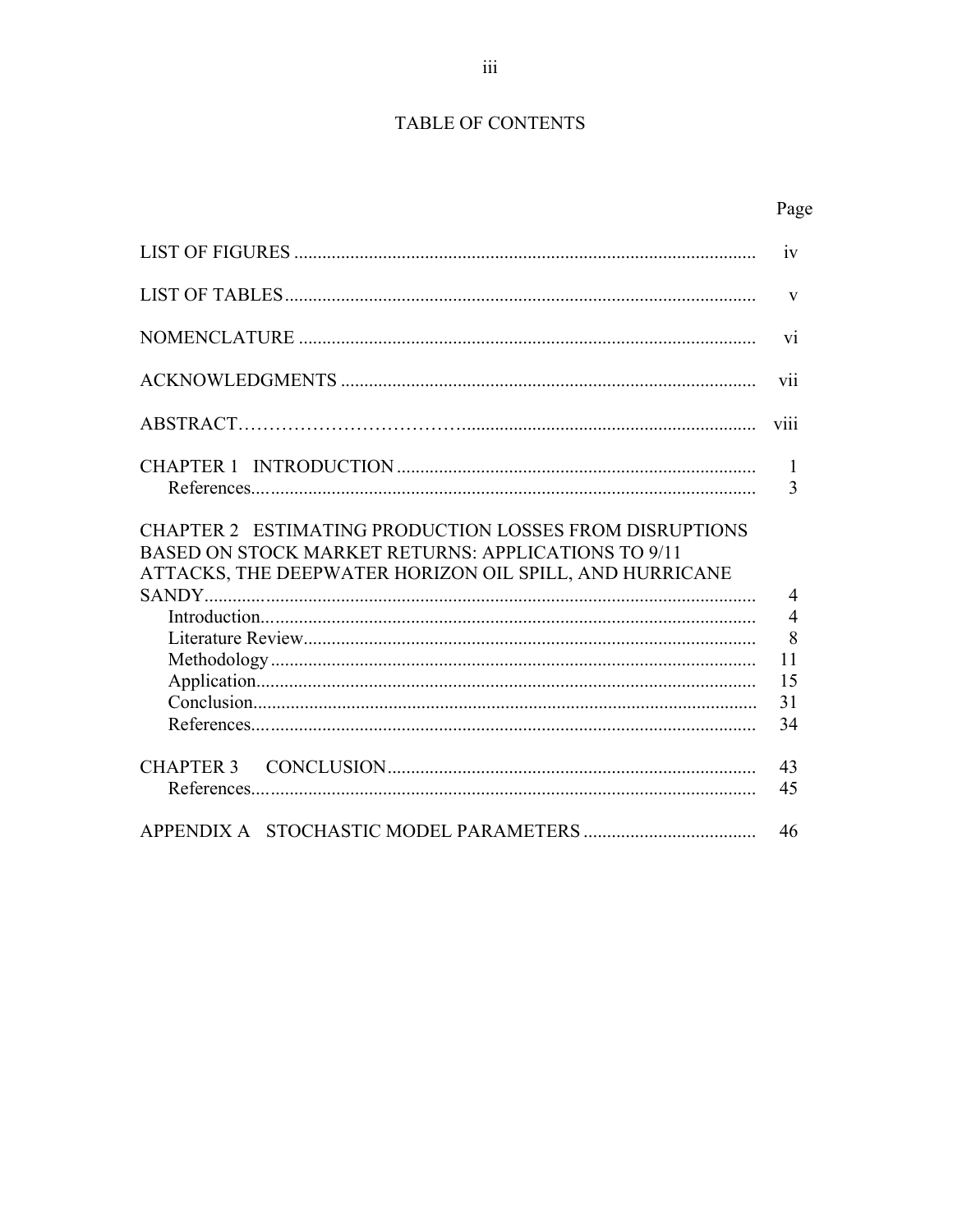## LIST OF FIGURES

| Page |
|------|
|      |

| Figure 1a Dow Jones US oil & gas index after the Deepwater Horizon oil spill        | 18 |
|-------------------------------------------------------------------------------------|----|
| Figure 1b Dow Jones U.S. transportation services index after the Deepwater          | 18 |
| Figure 2 9/11 Terror attacks – Weekly production loss in millions of dollars        | 24 |
| Figure 3 <i>Deepwater Horizon</i> oil spill – Weekly production loss in millions of | 25 |
| Figure 4 Hurricane Sandy – Weekly production loss in millions of dollars            | 26 |
|                                                                                     | 28 |
| Figure 6 Deepwater Horizon oil spill – Simulated production loss and recovery       |    |
|                                                                                     | 29 |
| Figure 7 Hurricane Sandy – Simulated production loss and recovery time              | 30 |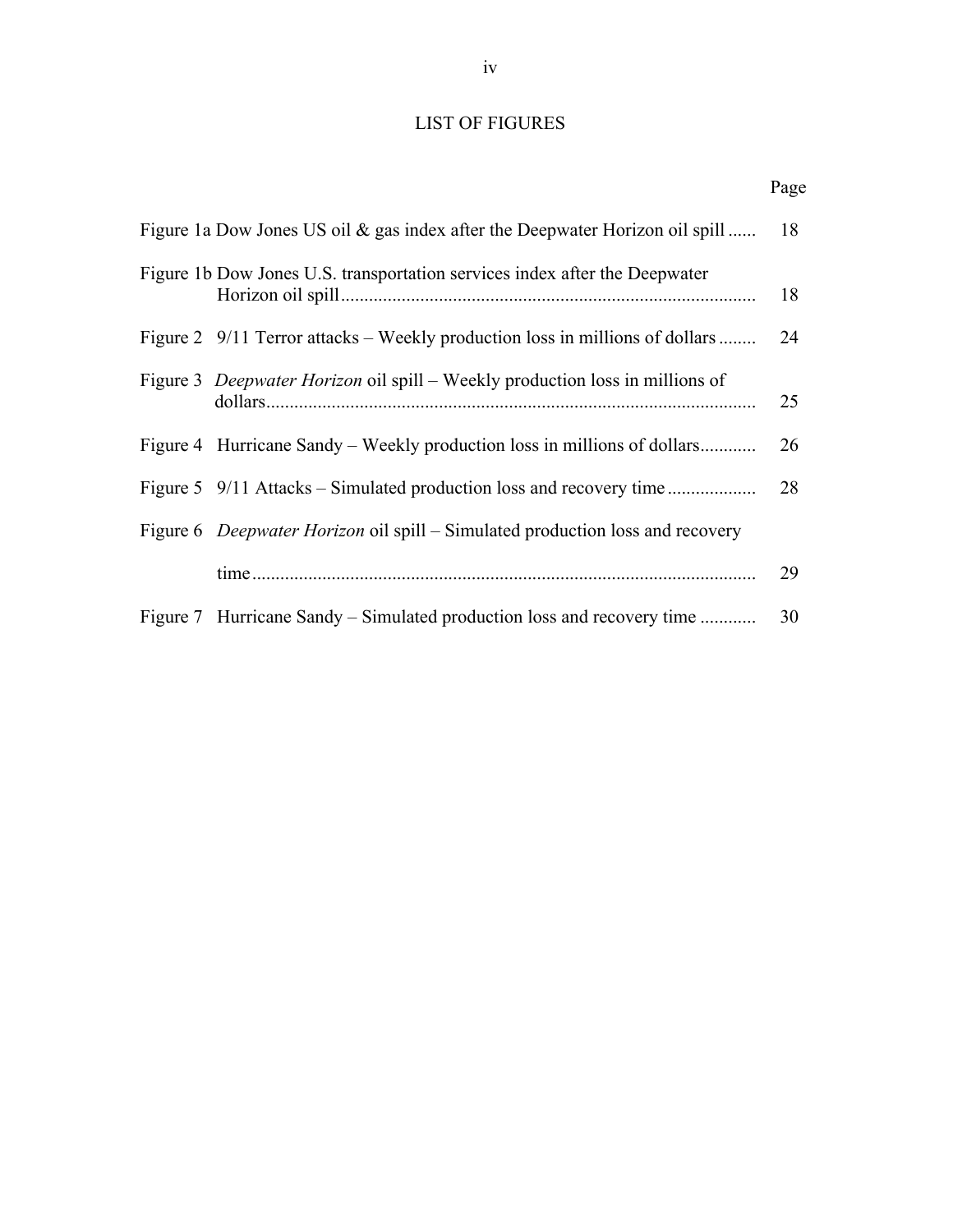# LIST OF TABLES

Page **Page** 

|         |                                                                               | 16 |
|---------|-------------------------------------------------------------------------------|----|
|         | Table 2 Regression coefficients for different sectors and their significance: |    |
|         |                                                                               | 20 |
| Table 3 | Regression coefficients for different sectors and their significance:         |    |
|         |                                                                               | 21 |
|         |                                                                               | 22 |
|         | Table 5 Predicted production losses and recovery time from stochastic model   | 29 |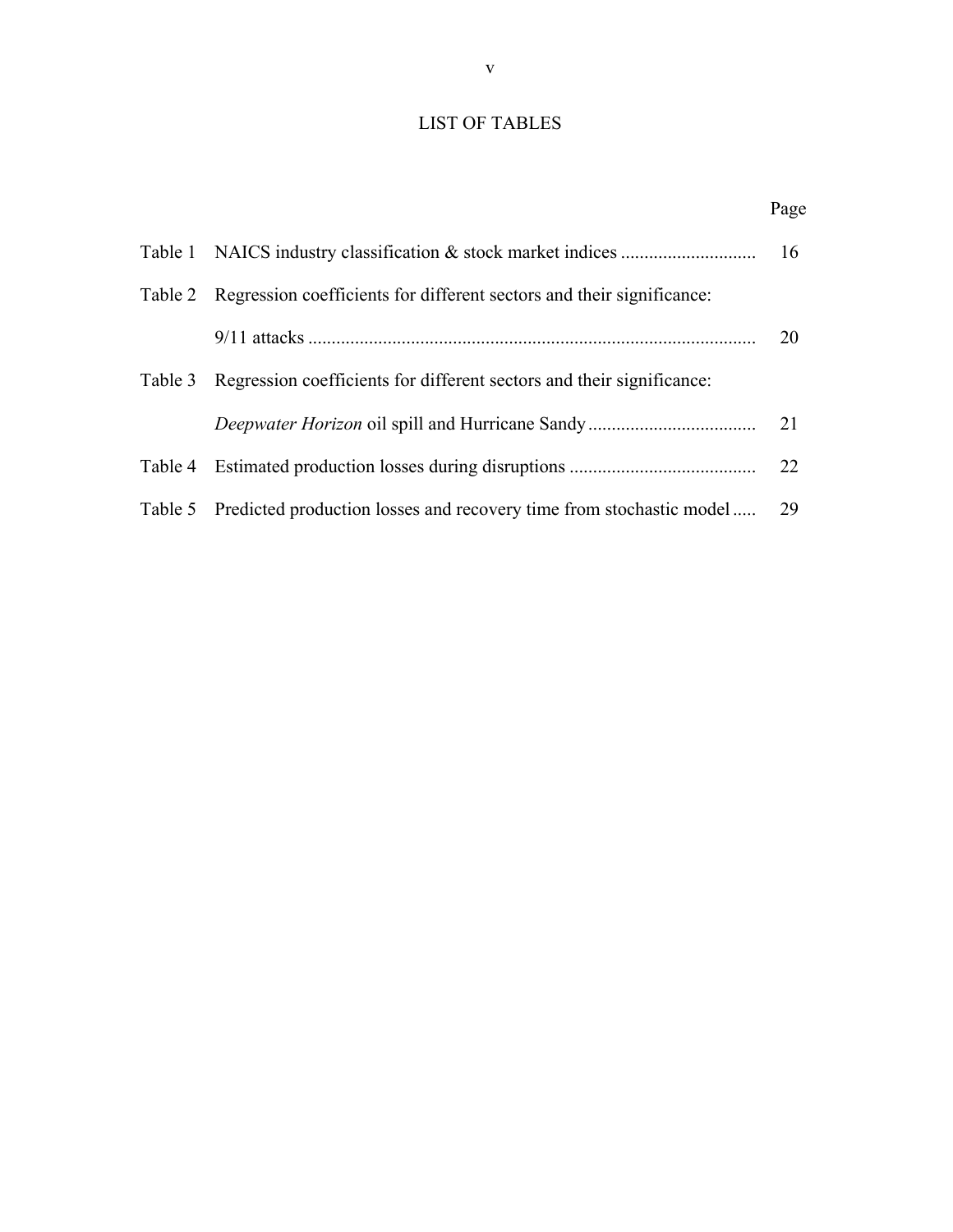## NOMENCLATURE

| <b>VUCA</b>   | Volatile, Uncertain, Complex and Ambiguous    |
|---------------|-----------------------------------------------|
| <b>IO</b>     | $Input - Output$                              |
| <b>IIM</b>    | Inoperability Input – Output Model            |
| CGE           | Computable General Equilibrium                |
| <b>DIIM</b>   | Dynamic Inoperability Input - Output Model    |
| <b>BEA</b>    | Bureau of Economic Analysis                   |
| <b>NAICS</b>  | North American Industry Classification System |
| $G-7$         | Group of Seven                                |
| <b>DJUSEN</b> | Dow Jones U.S. Oil & Gas Index                |
| <b>DJUSUT</b> | Dow Jones U.S. Utilities Index                |
| <b>DJUSTS</b> | Dow Jones U.S. Transportation Services Index  |
| <b>DJUSTC</b> | Dow Jones U.S. Technology Index               |
| <b>DJUSFN</b> | Dow Jones U.S. Financials Index               |
| <b>HMM</b>    | Hidden Markov Model                           |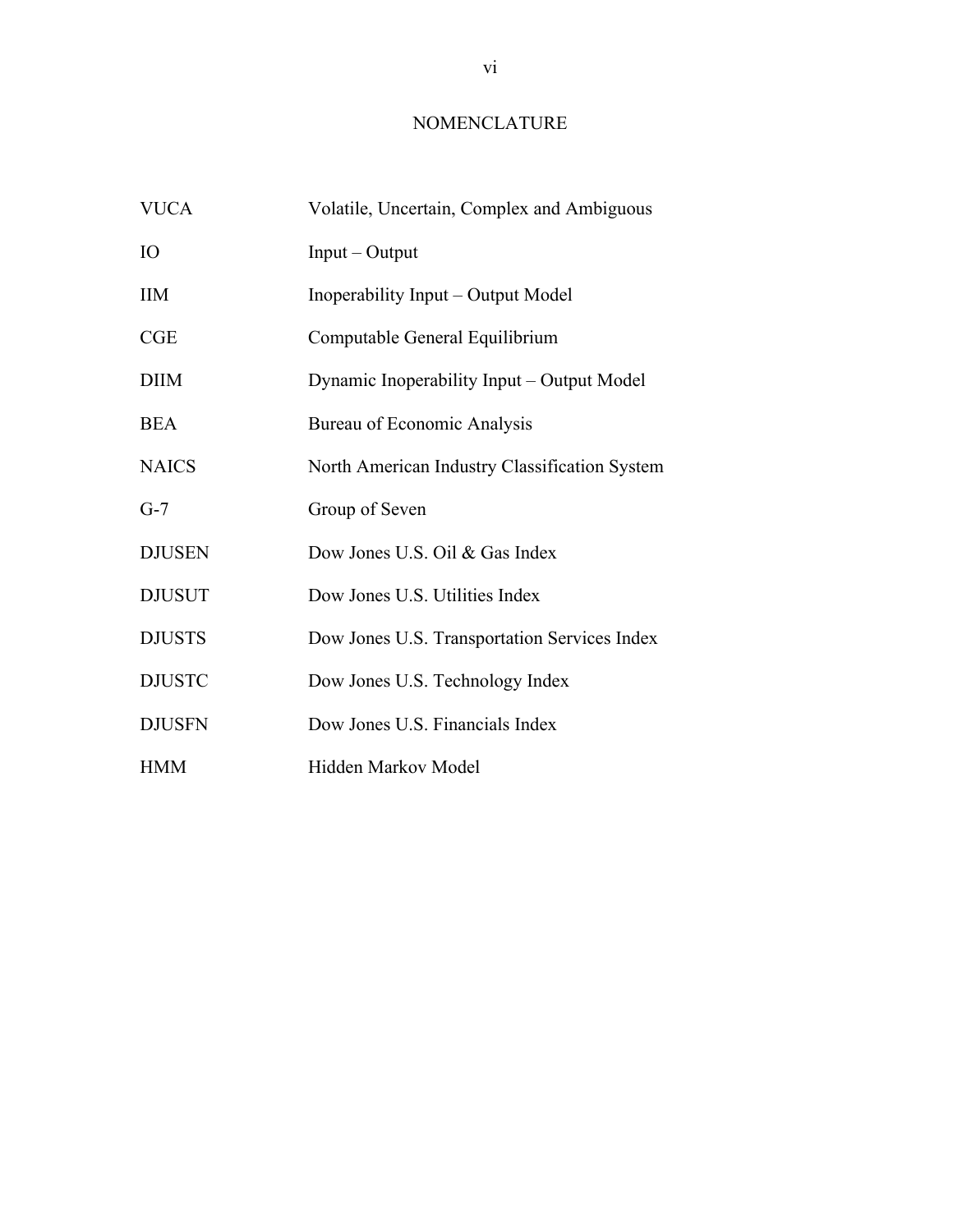### ACKNOWLEDGMENTS

I would like to thank my committee chair, Dr. Cameron MacKenzie, who has consistently supported and helped me whenever I faced difficulties and had questions about my research or writings. I would also like to thank my committee members, Dr. Michael Helwig, and Dr. Mark Mba – Wright, for their guidance and support throughout the course of this research.

In addition, I would also like to thank my colleagues, the IMSE department faculty, and staff for making my time at Iowa State University a wonderful experience. I would like to thank my friends for their valuable advice and support throughout my career and henceforth.

Finally, I express my deep gratitude to my parents and my sister for their continuous encouragement and constant support throughout my years of my study and the course of this research.

This accomplishment would not have been possible without all of them. *Thank you.*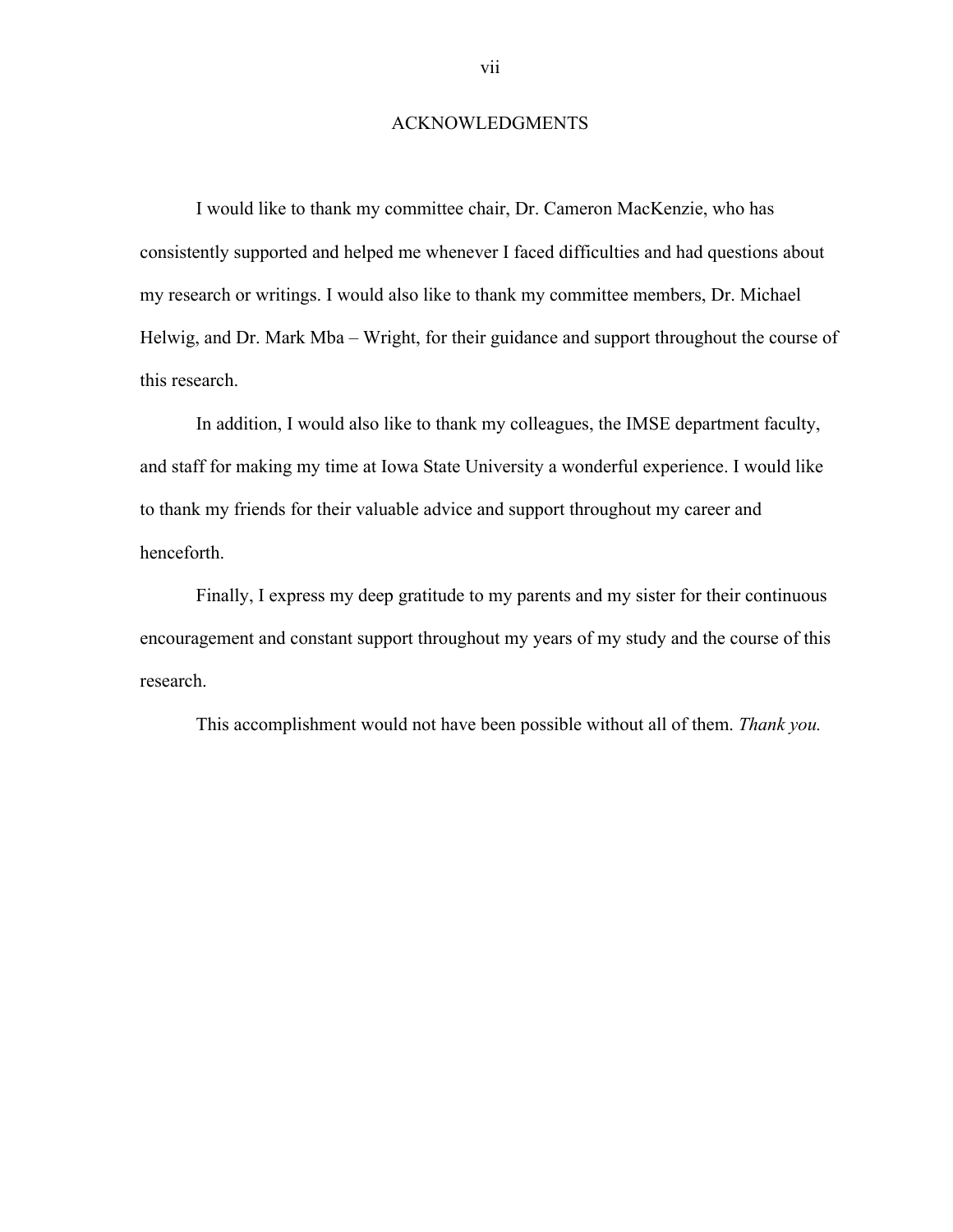### **ABSTRACT**

The threats to human life and infrastructure are ever growing due to global terrorism, conflicts and climate change as well as the omnipresent threat of natural disruptions like earthquakes, volcanos, tsunamis etc. Disruptions or disasters lead to sudden changes in demand, production and supply. In case of such scenarios it is essential to optimize the utilization of available resources and avoid further wastage. In this study a model is presented to measure the changes in production due to changes in supply and demand of goods and services, and measure possible losses to industries during such disruptions. It is anticipated that there is a strong economic correlation of growth among the industries and there is a ripple effect causing losses to interdependent industries and economies in such scenarios. It is believed that, variability in the economy is preceded by stock market price fluctuations. The trend of any economy is reflected in the stock markets that it encompasses and these markets provide instantaneous feedback to changes in a state of normalcy. These stock markets have been used to study the variability in economic output of industries, and measure the dynamic changes in production or output of industries. The results of the study justify the existence of such a correlation between the gross output of industries and the stock indices that are related to these industries. Study of past disruptions is performed through a deterministic model and a stochastic model and the results obtained resonate with the existing estimates published by studies measuring the economic impacts of these disruptions. Such a study would enable governments, corporations and individual businesses to make informed decisions regarding the allocation of resources and contingency plans in case of such a disruption. The risk of monetary and market losses can be substantially reduced thus enabling faster recovery and higher resilience.

viii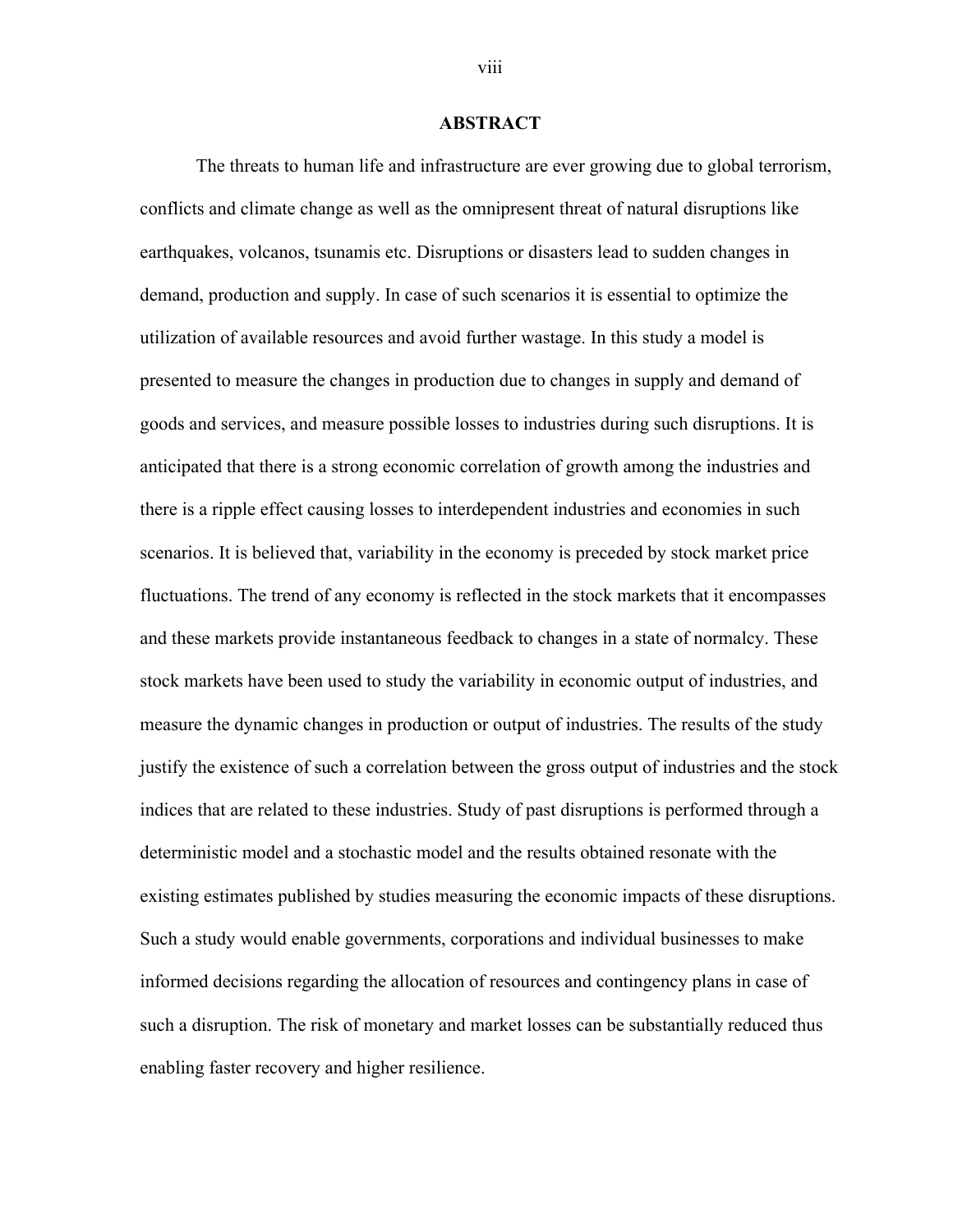### **CHAPTER 1. INTRODUCTION**

The world has experienced disruptions and threats of potential disruptions regularly in the recent past. The number of disruptions have increased exponentially (Coleman, 2006; Guha-Sapir, et al., 2013). A disruption is a state of unbalance or disturbance that affects a system. When it comes to the economy or a nation, a disruption could be an event or a series of events causing damage to the normal functioning of these systems. Disruptions can be defined as an event that causes diversion from a state of the usual or expected. These can range from a wide selection of natural disasters or man-made disruptions like terrorism or war. These disruptions cause loss of life, damages to private and public property, our environment and our day-to-day lives. This study deals with the effects of such disruptions on economies, businesses and industries.

In this study we deal with the economic impacts of such events and hence the focus would be towards economies and industries. Such events pose a threat of potential loss to economies and industries that may be affected directly or indirectly. Potential threats can be analyzed using principals of 'risk analysis.' Risk analysis or risk management has been defined in multiple concepts, one such definition is "The identification, assessment, and prioritization of risks followed by coordinated and economical application of resources to minimize, monitor, and control the probability and/or impact of unfortunate events" (Hubbard, D., 2009). A complete study of a risk analysis problem broadly should report comprehensive solutions to three questions "1. What can go wrong? 2. How likely is it that such a situation will occur? 3. What are the consequences if it occurs?" (Kaplan, S., & Garrick, B., 1981). This study is associated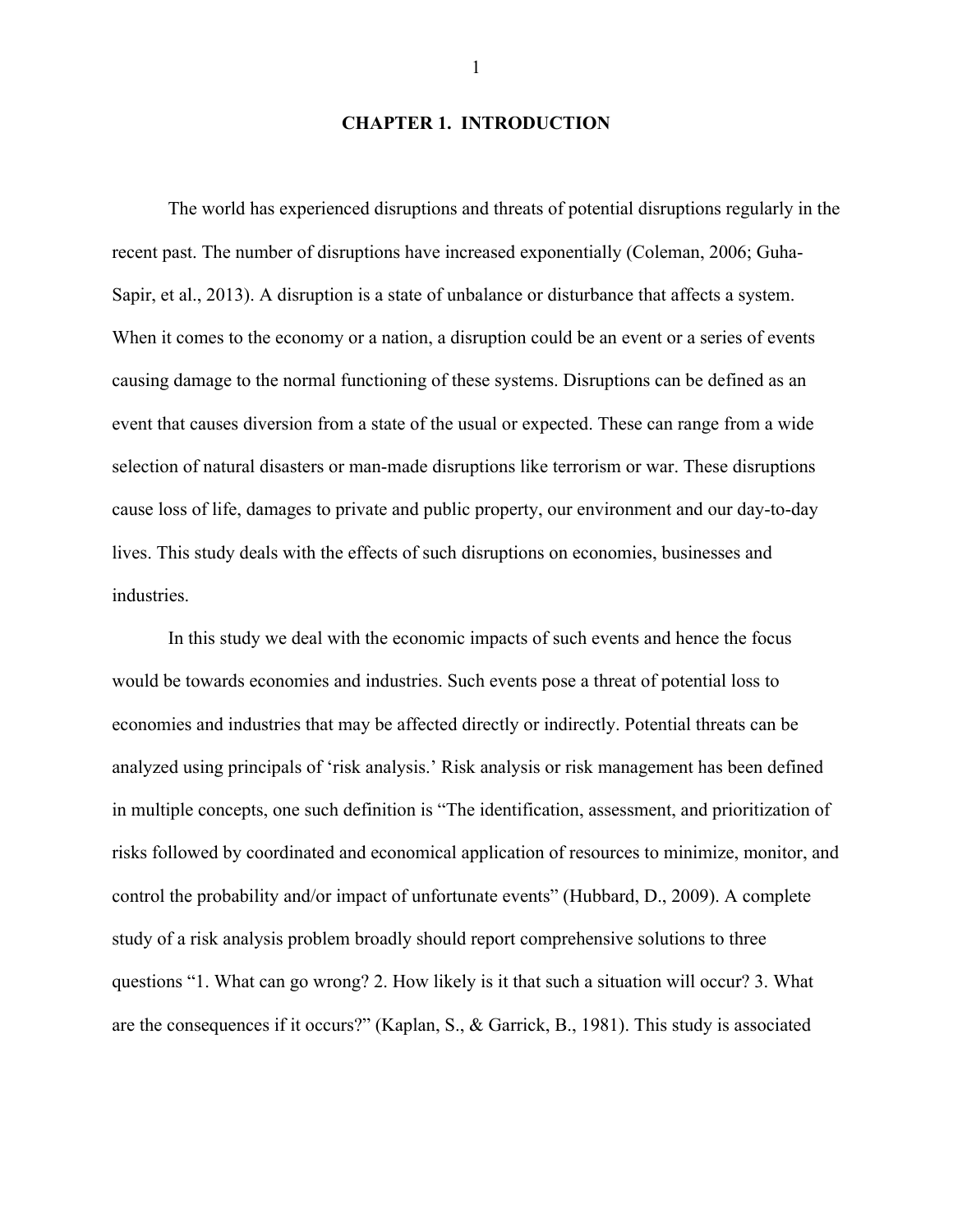with the economic risks of unwanted events or disruptions to interdependent industries and the effect of inter – industry dependence on these risks.

Stiehm described the post-cold war world as a more Volatile, Uncertain, Complex and Ambiguous or VUCA (Stiehm, J. H., 2010). The world is constantly under threats of disruptions to a normal way of life

Global economies and nations continuously strive to grow. With growth in the industrial sector arises a greater interdependence among industries and international economies. Interdependence aids in swift and stable growth but also is a weakness because such systems are more susceptible to loss if any of the entities face damages due to disruptions. The average cost of natural disruptions has increased from \$50 billion in the 1980s to \$200 billion in the recent years and approximate losses worth \$1.5 trillion were incurred during 2003 to 2013 (Al Kazimi, A. & MacKenzie, C., 2016; Associated Press, 2014).

With such catastrophic consequences it is essential that governments and corporations make efforts towards mitigating the risks of such events in order to reduce the losses and safeguard life. In this study, we put forth a statistical model to predict the losses incurred by industries due to direct and indirect impacts of disruptions. The model will enable stakeholders to make better and informed decisions for resource allocation and preventive measures. A unique approach of quantifying future losses in output of industries that might be incurred after the occurrence of such an event using the stock market returns as an indicator has been employed.

Hence motivation of this study is to identify and exploit the relation between the stock market prices and industrial production to better predict losses due to disruptions and reduce the recovery period and costs. Chapter 2 of this thesis introduces the model with case examples of past disruptions. Chapter 3 discusses the summary of the research and future work.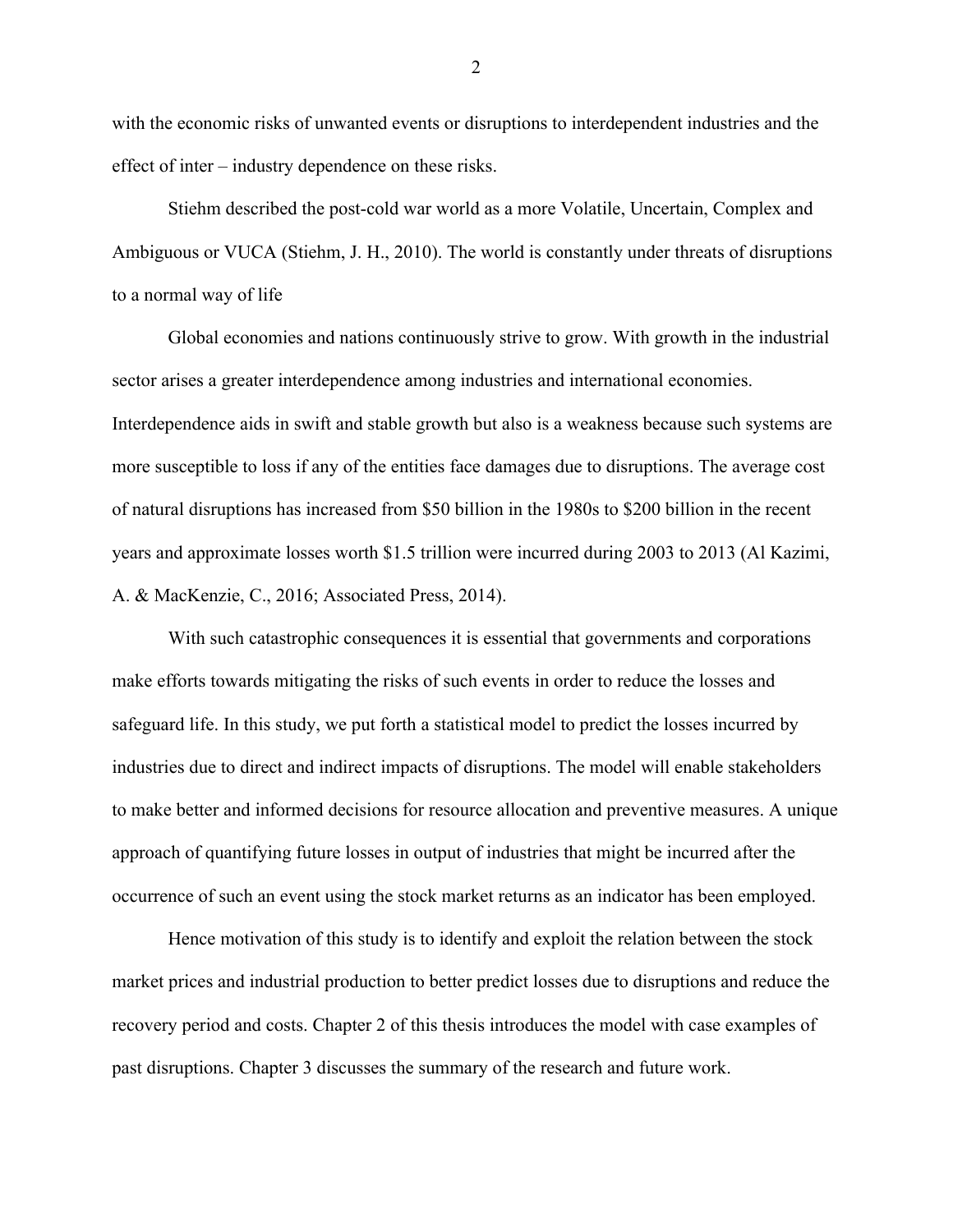#### **REFERENCES**

- A. A. Kazimi and C. A. MacKenzie, "The economic costs of natural disasters, terrorist attacks, and other calamities: An analysis of economic models that quantify the losses caused by disruptions," 2016 IEEE Systems and Information Engineering Design Symposium (SIEDS), Charlottesville, VA, 2016, pp. 32-37. DOI: 10.1109/SIEDS.2016.7489322
- Associated Press. 2014. Official: disaster cost quadrupled in past decades. Daily Mail, 5 June. Available at http://www.dailymail.co.uk/wires/ap/article-2649515/Official-Disaster-costquadrupled-past-decades.html, Accessed on February 9, 2017.
- Coleman, L. (2006), Frequency of Man-Made Disasters in the 20th Century. Journal of Contingencies and Crisis Management, 14: 3–11. doi:10.1111/j.1468-5973.2006.00476.x
- Guha-Sapir, D., Santos, I., & Borde, A. (2013). The economic impacts of natural disasters / edited by Debarati Guha-Sapir, Indhira Santos, Alexandre Borde. Oxford ; New York: Oxford University Press.
- Hubbard, D. (2009). *The failure of risk management: Why it's broken and how to fix it / Douglas W. Hubbard.* Hoboken, N.J.: Wiley.
- Kaplan, S., & Garrick, B. (1981). On The Quantitative Definition of Risk. Risk Analysis, 1(1), 11-27.
- Stiehm, J. H. (2010). U.S. Army War College. Philadelphia: Temple University Press. Retrieved from http://ebookcentral.proquest.com/lib/iastate/detail.action?docID=616015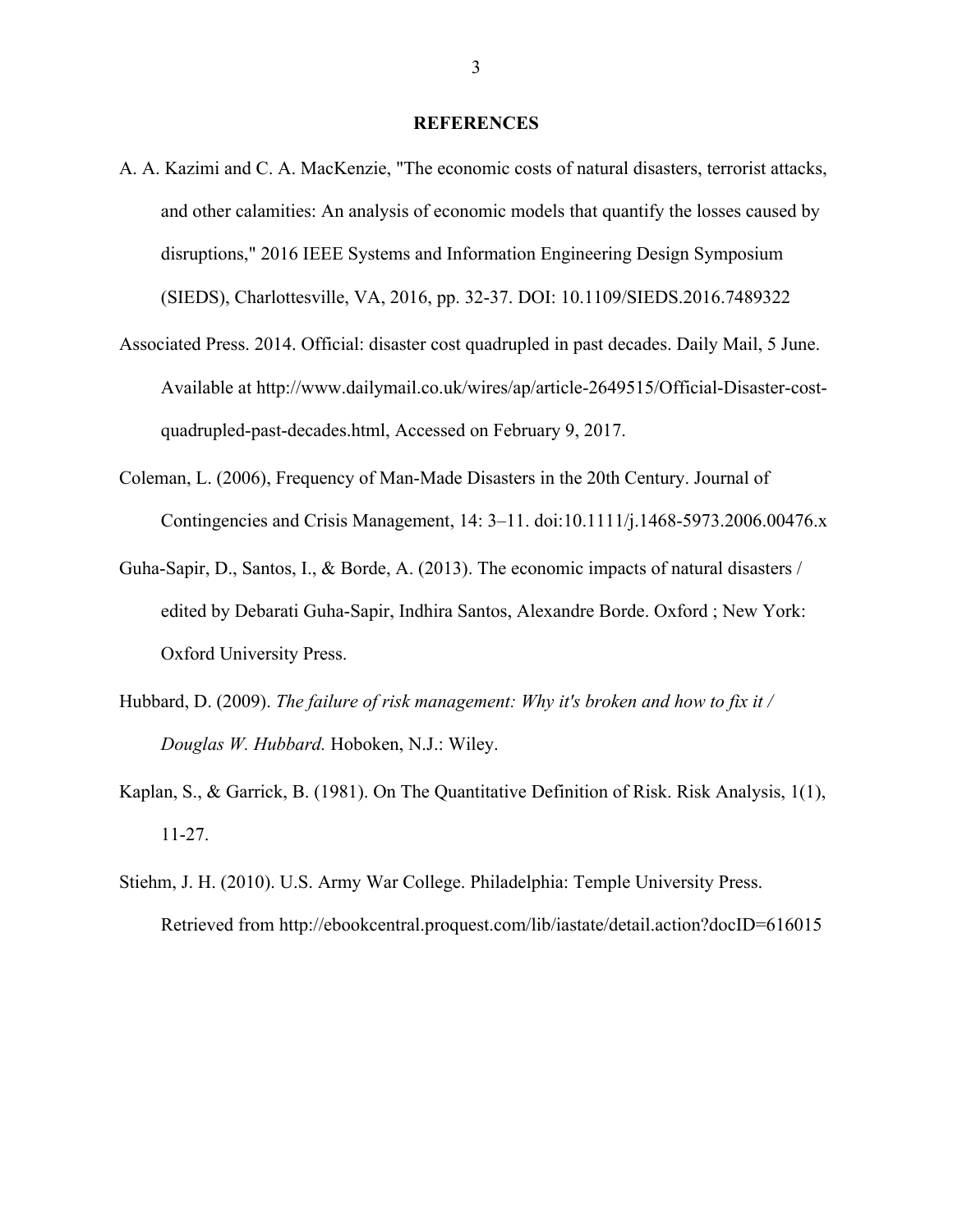## **CHAPTER 2. ESTIMATING PRODUCTION LOSSES FROM DISRUPTIONS BASED ON STOCK MARKET RETURNS: APPLICATIONS TO 9/11 ATTACKS, THE**  *DEEPWATER HORIZON* **OIL SPILL, AND HURRICANE SANDY**

#### **1. Introduction**

We live in a world threatened by various disruptions, both natural and manmade. These disruptions can cause fatalities, injuries, infrastructure and environmental damage, and lost business. Unfortunately, the frequency and damages from these disruptions seem to be increasing. The global cost of natural disasters has risen from approximately \$50 billion in the 1980s to \$200 billion per year in the 2010s (Al Kazimi, A. & MacKenzie, C., 2016; Associated Press, 2014). The global economy is an interconnected web of industries, governments, businesses, and people, and it functions by exchanging goods, services, and money among these parties. Consequently, when a disruption strikes a specific region or directly impacts a specific sector or industry, the economic impacts of the disruption can extend beyond that region or that sector of the economy. Developing models that quantify and predict the interdependent economic impacts of a disruption is important in order to understand the total cost of these disruptions. Quantifying the cost from a disruption can be used to determine what mitigation actions should be taken and how much should be spent in order to prepare and respond to the disruption.

Disruptions can affect both the production or output and demand for industries or sectors in the economy. Interdependent industries can also be affected even if they do not suffer physical damages. The economic input-output (IO) model developed by Leontief (1951ab) is one of the most popular frameworks for quantifying the economic impacts of disruptions (Van der Veen and Logtmeijer, 2005; Santos, 2006; Lian and Haimes, 2006; Hallegatte, 2008; Okuyama, 2010;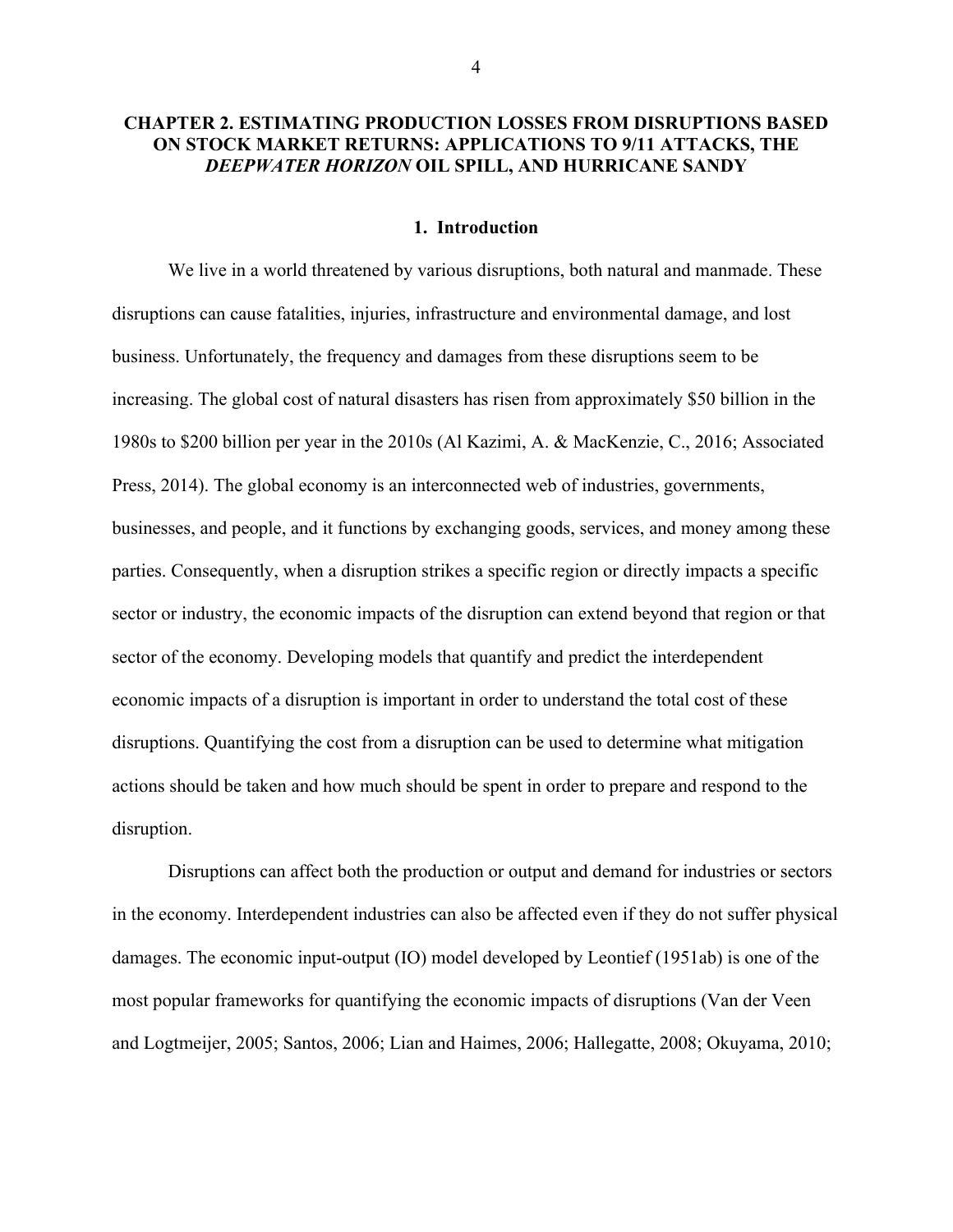Rose and Wei, 2013). The loss in output from sectors that are directly impacted by disruptions (e.g., physical damage to buildings) spreads to interdependent sectors through forward or backward linkages which intensifies the original loss (Rose, 2004; Okuyama and Santos, 2014). The cost of a disruption can be divided into two parts direct losses and indirect losses also known as higher order effect. These are calculated mostly using macroeconomic multipliers for both direct and indirect effects, which are quantified using empirical relations estimating the economic activity.

Several models have extended the basic demand-driven IO model to quantify the impact of disasters. The Inoperability IO Model (IIM) quantifies the loss in production or output of each industry by calculating the inoperability of an industry (Haimes and Jiang, 2001; Santos and Haimes, 2004). In addition to IO models, computable general equilibrium models and socialaccounting matrices have also been used to assess the economic impacts from disruptions.

One challenge with these economic impact models has been to quantify the dynamic impacts of a disruption by correctly analyzing the length of time for the indirect impacts to flow throughout the economy. The Dynamic Inoperability IO Model (DIIM) uses a "resilience" matrix that describes how quickly the economic industries recover from a disruption (Lian and Haimes, 2006) or how quickly the economy reaches equilibrium (MacKenzie et al., 2012a). Many economic disaster impact studies based on IO models also assume the same underlying supply and demand mechanisms that exist at the equilibrium state before a disruption remain constant during and after disruption. For example, if an industry requires 20 cents in goods and services from a second industry for every dollar that the first industry produces at equilibrium, then IO models assume this relationship remains the same during the disruption. CGE models, discussed in the following section, provide more flexibility by allowing for price changes and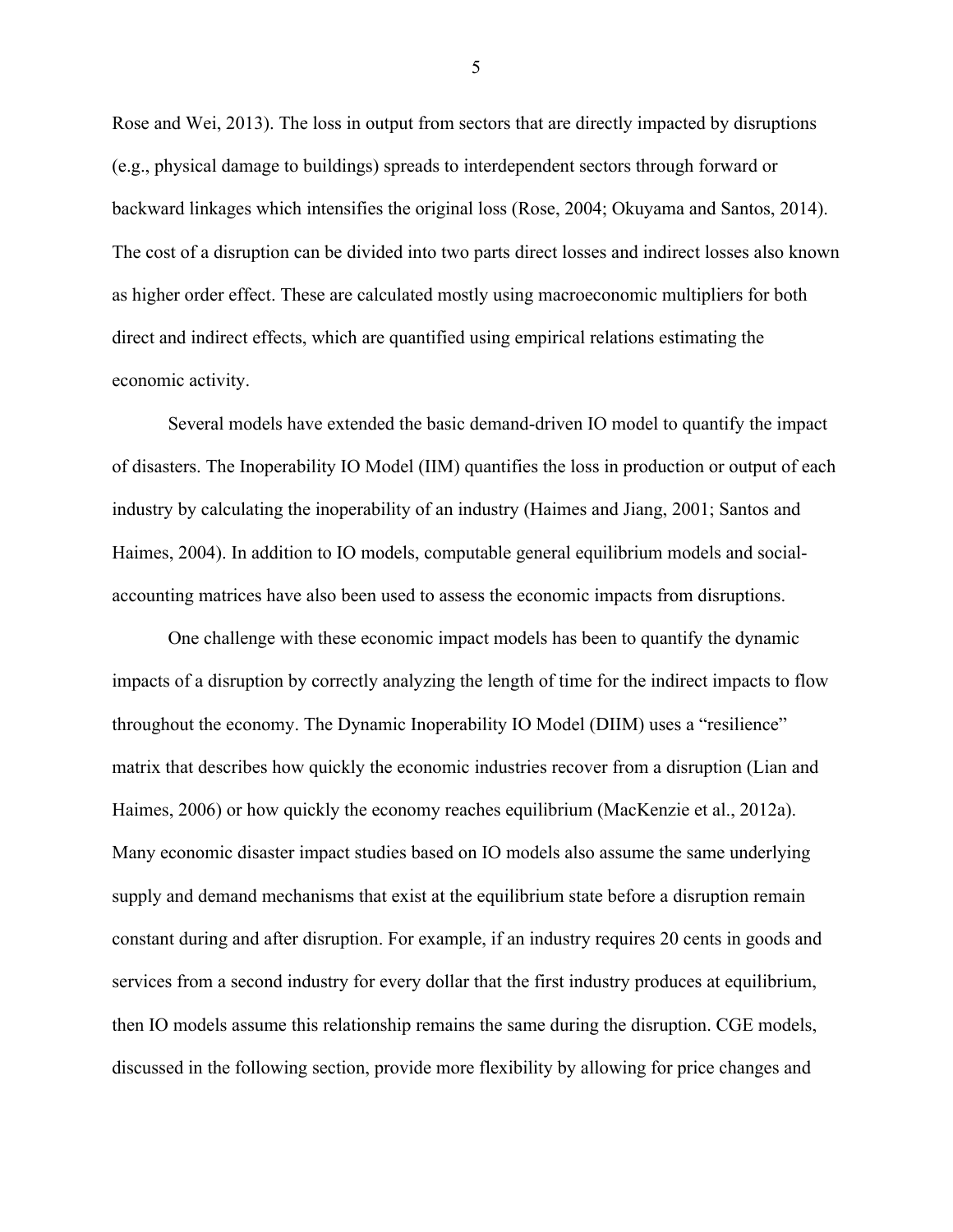substitution effects, but estimating the parameters for a CGE model can be very difficult and the CGE model might overestimate the ability of consumers and producers to substitute other goods and services during a disruption (Rose and Liao, 2005; Okuyama, 2008). Other studies allow a region to use imports to replace lost production during a disruption (MacKenzie et al., 2012b).

This paper proposes a new model to quantify the dynamic economic impacts that does not rely on equilibrium assumptions that may not be valid during a disruption. The model estimates production losses due to a disruption based on stock market activity following a disruptive event. The model assumes the stock market indices for specific industries reflects production in those industries. Fama (1990), Choi et al. (1999), Barro (1990), Ferson and Harvey (1991), Schwert (1990) discuss the relation of the stock market with the gross output or revenue of any industry especially in the United States market as well as in the international markets.

The model uses regression analysis to model the relationship between stock market activity and each industry in the U.S. economy. The stock market reacts to a large disruptive event, such as a terrorist attack, a large-scale industrial accident, or a natural disaster. If the stock market reflects to some extent the economic activity, such as production or demand (Fama, 1990; Choi et al., 1999; Barro, 1990; Ferson and Harvey, 1991; Schwert, 1990), after the disruption, then using stock market prices to assess the impact on production in the economy is justified. This paper introduces two new modeling approaches for disaster impact studies. The first model uses five stock market indices to predict weekly production for each industry in the U.S. economy. The weekly production for each industry following three recent disruptions is calculated based on the regression model. The second model focuses on the production for each industry for which a stock market index exists. After using regression to predict the production for each industry based on the industry's own stock market index, Monte Carlo simulation is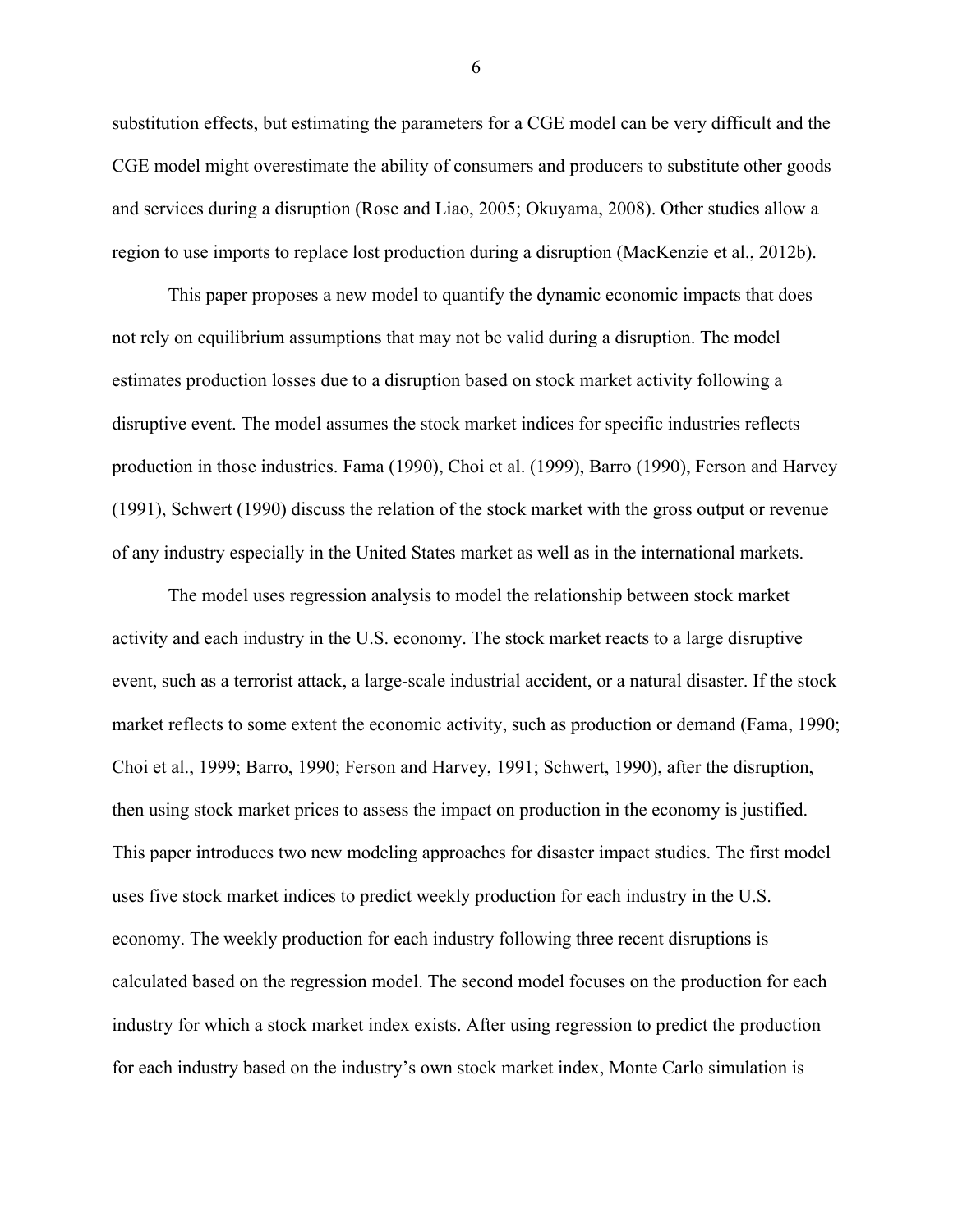used to analyze the uncertainty in production after a disruptive event. This model calculates the correlation in the stock market indices to induce correlation (i.e., interdependence) in the simulated production output.

The uniqueness of this approach is the use of stock market returns to estimate economic losses from a disruption. Many studies like Chen et al. (1986), Cheug and Ng (1997), Rappaport (1987), Fama (1981), and Choi et al. (1999) discuss the relation among the stock market and the industrial output or put forth forecasting models. The model uses weekly stock market prices, and the output is weekly production of national industries. Thus, the model inherently captures dynamic elements and can be used to examine how long industries recover after a disruption, which is a difficult modeling challenge. Since the model predicts economic activity for multiple industries, the model can be used to explore the interdependent economic impacts from the disruption. Using correlation in industrial stock market indices to represent the interdependence among industrial sectors represents a novel contribution. The model is applied to three recent disruptions: the 9/11 attacks, the *Deepwater Horizon* oil spill, and Hurricane Sandy. First, the five stock market indices quantify the national economic losses for each of the 15 industries in the U.S. economy. Second, the model uses these disruptions to measure the interdependence among a subset of industrial sectors. It simulates the relationship for these industries for the three disruptions in order to understand the range of possible impacts for similar disruptions.

The rest of the paper is structured as follows: Section 2 reviews the relevant literature including economic impact models and interpretations of the stock market. Section 3 introduces the methodology used for the deterministic approach and the stochastic approach. Section 4 discusses the data collection techniques and the data structure. Section 5 put forth the analysis of pilot studies of past disruptions using both techniques. Section 6 is a discussion section for the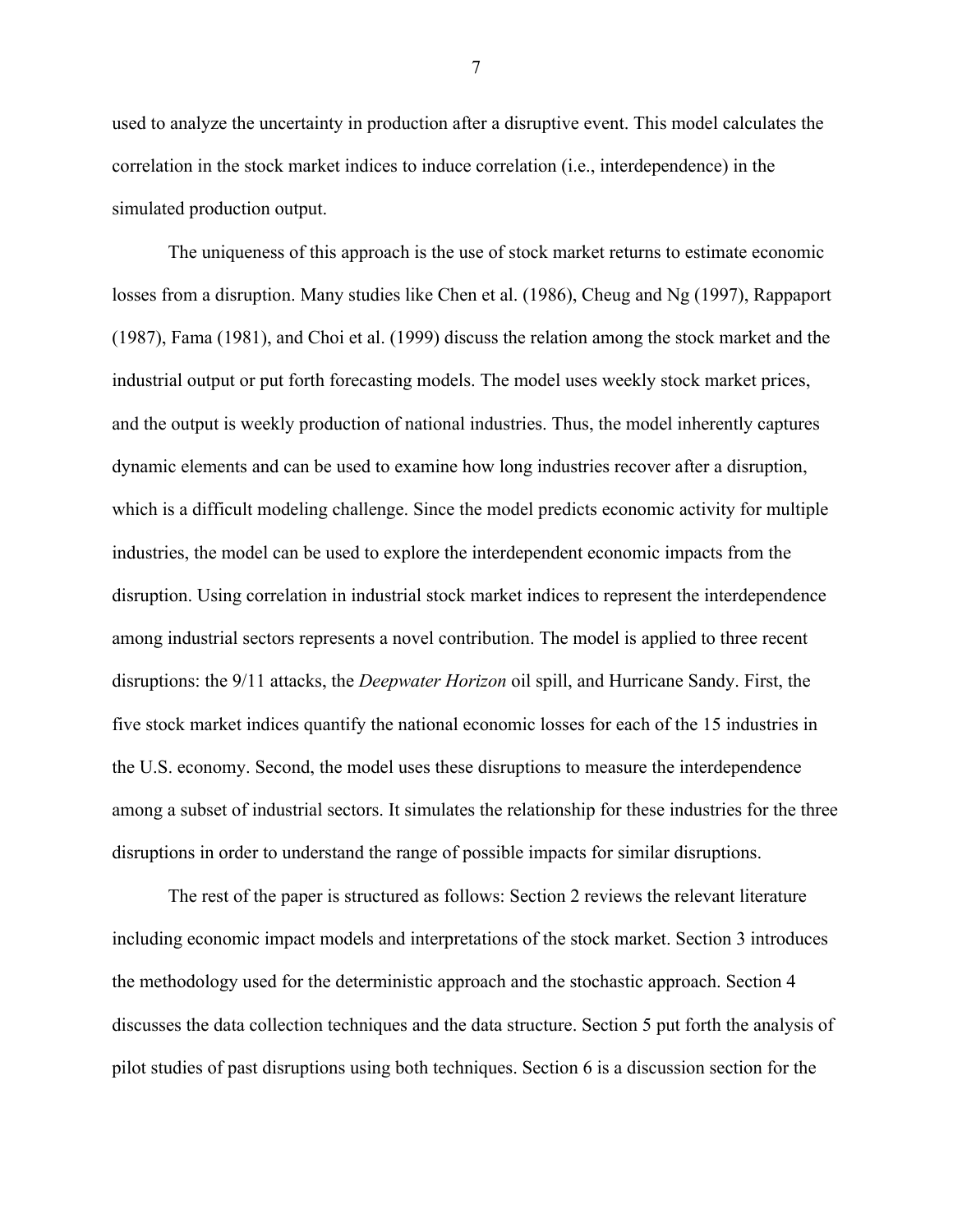results of the analysis followed by section 7 which concludes the findings and discusses the further scope of the study.

### **2. Literature Review**

The economic IO model developed by Leontief (1951ab) describes the economic interdependence among industries by determining the amount of goods and services required by each industry. The original IO model is demand driven. For each dollar of good or service demanded by the final consumer, an industrial sector requires inputs and supplies from other sectors in the economy. If demand for one industry decreases, the industrial sector requires fewer inputs from other industrial sectors, and consequently, the entire economy produces less (Miller and Blair, 2009). IO models are widely support by data collection efforts across the globe. In the United States, the Bureau of Economic Analysis (BEA) is responsible for collecting and publishing national IO data, and private corporations provide local and state IO data. The BEA data represents the IO accounts of industries classified under the North American Industry Classification System (NAICS) code.

The basic structure of the IO model has been extended in a variety of ways to capture time and different regions (Miller and Blair, 2009). Regional IO multipliers quantify the impact of demand changes within a region (Isard et al., 1998; Bess, Ambargis, 2011). IO models have been used frequently to assess the economic impacts from disruptions (MacKenzie et al., 2012b; Hallegatte 2008, 2014). As discussed earlier the IIM defines the industry's inoperability as the degree to which an industry is not producing compared to its normal operations or production. The IIM is a linear model that calculates the inoperability in each industry based on the initial inoperability induced by a disruption (Haimes and Jiang, 2001). This model and its modifications have a varied set of risk analysis applications like terror attacks (Haimes et al., 2005a, b),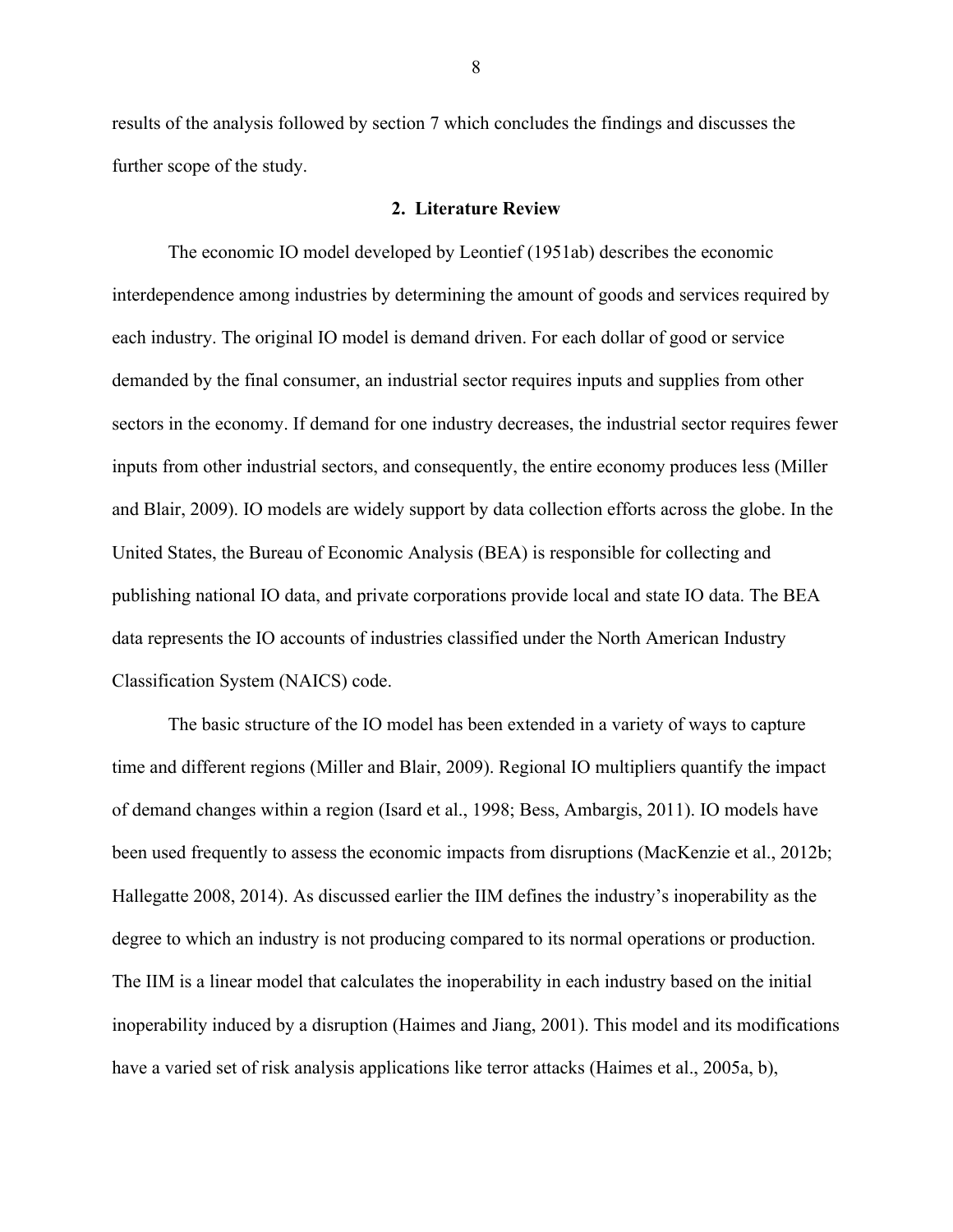workforce disruptions (Orsi and Santos, 2010a; Barker and Santos, 2010b), cyber security (Andrijcic and Horowitz, 2006; Dynes et al., 2007), oil spills (MacKenzie et al., 2016), and the closure of inland waterway ports (Pant et al., 2011; MacKenzie et al., 2012a).

A variation of the IIM is the Dynamic Inoperability Input – Output Model (DIIM) which is based on the dynamic Leontief (1970) IO model (Lian and Haimes, 2006) considers the dynamic changes in production from a disruption by relating production in one time interval to production in the next time interval. The model quantifies changes in demand and the time required by industrial sectors to recover from a disruption. The model considers the resilience of industrial sectors to disruptions as a key parameter of the recovery period. These coefficients are computed using historical data and expert opinions (Lian and Haimes, 2006). Studies researching the varied applications of the DIIM have been published since the inception of the model. the recent studies include modelling of economic losses due to man-made attacks on the IT sector (Ali and Santos, 2015), the use of the DIIM to model the losses in regions affected by water shortages and droughts and to identify critical sectors affect due to water shortages (Pagsuyoin and Santos, 2015) and economic losses to industrial sectors and inoperability of sectors due to influenza epidemics causing shortages in the workforce (Santos, May & Haimar, 2013). However, estimating parameters for this resilience matrix is difficult, and the suggested mathematical methods (MacKenzie and Barker, 2013; Pant et al., 2014) rely on assumptions that are difficult to validate.

The Computable General Equilibrium (CGE) uses some of the principles of IO modeling but allows for non-linear relationships due to price changes, import substitutions, and supply constraints (Okuyama and Santos, 2014; Rose and Liao, 2005). The Social Account Matrix has fixed coefficients which result in relationally higher estimates for disasters (Okuyama, 2007;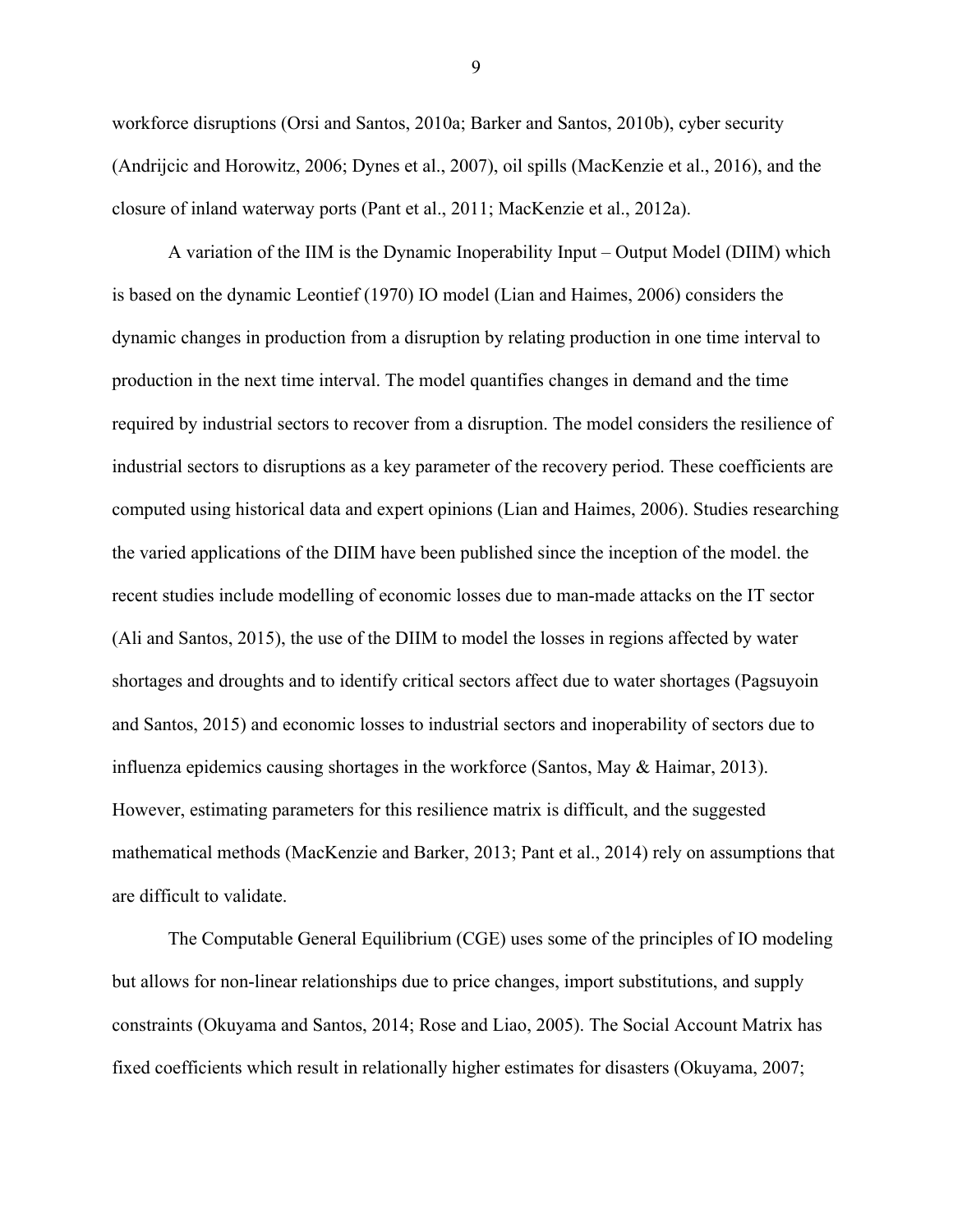Cole, 1995, 1998, 2004). The Adaptive Regional IO model (Hallegatte, 2008; 2014) measures changes in production capacity over time based on capital losses and bottlenecks in the production process, but the dynamic element in this model is driven by the change in demand over time and does not seem to account for possible lags in the indirect impacts.

According to Chen et al. (1986), stock markets are representations of "systematic economic news" and their behavior is based on the outcomes in these news findings. The news can be quantified in terms of few driving variables to analyze the behavior of stock process. These variables include industrial production, risk premiums, inflation and changes in inflation levels (Chen et al., 1986). Cheug and Ng (1997) prove an empirical relation between the stock market indexes and variables like output of an industry. The efficiency of a stock market is the its ability to represent the real economic activity. It is believed that even though markets do respond to investor sentiments, the core driving force of the stocks are the news about the real activity. The investments made by traders based on sentiment, also known as 'noise traders' is often compensated by the investments made due to mistaken judgements. Thereby suggesting that the market is not affected by sudden noise but by informed investment decisions (Morck et al., 1990). Alfred Rappaport suggests that the stock market price is a representation of the investors' expectations of a company, and whether they have been fulfilled or not, which are based on the information that the company makes available (Rappaport, A., 1987). This paper analyzes the economic effects of disruptions on industries based on the variation in the stock prices according to sector indices. Other papers analyze the relation between the stock market and economic production. According to Fama (1981), the variations in stock returns show a strong relation to the growth rate of industrial production and anticipated growth rates in the near future. Choi et al. (1999) suggest that log levels of production output and stock prices are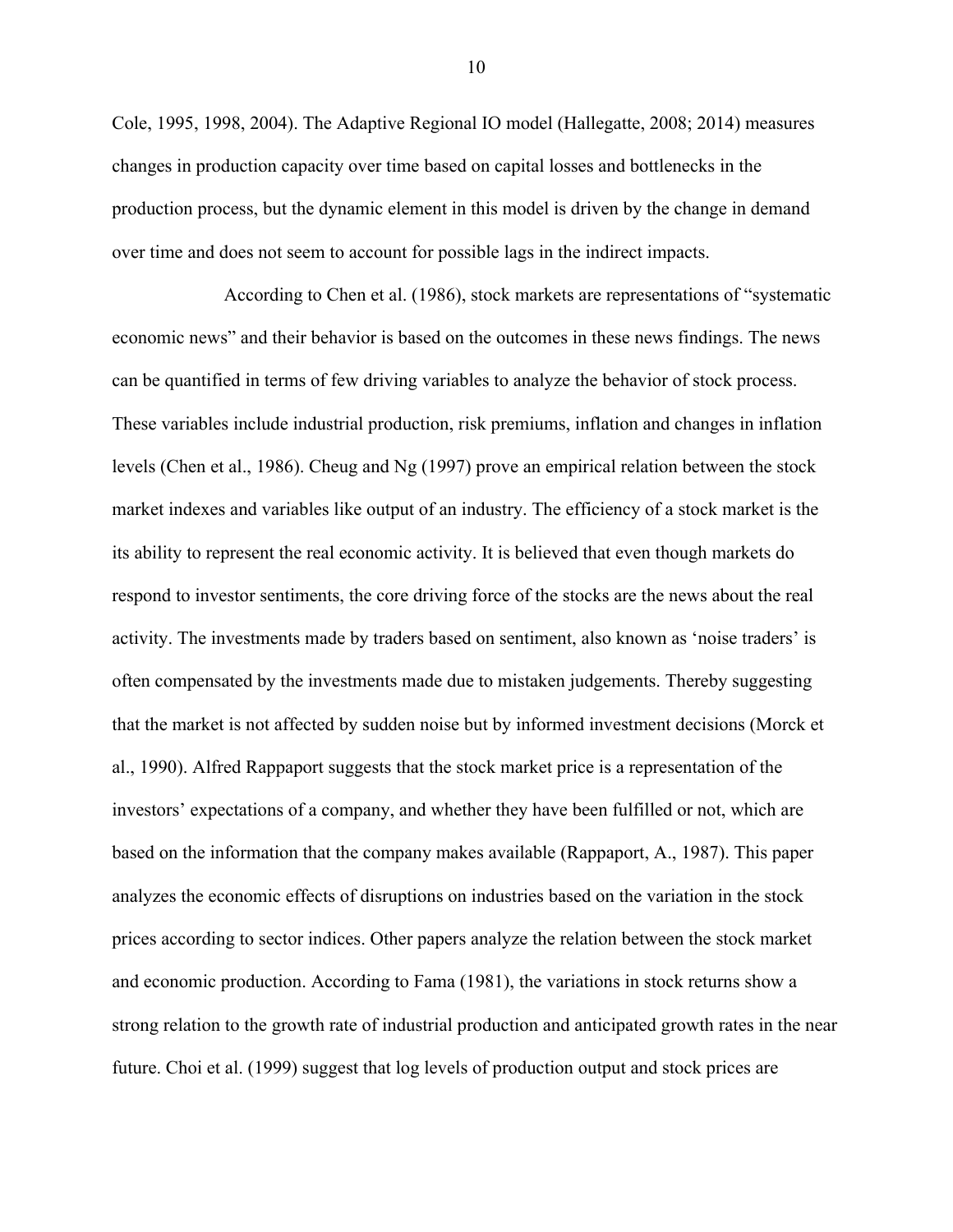correlated in G-7 nations over a short time period. Santos and Haimes (2008) demonstrate that diversifying a stock portfolio using a model based on the interdependencies among the industries as given by the IO model is more resilient to aberrant markets due to some anomaly.

This paper diverts from the traditional IO model of measuring the interdependent economic impacts from disruptions based on social accounting matrices. By statistically measuring the relationship between stock market indices and industrial production, we allow the model to capture the interdependence of industries through the correlation in stock market indices. Stock market prices provide a rich source of data that can supplement annual BEA production data. Since the interdependence among industries and the changes over time are driven by the stock market indices, the model is inherently interdependent and dynamic. Since the model is based on a linear regression, it alleviates the need to estimate many parameters which is necessary for CGE and some IO models such as the Adaptive Regional IO model (Hallegatte, 2008; 2014).

#### **3. Methodology**

The methodology presents two models based on stock market prices. The first model is a deterministic model in which weekly prices from industrial stock market indices are used to calculate weekly production for each industry in the economy. The second model is a stochastic model in which the weekly production for a subset of industries follow a multivariate normal distribution in which the parameters of the multivariate distribution are calculated based on the prices of each stock market index. Each model is derived using linear regression.

### **3.1 Deterministic model**

To predict the loss in production based solely on the historical output data and input stock prices the use of a deterministic method is considered. The relation between the production or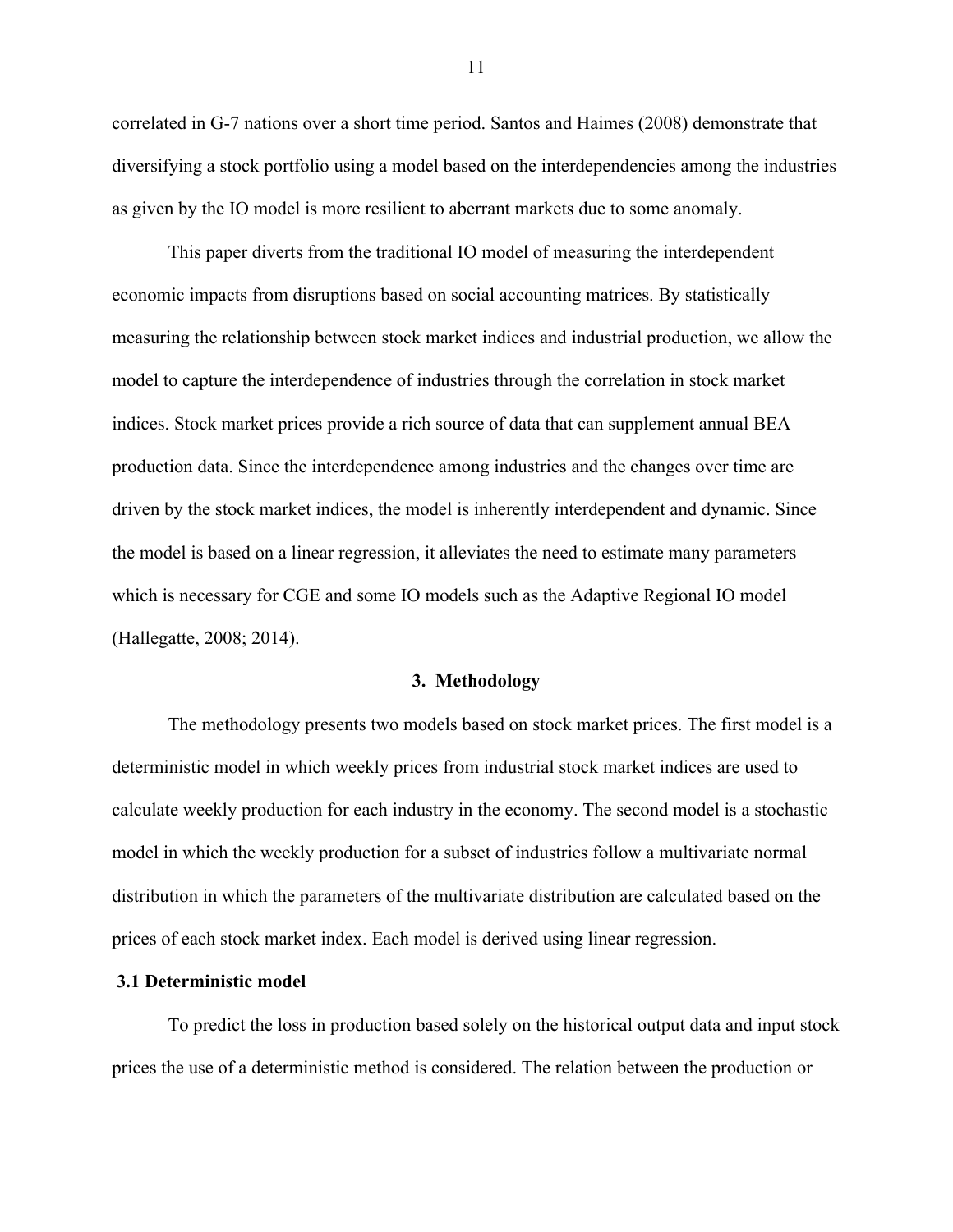output of any one industrial sector and its corresponding stock market prices is established. As discussed earlier, many studies suggest a strong correlation of the stock price with the production output of an industry. Studies like Fama (1981), make use of regression models to justify the relation between stock prices and real variables like production, cash flows, gross national product and the growth rates of these variables. Fama (1990) defines a linear relationship between weighted lagged stock market returns and the production. While, Choi et. al. (1999) define a log – linear relationship between the stock prices and industrial production. It was found that linear regressions were better fits than log – linear regression. Thus this model makes use of linear regression method to justify the hypothesis.

Consider an industrial sector *i* among *n* industrial sectors, and let the production output for sector *i* for time period *t* be denoted by  $X_{it}$ . The production  $X_{it}$  is a linear function of the stock market index prices for *l* industries where  $p_{it}$  is the stock market index price at time *t* for sector *j*, where  $j = 1, 2, ..., m$ . The linear coefficient relating the stock market price index of sector *j* to the production in sector *i* is  $a_{ij}$  and  $b_i$  is the intercept. The production is sector *i* at time period *t* is:

$$
X_{it} = \sum_{j=1}^{m} (a_{ij} p_{jt}) + b_i
$$
 (1)

The regression coefficients  $a_{ij}$  and  $b_i$  will be calculated based on the historical index prices of the *m* sectors and the annual production of sector *i*.

Industry *i*'s production may decline after a disruptive event. We assume the production at the time step immediately before the disruptive event,  $t = 0$ , represents the baseline production, and the loss in production at time  $t$  for industry  $i L_{it}$  is the difference in production at time  $t$  and time 0: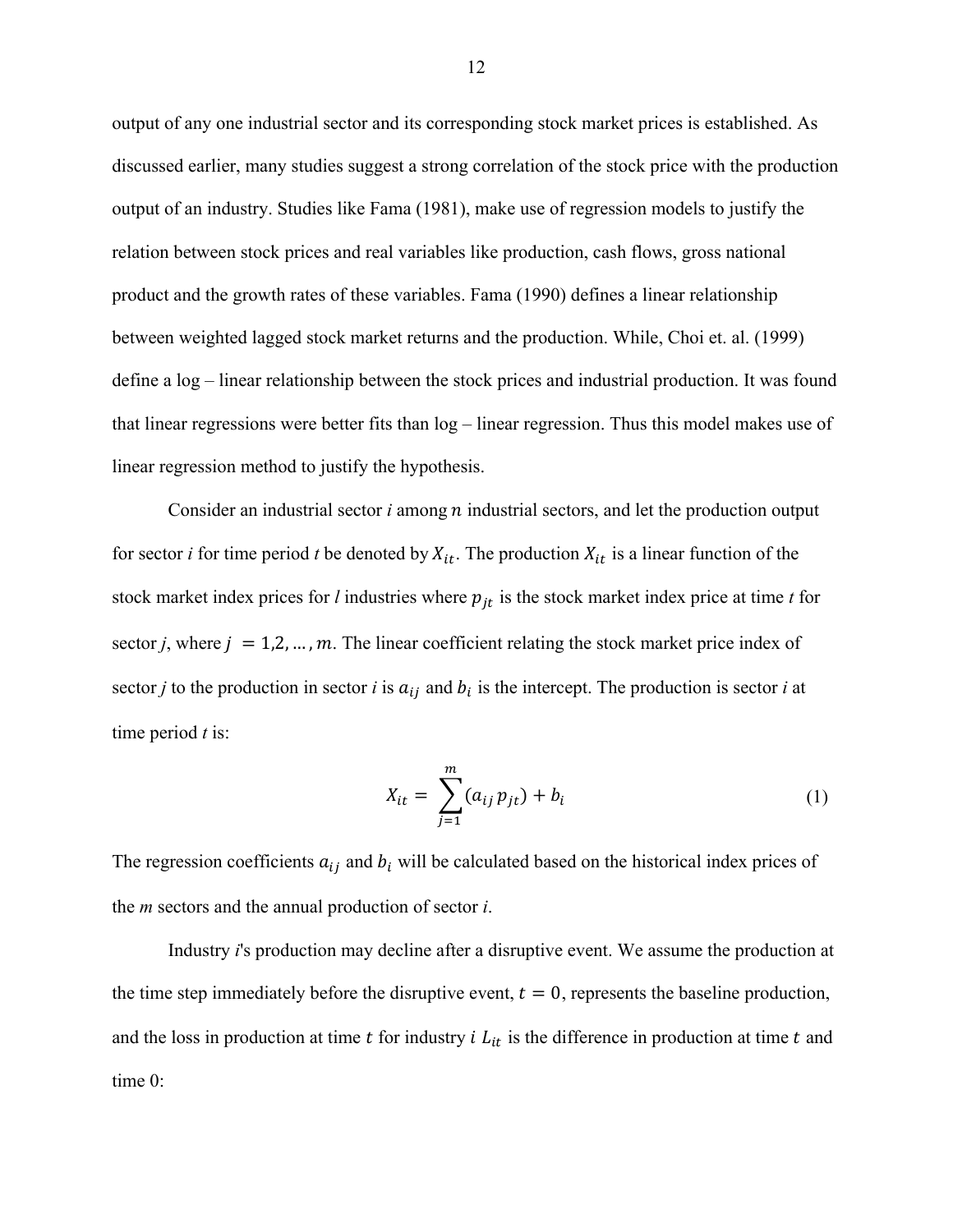$$
L_{it} = X_{i0} - X_{it} \tag{2}
$$

This formulation enables us to calculate the loss in production for industry  $i$  at each time increment.

It is also necessary to estimate the time when the industry has recovered from the industry. Recovery could be defined as the first time period for which  $X_{it} > X_{i0}$ . However, since production for each industry is a function of the stock market index prices and these indices can fluctuate wildly, production in industry  $i$  can be more than  $X_{i0}$  for one period and then decrease. Thus, we decide to require more stability in the definition of recovery, and calculate the recovery time as the number of time periods until  $X_{it} > X_{i0}$  for three consecutive time periods. This is a model choice that influences the total production losses. The numerical example shows how the total production losses changes if recovery is defined as one consecutive period and two consecutive periods for which  $X_{it} > X_{i0}$ .

## **3.2 Stochastic model**

Since stock market index prices are obviously an imperfect predictor of actual industry production, the second model is a stochastic model to depict the uncertain relationship between the stock market and industry production. The stochastic model also explicitly models the interdependence between industries through a covariance matrix as estimated from the stock market index prices.

The stochastic model contains *m* industries and a stock market index price is available for each of the *m* industries. Due to this requirement, the stochastic model has fewer industries than the deterministic model because not every industry in the economy has a corresponding stock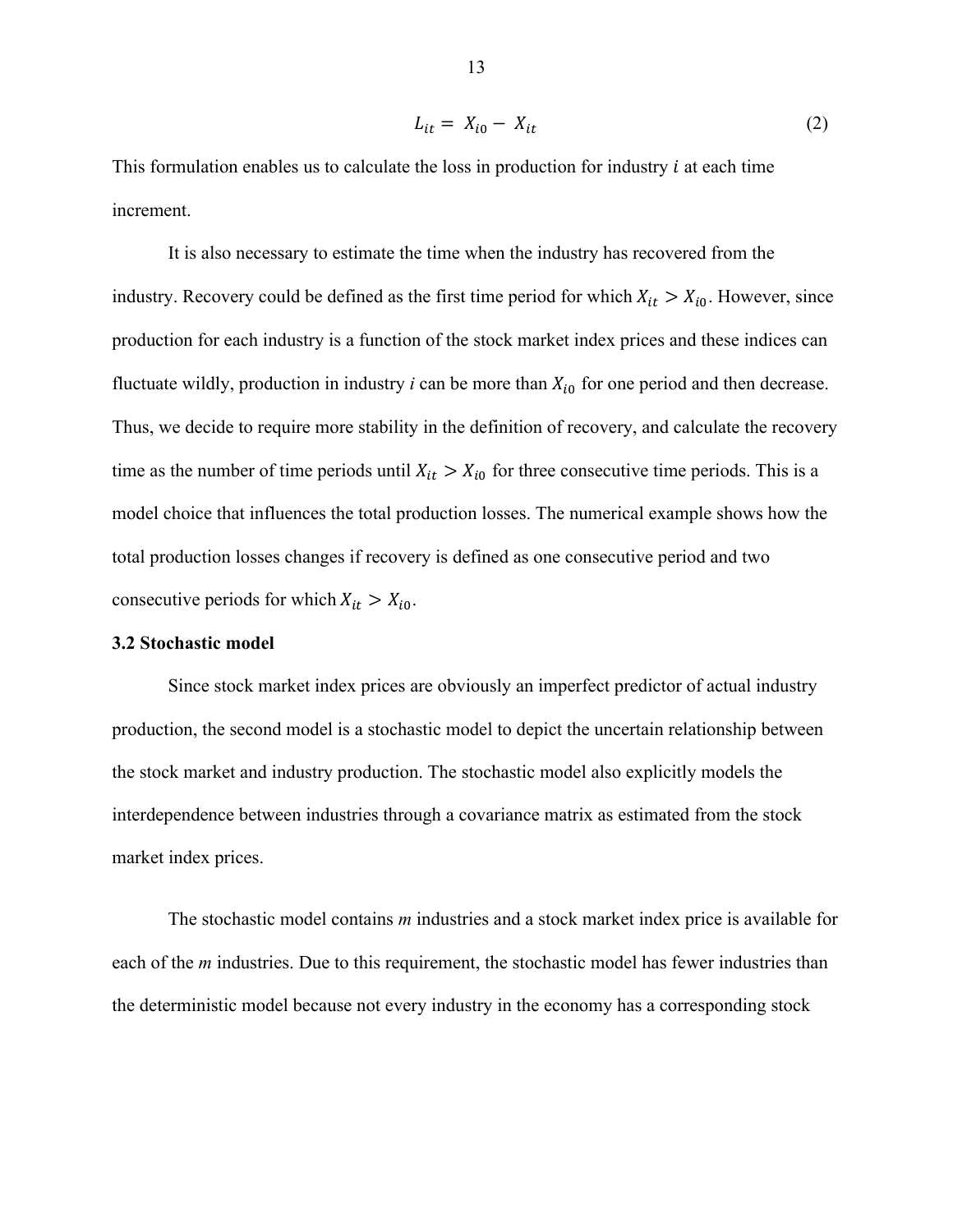index price. The production of all *m* industries at time *t*,  $X_t$  (an *m*-dimensional vector) follows a multivariate normal distribution

$$
\mathbf{X}_t \sim N(\text{diag}(\mathbf{a})\mathbf{p}_t + \mathbf{b}, \Sigma) \tag{3}
$$

Where  $\mathbf{p}_t$  is a *m*-dimensional vector of stock market prices at time *t*; **a** and **b** are vectors of length *m* in which  $a_i$  is the slope and  $b_i$  is the intercept; and  $\Sigma$  is the covariance matrix. The parameters  $a_i$  and  $b_i$  are calculated via least-squares estimation of the following relation:

$$
X_{it} = a_i p_{it} + b_i + e_i \tag{4}
$$

Where  $e_i \sim N(0, \sigma_i^2)$  is the error term. Since  $a_i$  and  $b_i$  are estimated using least-squares regression, the variance around observed values of production is equal to  $\sigma_i^2$  and the standard error from the regression results is the estimated value of  $\sigma_i$ . A predicted value of production at time  $t$  for an individual observation will have variance (Draper and Smith, 1998):

$$
\sigma_i^2\left\{1+\frac{1}{T}+\frac{(p_{it}-\bar{p}_i)^2}{\sum_{\tau=1}^T(p_{i\tau}-\bar{p}_i)^2}\right\}
$$

Where T is the total number of data points used in the least-squares model and  $\bar{p}_i$  is the average stock price over the time period . Since  $T$  is very large in the model and each  $p_{it}$  makes a very small contribution to the overall sum of squares, the equation for variance for a predicted value is approximately equal to  $\sigma_i^2$ . For simplicity, we use  $\sigma_i^2$  as the variance around the predicted production values.

We assume the correlation between production values equals the correlation between the stock market index prices. If stock market indices *i* and *j* have correlated prices equal to  $\rho_{ij}$ , the production values for industries *i* and *j* have correlation  $\rho_{ij}$ . The covariance between industries *i* and *j* is  $\sigma_{ii} = \rho_{ii} \sigma_i \sigma_j$ . This provides the necessary estimation for the covariance matrix Σ. The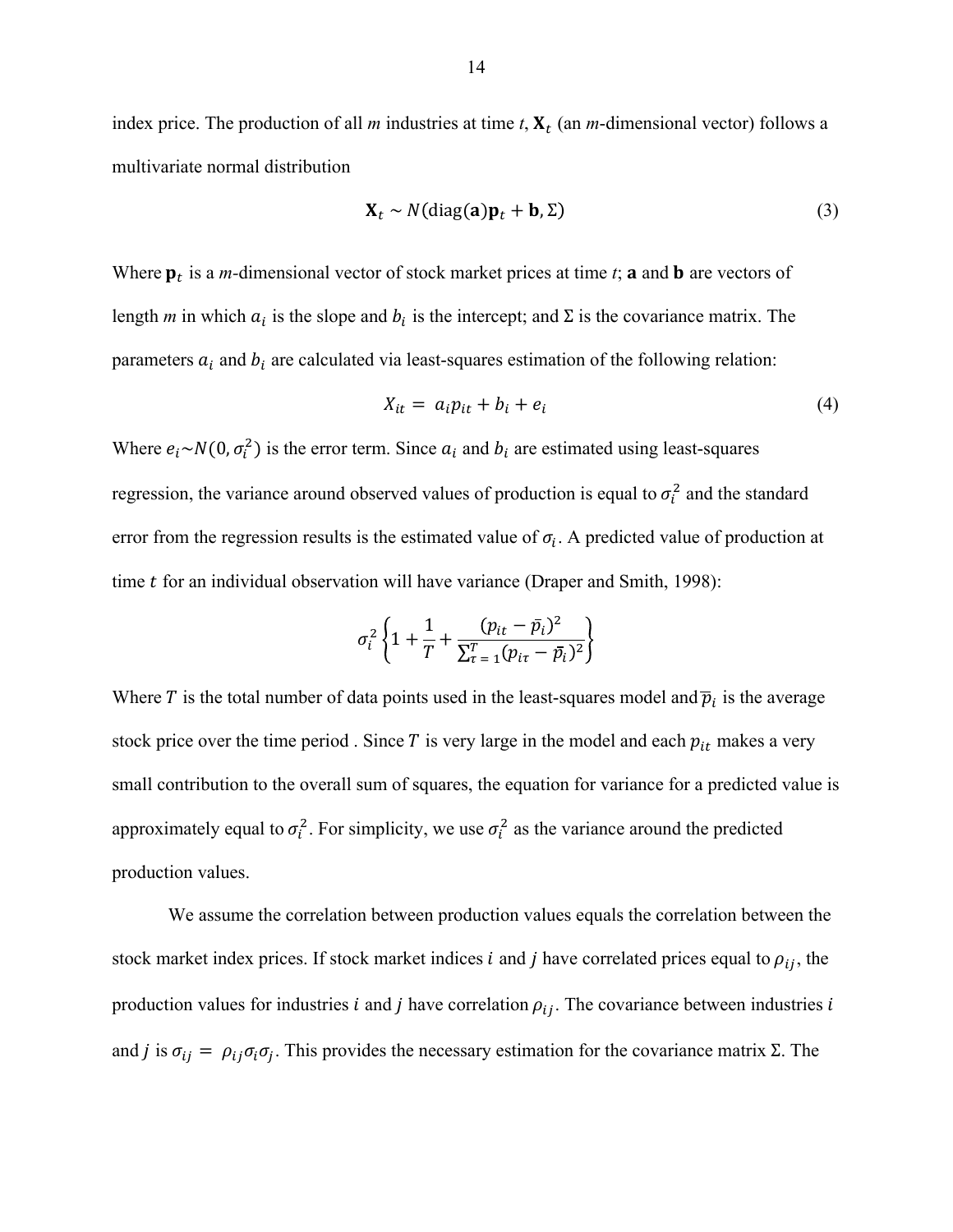stochastic model is used to simulate a large number of possible production values given a set of stock market index prices.

### **4. Application**

Both of the deterministic and stochastic models are applied to three recent disruptions in the United States: the 9/11 terrorist attacks in New York city on September 11, 2001, the *Deepwater Horizon* oil spill in the Gulf of Mexico on April 20, 2010, and Hurricane Sandy, which struck the East coast of the United States in August 2012. This section outlines the data used for each models, the parameter estimation, and results. The 9/11 attacks, had implications on the industrial productivity of the United States as more efforts and capital was invested towards security efforts (Makinen, 2002). The attacks amounted to a \$10 billion to \$13 billion cost to the infrastructure industry which includes the cost of restoring and rebuilding, \$40 billion to the insurance companies, \$10 billion to the airline industry and \$40 billion in federal emergency funds were among the significant losses that are related to this study ("How much did the September 11 terrorist attack cost America?", 2004). The *Deepwater Horizon* oil spill in the Gulf of Mexico is regarded among the most devastating, in terms of the aftermath and the volume, marine oil spills in history (Robertson and Krauss, 2010) amounting to an estimated economic loss of \$90 billion in containment, market share and settlements to the affected families to British Petroleum, local businesses, and the government (Park et al., 2014). Hurricane Sandy is considered to be among the worst disasters affecting the eastern coast of the US causing losses in the range of \$85 billion ("Economic Impact of Hurricane Sandy.", 2013). While another study estimates the losses due to Hurricane Sandy in the range of \$30 to \$50 billion (Holm and Scism, 2012).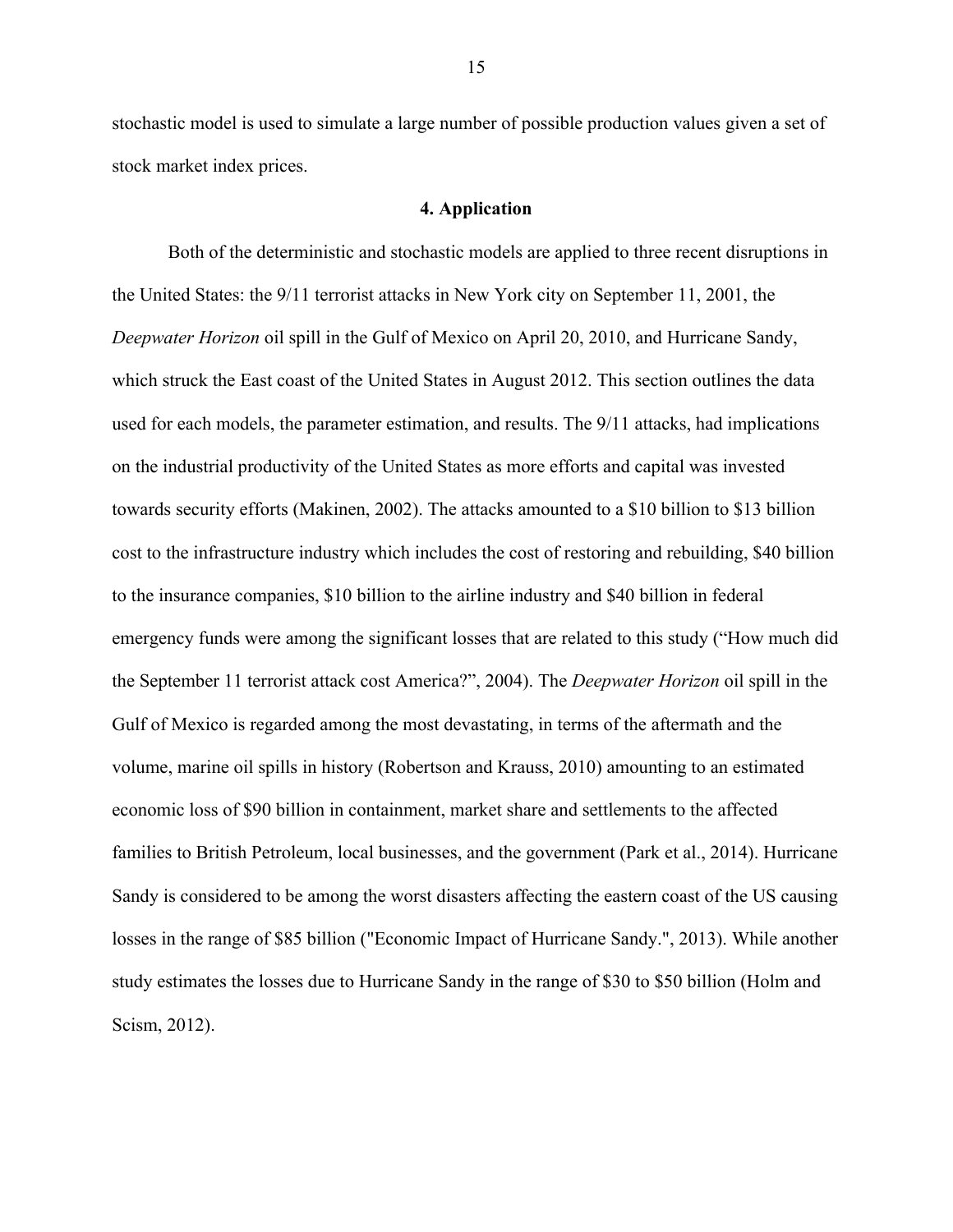## **4.1 Data**

The data for both the deterministic and stochastic models consist of the gross output or production of industrial sectors in U.S. dollars and the stock market index prices of corresponding sectors. The data for the gross output of industries comes from the BEA. The BEA publishes the annual production of 71 industries, and the industries can be aggregated into 15 sectors as represented in Table 1. The division of the industries follows the North American Industry Classification System (NAICS). The stock market data, for years 2002 to 2015, is collected from websites: Google Finance (www.google.com/finance) and ADVFN (www.advfn.com) which publish historical and current stock prices of indices. Stock market indices, as shown in Table 1, are only available for five sectors: mining, utilities, transportation, information, and finance.

| Sector                                                               | Common Name                     | <b>Stock Index</b>                                       |
|----------------------------------------------------------------------|---------------------------------|----------------------------------------------------------|
| Agriculture, fishing, and hunting                                    | Agriculture                     |                                                          |
| Mining                                                               | Mining                          | Dow Jones U.S. Oil & Gas Index (DJUSEN)                  |
| Utilities                                                            | Utilities                       | Dow Jones U.S. Utilities Index (DJUSUT)                  |
| Construction                                                         | Construction                    |                                                          |
| Manufacturing                                                        | Manufacturing                   |                                                          |
| Wholesale trade                                                      | <b>Wholesale Trade</b>          |                                                          |
| Retail trade                                                         | Retail Trade                    |                                                          |
| Transportation and warehousing                                       | Transportation                  | Dow Jones U.S. Transportation Services<br>Index (DJUSTS) |
| Information                                                          | Information                     | Dow Jones U.S. Technology Index (DJUSTC)                 |
| Finance, insurance, real estate,<br>rental, and leasing              | Finance                         | Dow Jones U.S. Financials Index (DJUSFN)                 |
| Professional and business services                                   | Professional<br><b>Services</b> |                                                          |
| Educational services, health care,                                   | Educational                     |                                                          |
| and social assistance                                                | Services                        |                                                          |
| Arts, entertainment, recreation,<br>accommodation, and food services | Arts                            |                                                          |
| Other services, except government                                    | Other                           |                                                          |
| Government                                                           | Government                      |                                                          |

**Table 1:** NAICS industry classification & stock market indices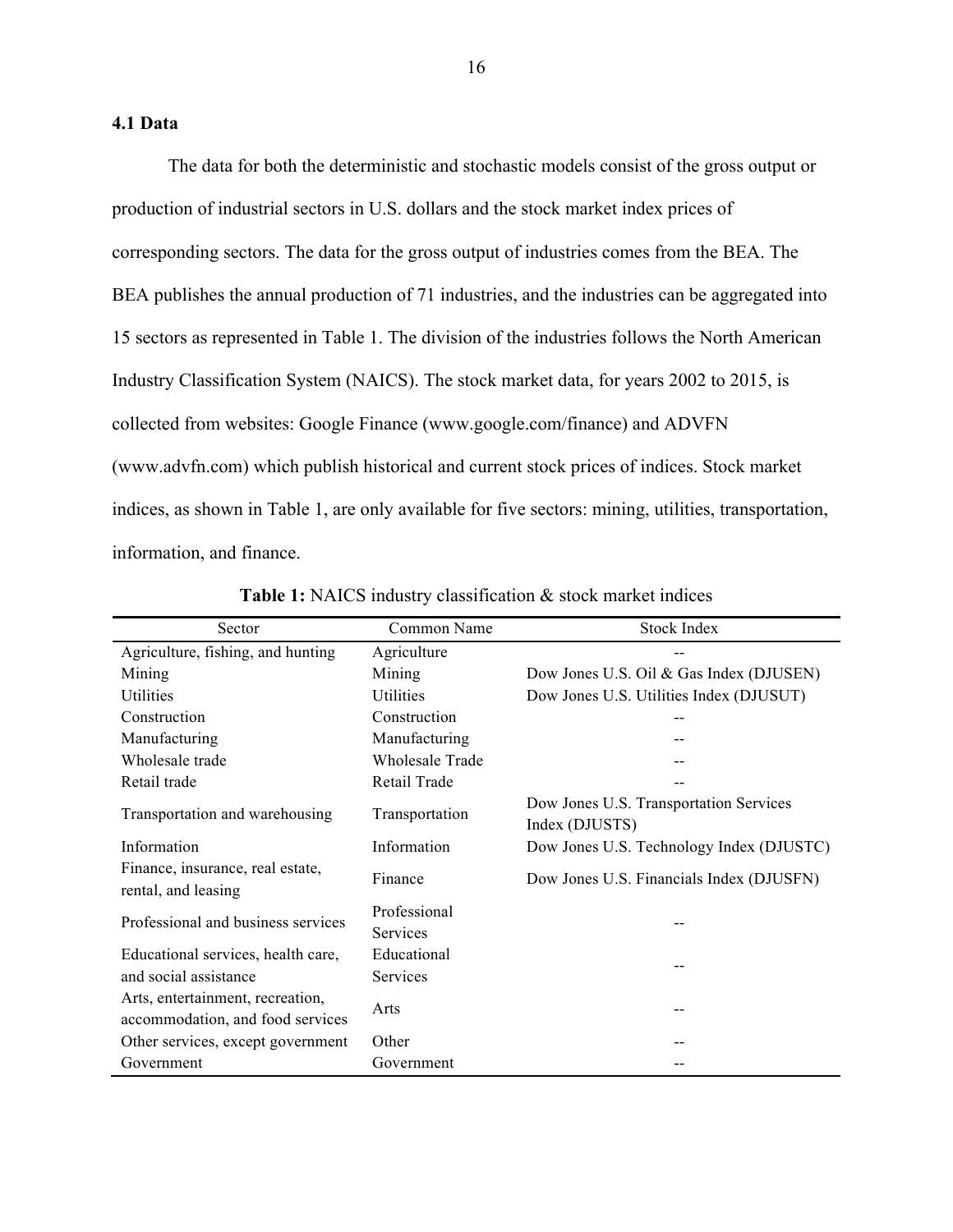These indices are selected from the Dow Jones U.S. Indices which correspond to the classification of businesses followed by the NAICS. The data for the stock index corresponding to the transportation industry is available from the year 2002 and hence in this study the transportation stock index has not been considered for the 9/11 attacks.

The time increment in this study is one week in order to capture variations in the stock price, which the model translates into production losses in the 15 industrial sectors. The weekly closing prices are collected for the five stock market indices. The BEA publishes annual production data, and weekly production is unavailable (which is why the model relies on the stock market). In order to determine the parameters for the regression models, we assume that weekly production for each industry is the annual production divided by 52 weeks. Other assumptions might also be appropriate such as a linear interpolation between production amounts in each year.

The industry stock market index prices generally dropped after each disruption and gradually returned to their pre-disruption prices. We argue the time required to recover economically depends on the resilience of the industry and the interdependent production effects among industries. For example, Figure 1a represents the stock index price of the Dow Jones Oil & Gas Index and Figure 1b represents the Dow Jones Transportation Services Index during the *Deepwater Horizon* Oil Spill which occurred on April 20, 2010. The closing weekly price of the mining sector dropped on April 22—immediately when the oil spill occurred—but the closing weekly price of the transportation index did not drop until a week after the oil spill on April 29. The decrease in the transportation index price could be because of the cascading impacts from the oil spill and due to investors believing that the transportation sector would encounter problems if the oil industry produced less.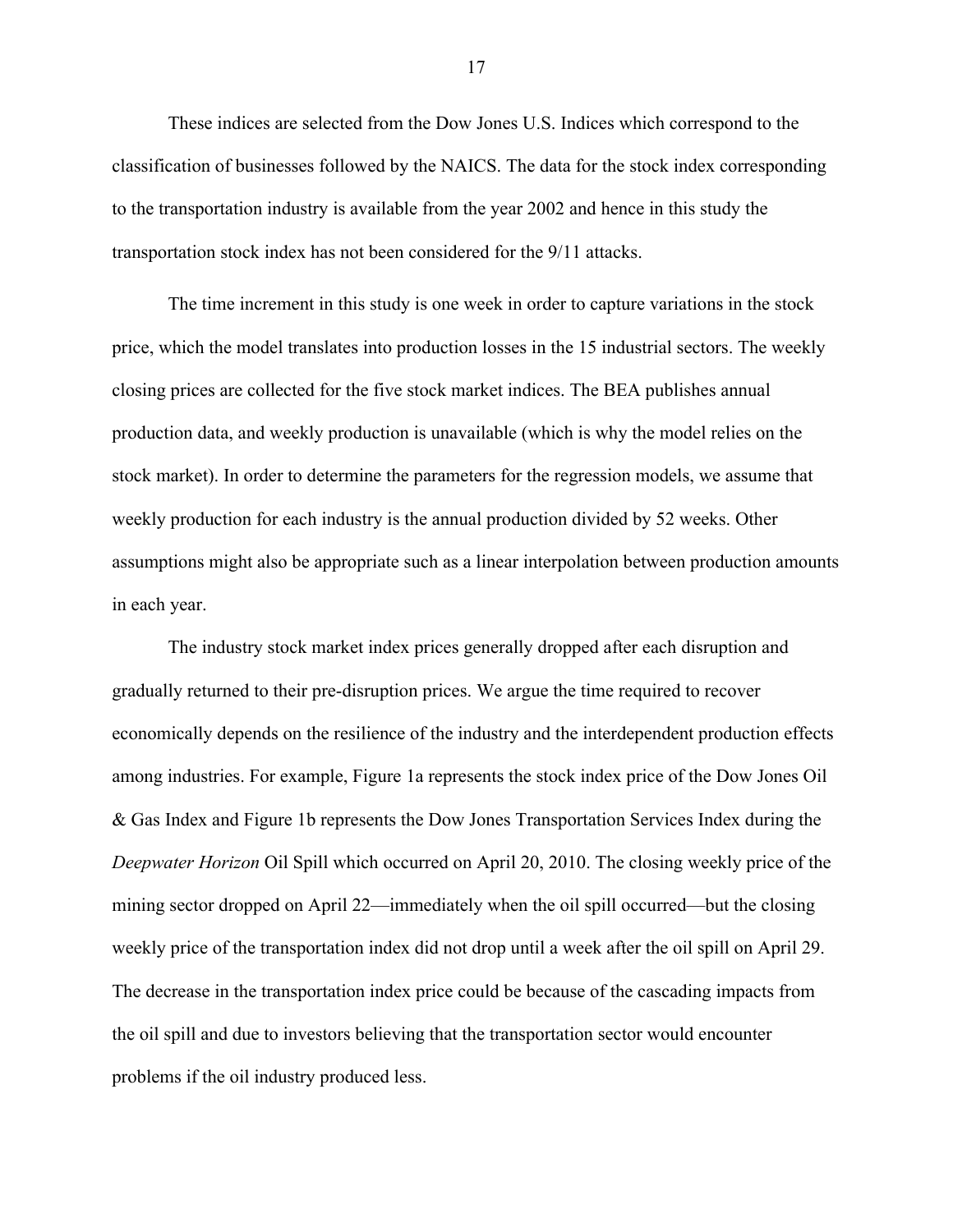

*Deepwater Horizon* oil spill



**Figure 1b:** Dow Jones U.S. Transportation Services Index after the *Deepwater Horizon* oil spill

According to Roll (1992), correlation and lagged response to variability in stock returns, especially in indices, is dependent on the composition of these indexes in the international market. While Roll (1992) discusses about the effect on the international market it can be assumed that similar effects are seen in the national market like the United States as the national market is composed of almost all the global multinational companies, but in such a case such an assumption is dependent on the configuration of the indices in consideration. Markets in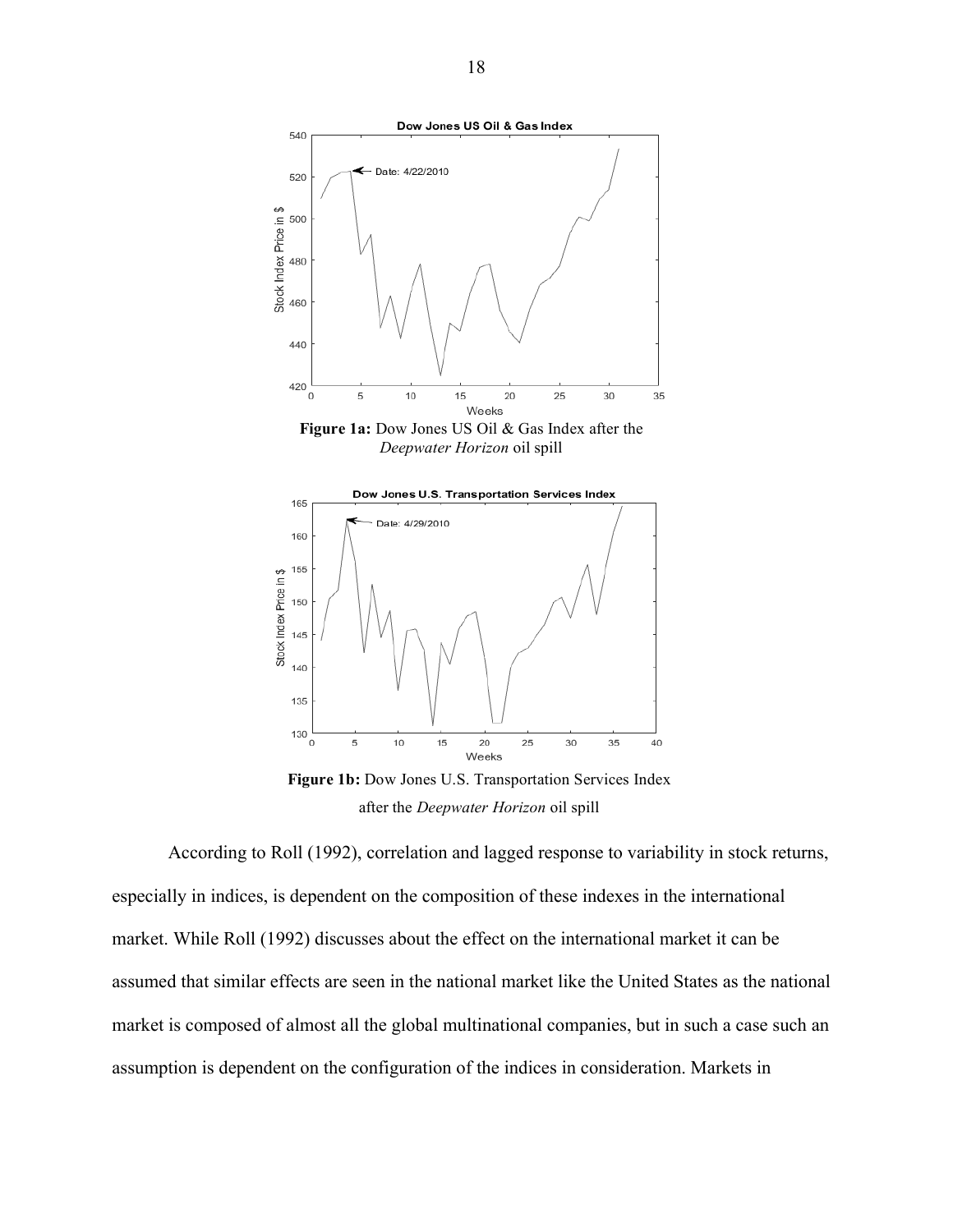countries which are highly dependent on industrial production are more volatile and susceptible to international market disruptions than those which have a diversified economy (Roll, 1992). Hence a disruption occurring outside the United States may have a lasting impact on the local economy but also will cause a reaction from the United States market.

The five industry price indices: mining, utilities, transportation, information, and finance generally show reaction to the disruptive events even if an industry does not seem to be directly affected. For about 20 weeks after the *Deepwater Horizon* oil spill, the transportation sector lost 26% in share value, the utilities sector lost 37%, the finance sector lost 25%, and the mining sector lost 22% in points in the stock market.

### **4.2 Deterministic model**

As discussed earlier, the weekly production of each of the 15 industries is estimated using the simple linear regression equation (1), based on 4 industry stock market indices for 9/11 and 5 industry stock market indices for *Deepwater Horizon* and Hurricane Sandy. Both regression models estimate the slope and intercept parameters using the same stock market data from years 2000 to 2013 for the 9/11 attacks and years 2002 to 2013 for the *Deepwater Horizon* oil spill and Hurricane Sandy. Table 2 depicts the regression results for each of the 15 industries for the 9/11 attacks, and Table 3 depicts the regression results for *Deepwater Horizon* and Hurricane Sandy. The regression models are significant at the 0.01 level with p-values of the F-statistics test smaller than 0.01 in all cases of the three disruptions. The  $R^2$  values for the latter two disruptions range from 0.71 to 0.96, with many of the models greater than 0.96. While the  $R^2$  values for the 9/11 attacks regression ranges from 0.49 to 0.92, with a mean of 0.85. These large  $R^2$  values indicate the regression models capture a substantial portion of the variation in the BEA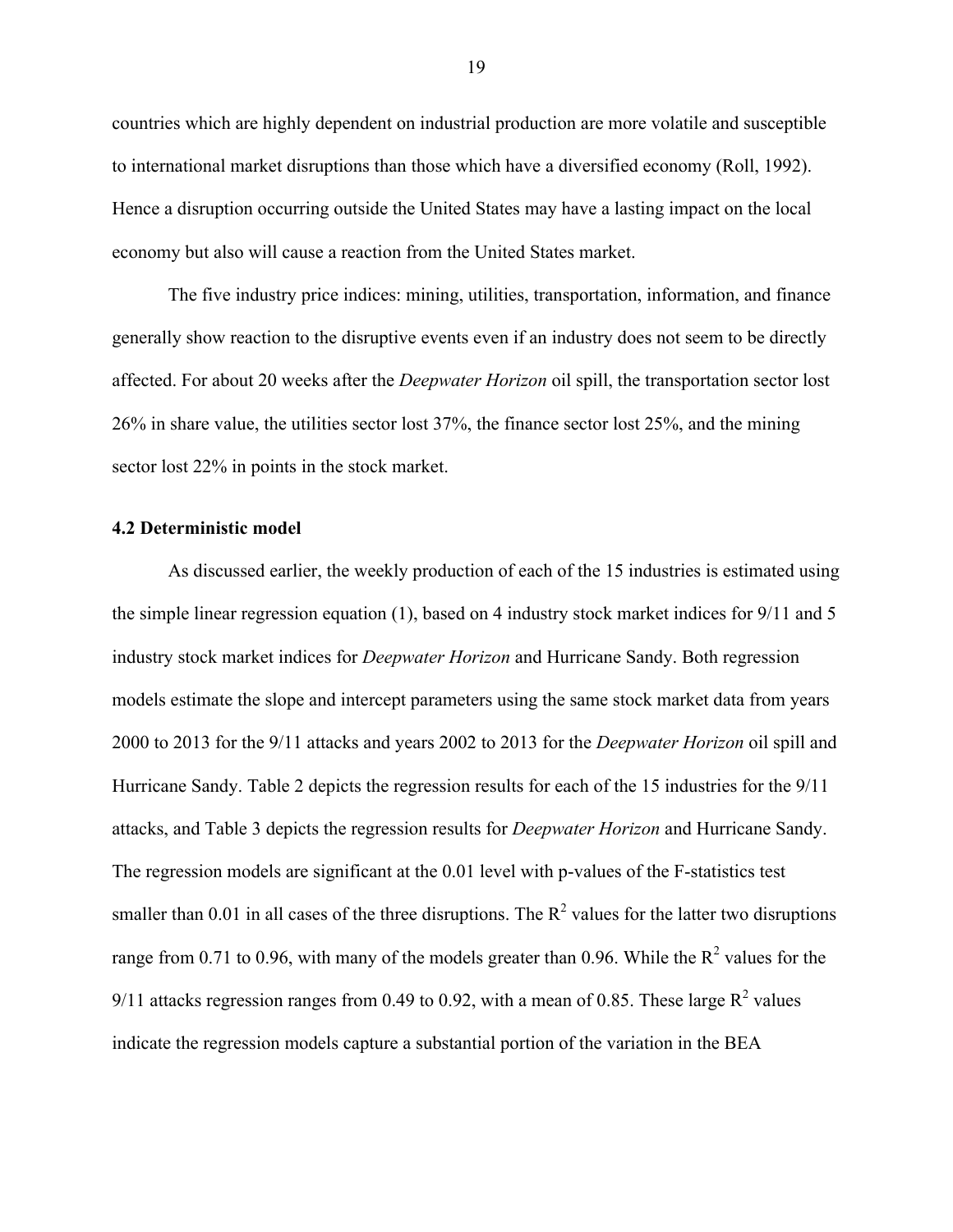production for each industry. Many of the coefficients are highly significant and have been tabulated in the Tables 2 and 3.

| Output                      | Intercept | Mining  | <b>Utilities</b> | Information | Finance  | $R^2$ |  |
|-----------------------------|-----------|---------|------------------|-------------|----------|-------|--|
| Agriculture                 | 5083.81   | 8.94    | $-3.62$          | 0.22        | $-3.21$  | 0.86  |  |
|                             | ***       | ***     |                  | ***         | $\ast$   |       |  |
| Mining                      | 1420.38   | 9.65    | $-0.08$          | $-0.69$     | $-0.65$  | 0.49  |  |
|                             | ***       | ***     |                  | ***         | ***      |       |  |
| Utilities                   | 5287.78   | $-2.43$ | 11.75            | $-1.39$     | $-0.88$  | 0.91  |  |
|                             | ***       | ***     |                  | ***         |          |       |  |
|                             | 13738.48  | 6.63    | 6.16             | $-5.67$     | 15.16    |       |  |
| Construction                | ***       | ***     | $\ast$           | $***$       | ***      | 0.90  |  |
|                             | 59955.99  | 70.47   | 2.78             | 3.22        | $-0.63$  |       |  |
| Manufacturing               | ***       | ***     |                  | ***         |          | 0.87  |  |
|                             | 14559.43  | 24.30   | $-4.90$          | $-0.53$     | $-2.00$  |       |  |
| <b>Wholesale Trade</b>      | ***       | ***     | ***              |             | ***      | 0.87  |  |
|                             | 19220.04  | 20.51   | $-9.76$          | $-1.10$     | 0.18     |       |  |
| Retail Trade                | ***       | ***     |                  | $***$       |          | 0.88  |  |
|                             | 9868.95   | 15.94   | $-0.99$          | $-0.92$     | $-2.23$  | 0.75  |  |
| Transportation              | ***       | ***     | ***              | ***         | ***      |       |  |
|                             | 19904.39  | 13.96   | $-2.43$          | $-0.49$     | $-5.49$  |       |  |
| Information                 | ***       | ***     | ***              | ***         |          | 0.82  |  |
|                             | 61712.07  | 66.90   | $-5.32$          | $-13.12$    | 0.12     |       |  |
| Finance                     | ***       | ***     | $***$            |             | ***      | 0.89  |  |
|                             | 35568.49  | 46.41   | 0.21             | $-3.81$     | $-17.78$ |       |  |
| Professional Services       | ***       | ***     |                  | ***         | ***      | 0.92  |  |
|                             | 30407.53  | 42.51   | $-12.35$         | $-5.00$     | $-20.88$ |       |  |
| <b>Educational Services</b> | ***       | ***     | ***              | ***         | ***      | 0.91  |  |
|                             | 13862.65  | 16.45   | $-3.59$          | $-1.69$     | $-4.19$  |       |  |
| Arts & Entertainment        | ***       | ***     | ***              | ***         | ***      | 0.90  |  |
|                             | 8776.28   | 6.13    | $-1.64$          | $-0.79$     | $-1.23$  |       |  |
| Other                       | ***       | ***     | $\ast$           | ***         | ***      | 0.91  |  |
|                             | 50764.47  | 53.63   | $-7.65$          | $-10.46$    | $-28.30$ |       |  |
| Government                  | ***       | ***     | ***              | ***         | ***      | 0.89  |  |

**Table 2:** Regression coefficients for different sectors and their significance: 9/11 attacks

\* represents significant at 5%

\*\* represents significant at 1%

\*\*\* represents significant at 0.1%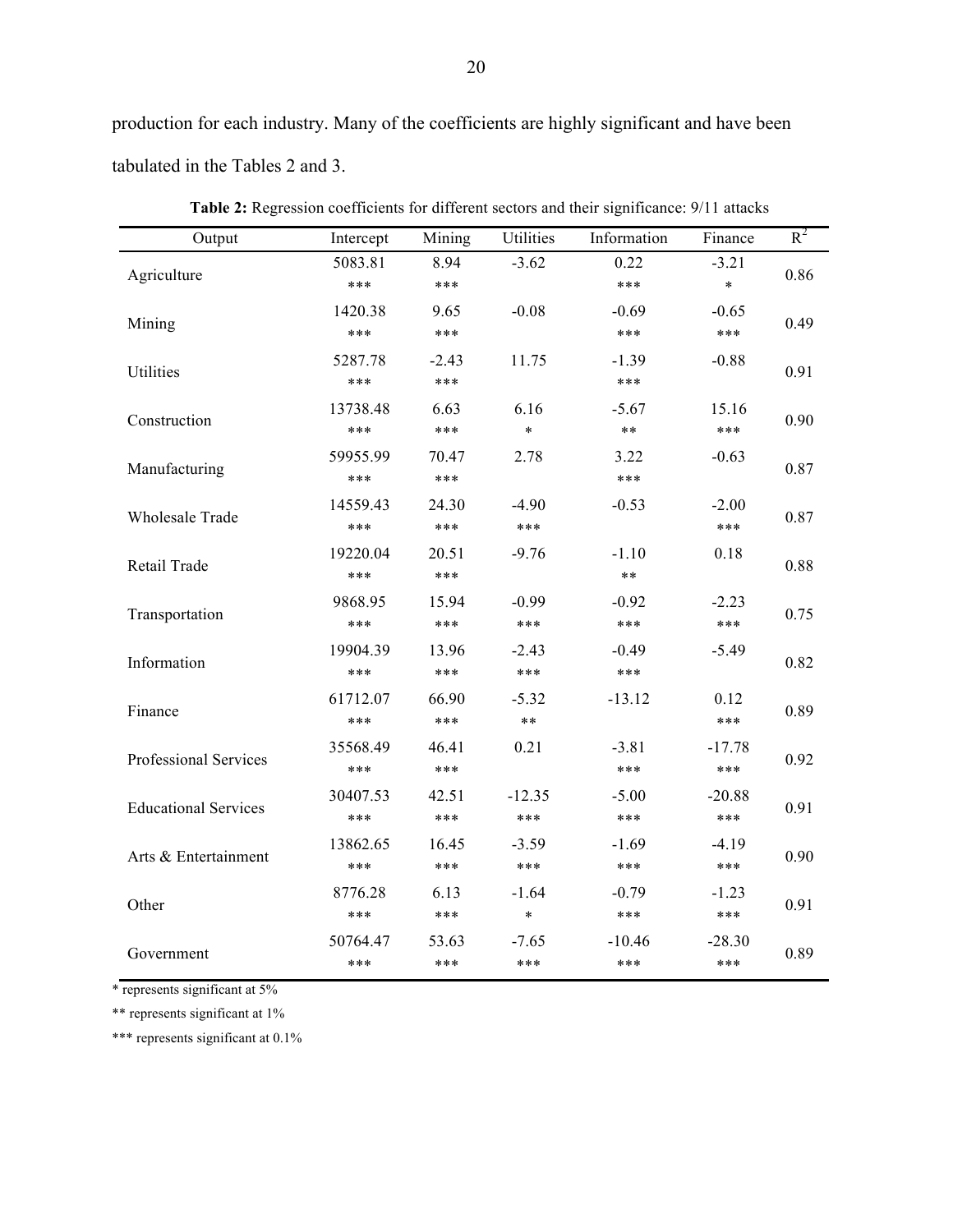| Output                      | Intercept | Mining  | Utilities | Transportation | Information | Finance  | $R^2$ |
|-----------------------------|-----------|---------|-----------|----------------|-------------|----------|-------|
|                             | 3856.1    | 0.89    | 1.84      | 8.15           | 4.67        | $-5.24$  | 0.93  |
| Agriculture                 | ***       | $\ast$  | $***$     | ***            | ***         | ***      |       |
|                             | 1164.3    | 4.51    | 5.44      | 7.62           | $-0.4$      | $-2.55$  | 0.83  |
| Mining                      | ***       | ***     | ***       | ***            |             | ***      |       |
| Utilities                   | 6455.4    | 4.55    | 5.99      | $-1.28$        | $-5.94$     | 0.39     | 0.71  |
|                             | ***       | ***     | ***       |                | ***         | ***      |       |
| Construction                | 14725     | $-0.08$ | 21.97     | 4.72           | $-11.65$    | 11.97    | 0.85  |
|                             | ***       |         | ***       |                | ***         | ***      |       |
|                             | 52796     | 9.99    | 59.55     | 56.71          | 24.53       | $-17.56$ |       |
| Manufacturing               | ***       | $\ast$  | ***       | ***            | ***         | ***      | 0.89  |
| <b>Wholesale Trade</b>      | 11732     | 1.43    | 16.08     | 19.55          | 8.43        | $-8.17$  | 0.92  |
|                             | ***       |         | ***       | ***            | ***         | ***      |       |
|                             | 16166     | $-4.23$ | 12.51     | 20.02          | 9.08        | $-6.32$  |       |
| Retail Trade                | ***       | ***     | ***       | ***            | ***         | ***      | 0.91  |
| Transportation              | 8394.9    | 2.14    | 12.59     | 12.51          | 3.42        | $-6.19$  | 0.93  |
|                             | ***       | $***$   | ***       | ***            | ***         | ***      |       |
|                             | 17885     | 0.88    | 7.95      | 9.96           | 6.51        | $-8.63$  | 0.94  |
| Information                 | ***       |         | ***       | ***            | ***         | ***      |       |
| Finance                     | 56015     | $-1.78$ | 71.82     | 54.28          | 1.63        | $-20.3$  | 0.91  |
|                             | ***       |         | ***       | ***            |             | ***      |       |
| Professional Services       | 30601     | 4.35    | 40.74     | 31.22          | 12.06       | $-28.94$ | 0.96  |
|                             | ***       | $***$   | ***       | ***            | ***         | ***      |       |
| <b>Educational Services</b> | 25021     | 0.05    | 25.52     | 33.43          | 13.18       | $-32.02$ | 0.96  |
|                             | ***       |         | ***       | ***            | ***         | ***      |       |
| Arts & Entertainment        | 11953     | 0.43    | 11.91     | 10.84          | 4.55        | $-8.34$  | 0.94  |
|                             | ***       |         | ***       | ***            | ***         | ***      |       |
| Other                       | 8019.1    | 0.33    | 3.84      | 3.42           | 1.76        | $-2.65$  | 0.93  |
|                             | ***       |         | ***       | ***            | ***         | ***      |       |
|                             | 46180     | 4.49    | 43.48     | 42.11          | 2.88        | $-42.87$ |       |
| Government                  | ***       |         | ***       | ***            | $\ast$      | ***      | 0.94  |

**Table 3:** Regression coefficients for different sectors and their significance: *Deepwater Horizon* oil spill and Hurricane Sandy

\* represents significant at 5%

\*\* represents significant at 1%

\*\*\* represents significant at 0.1%

The largest coefficient for the production models for *Deepwater Horizon* and Hurricane Sandy correspond to the either the utilities or transportation stock market index. The coefficient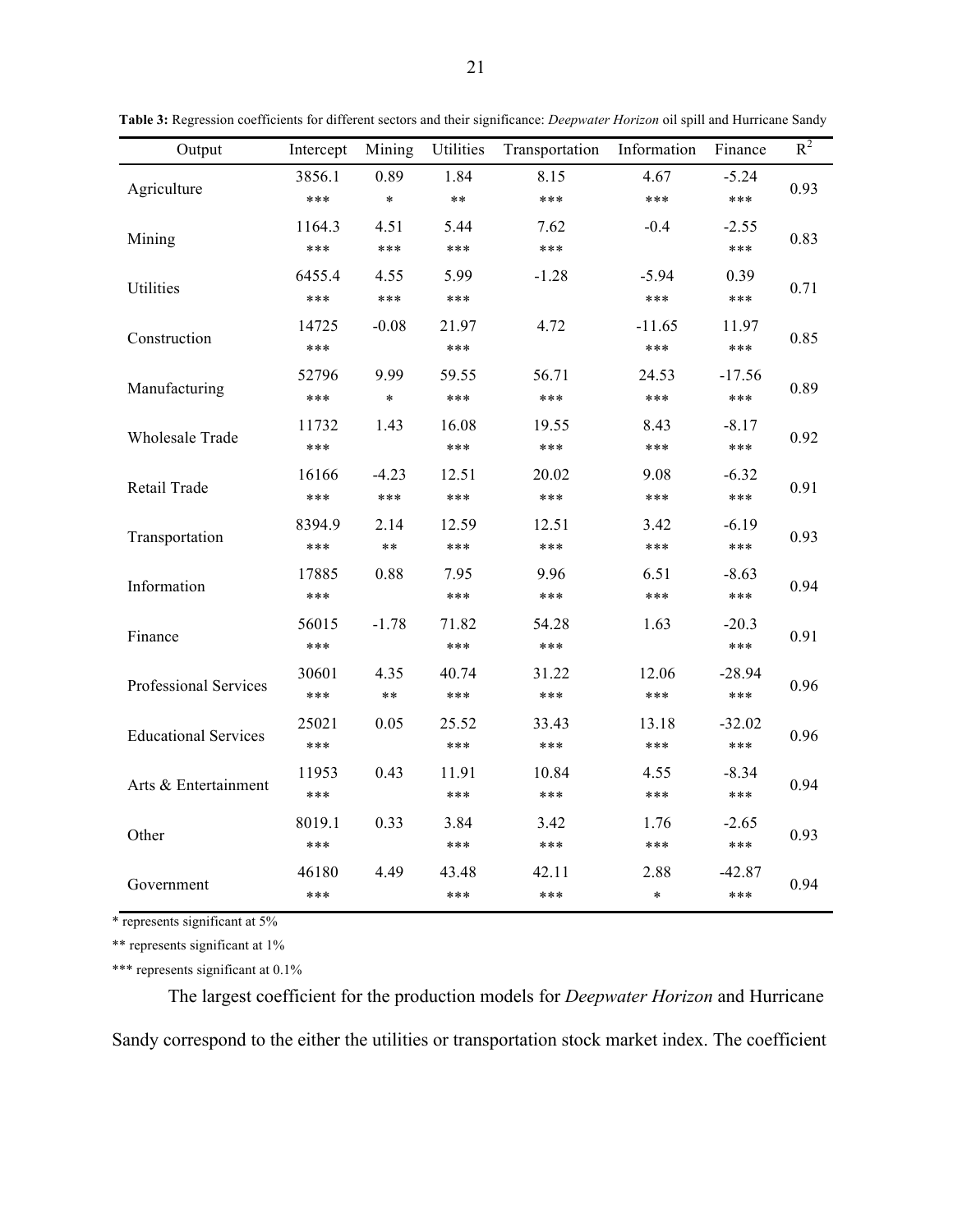for the finance stock market index is often negative. Thus, the deterministic models for production will depend mostly on the utilities and transportation stock prices, and the finance market index has an inverse effect on the assessment of actual production.

The deterministic regression results are depicted in Table 4. Total production losses for each of the 15 industries is calculated based on when the industry recovered. Recovery time is defined as the time period when the production level is greater than that of the first time period of the disruption and is constantly above this level for the next consecutive two time periods, thus making it three consecutive time periods.

|                              | 9/11 Attacks   |              |          | Deepwater Horizon Oil Spill | Hurricane Sandy |              |
|------------------------------|----------------|--------------|----------|-----------------------------|-----------------|--------------|
| Sector                       | Recovery       | Production   | Recovery | Production                  | Recovery        | Production   |
|                              | Period         | Loss         | Period   | Loss                        | Period          | Loss         |
|                              | (weeks)        | (Million \$) | (weeks)  | (Million \$)                | (weeks)         | (Million \$) |
| Agriculture                  | 3              | 271          | 24       | 3,918                       | 4               | 233          |
| Mining                       | $\overline{2}$ | 149          | 25       | 5,516                       | 6               | 665          |
| Utilities                    | $52*$          | 27,014       | 12       | 1,596                       | 11              | 1,540        |
| Construction                 | $\theta$       | $\theta$     | 12       | 1,624                       | 12              | 5,295        |
| Manufacturing                | 2              | 1,248        | 24       | 38,894                      | 9               | 9,981        |
| <b>Wholesale Trade</b>       | 3              | 404          | 23       | 9,195                       | 9               | 2,207        |
| Retail Trade                 | 2              | 295          | 22       | 3,622                       | 9               | 1,218        |
| Transportation               | 3              | 288          | 22       | 5,192                       | 9               | 1,796        |
| Information                  | 3              | 419          | 22       | 4,245                       | 9               | 1,037        |
| Finance                      | 2              | 769          | 12       | 8,372                       | 11              | 11,352       |
| <b>Professional Services</b> | $52*$          | 25,553       | 19       | 8,521                       | 11              | 6,402        |
| <b>Educational Services</b>  | 36             | 20,853       | 13       | 3,606                       | 9               | 2,220        |
| Arts & Entertainment         | 3              | 373          | 20       | 2,628                       | 11              | 1,680        |
| Other                        | 3              | 122          | 26       | 5,200                       | 10              | 1,277        |
| Government                   | 37             | 46,112       | 12       | 3,519                       | 11              | 4,726        |
| Total                        |                | 123,870      |          | 105,649                     |                 | 51,630       |

**Table 4:** Estimated production losses during disruptions

\* Indicates that the calculations have been stopped before the industry recovers.

From this model, the vast majority of industries recover from the 9/11 attacks in only 3 weeks or less, except for utilities, professional services, educational services and government. Thus, the largest production losses occur in these industries. Losses in industries that do not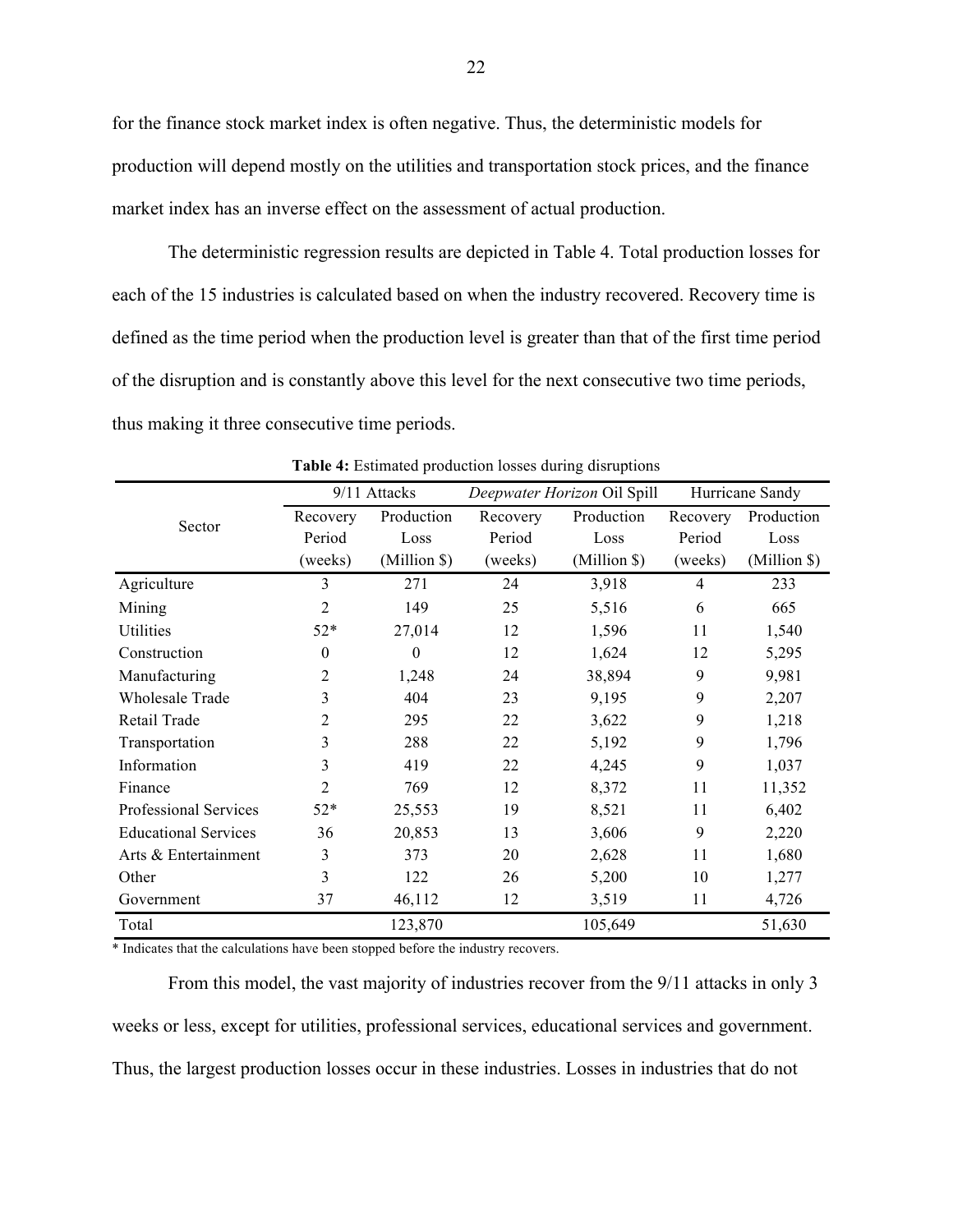seem intuitive can be due to the interdependence among industries that affects the output. For example, according to the IO model, the manufacturing sector needs to provide \$0.10 to the education sector, for the education sector to produce a \$1 output in the year 2000. If the disruption affects the manufacturing sector it would lead to an effect on the education sector as well.

In the *Deepwater Horizon* models, industries recover between 12 and 26 weeks, and the assessed production losses are spread out more evenly among all 15 industries. Results from the Hurricane Sandy models suggest that most industries recover between 9 and 12 weeks, and production losses are fairly evenly spread out among the 15 industries. The production losses attacks total \$124 billion for the 9/11 attacks (due primarily to those 4 industries), \$106 billion for *Deepwater Horizon*, and \$52 billion for Hurricane Sandy. Thus, the model assess that the 9/11 attacks were economically costliest among the three, which corresponds with other studies.

Figures 2-4 present weekly production losses for each industry for the three disruptions studied. The vertical axis in each chart represents production losses, and negative production losses signify production gains. The  $9/11$  attacks in Figure 2 show that the utilities industry does not suffer production losses until 2 weeks after 9/11, but once it begins to exhibit losses, the losses for that industry continue for the rest of the time period. Professional services exhibit significant losses in weeks 10 through 20 and recovers slightly before suffering more losses beginning in week 40. Most of the other industries suffer losses for 2 to 3 weeks and then exhibit positive production gains for at least 3 weeks.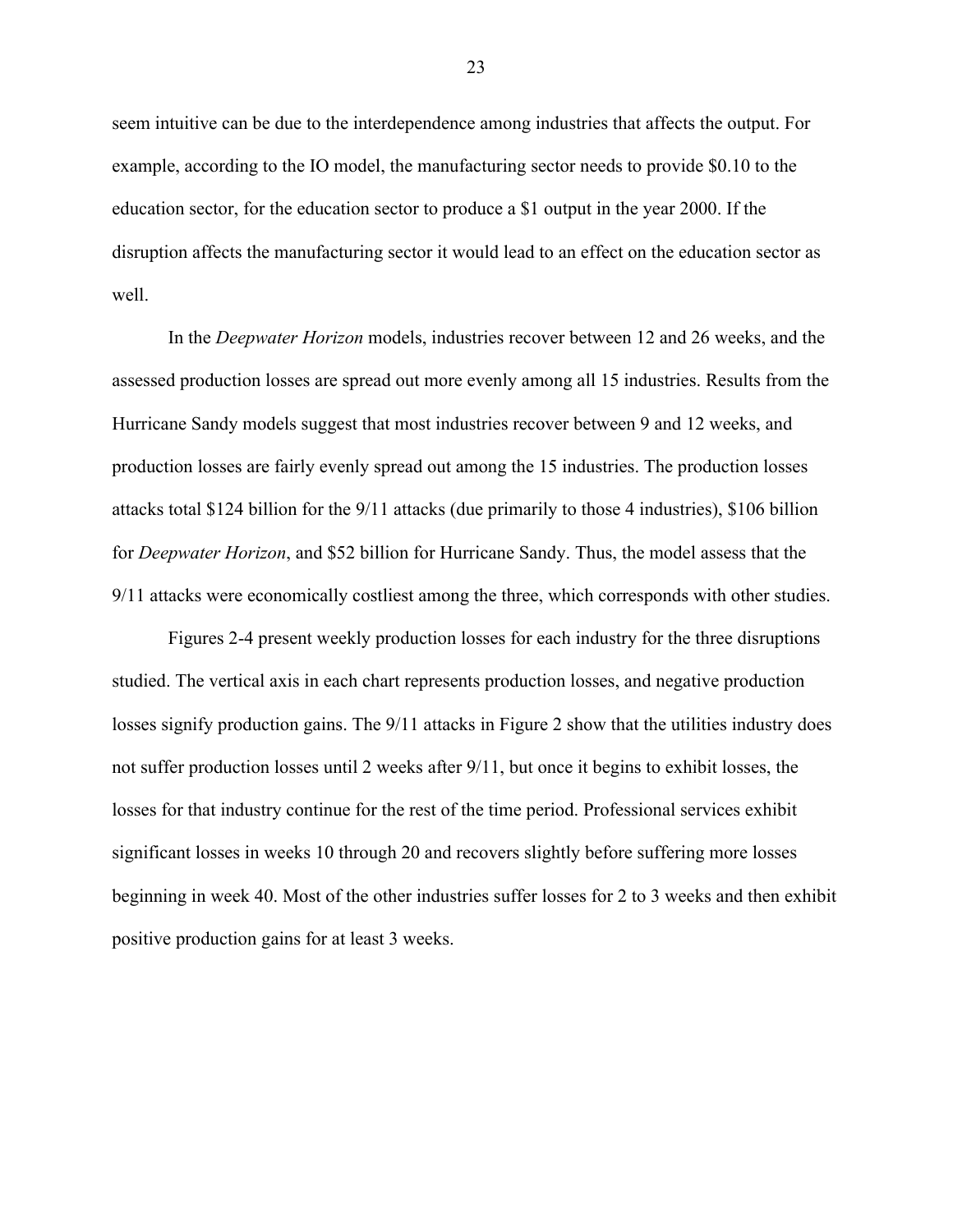

**Figure 2:** 9/11 Terror attacks – Weekly production loss in billions of dollars

The Deepwater Horizon oil spill production losses, depicted in Figure 3, are evenly spread out among all the industries. The manufacturing industry shows losses beginning from week 3 till week 24 and constitutes for majority of the losses. The manufacturing, wholesale trade, professional services, and finance account for 72% of the total losses of which 38% belongs to the manufacturing sector alone, while ther rest individually account for 5% or less of the total losses. The concentration of the losses to four industries, eventhough the recovery times are similar, can be attributed to the large market caps of these industries which can be clearly observed with the finance industry. As discussed earlier, the mining sector and the mining sector begins to show losses from week 2 and has momentary gain in week 3 followed by loss and the transportation sector begins to show losses from week 3 onwards which resonates with Figure  $1a,b.$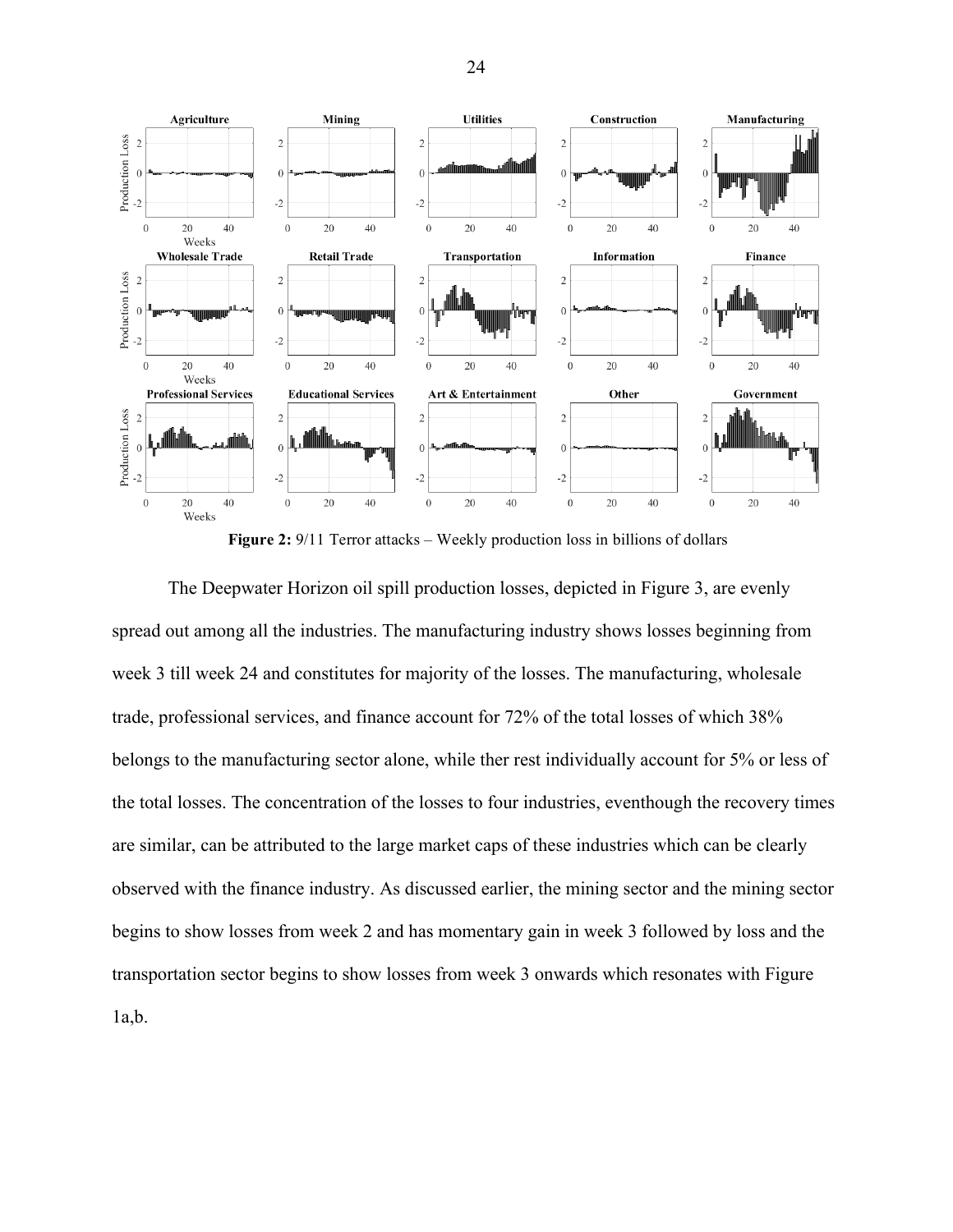

The models suggest that Hurricane Sandy led to smaller production losses than the *Deepwater Horizon* oil spill. Industries generally recover within 9 to 12 weeks for Hurricane Sandy, but many industries do not recovery until 22 weeks after the *Deepwater Horizon* oil spill. The analysis does show a change in behavior of fits due to the financial recession that hit the United States economy from 2008 to 2009. Which could be the reason for a longer recovery as the Deepwater Horizon oil spill occurred recently after. During Hurricane Sandy, sectors like construction, manufacturing, finance, professional services, and government show higher losses as compared to the rest. These industries account for 73% of the total losses. The agriculture industry shows almost negligible losses due to the hurricane. The wholesale and retail trade industries show maximum losses in the same two weeks and then recovers within the next 5 weeks which account for very less losses. Almost all industries show maximum losses in the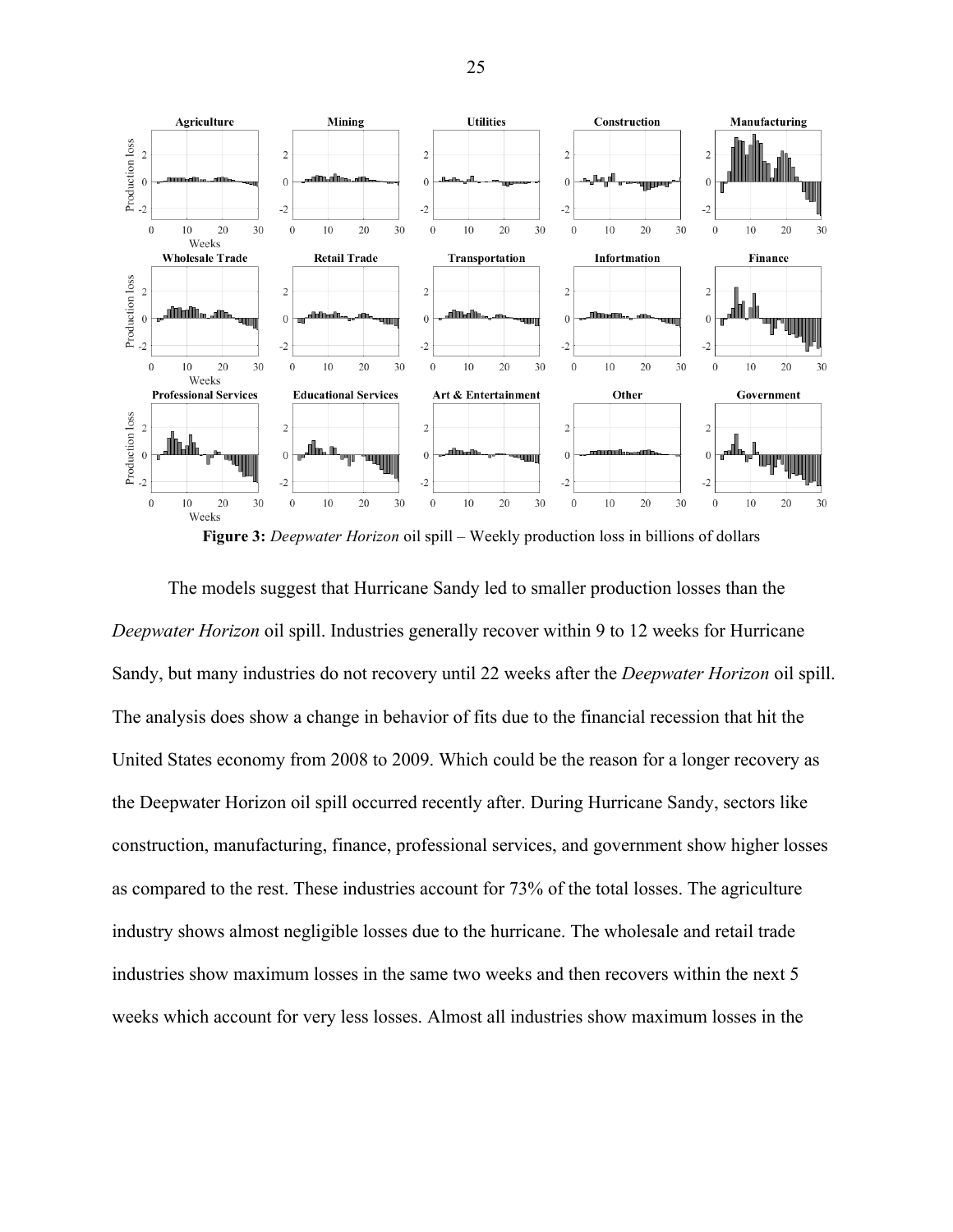

week 3 and 4 as in case of the retail and wholesale trade industries and then recover with comparatively lesser loss, which indicates an overall economy recovery after week 4.

**Figure 4**: Hurricane Sandy – Weekly production loss in billions of dollars

We compare the results of the deterministic model to other economic impact studies in order to assess the validity of this approach. Estimation of total losses in the gross domestic production 9/11 attacks range between \$23 billion and \$ 246 billion with an average total loss of \$ 109 billion (Rose and Bloomberg, 2010). The deterministic estimation of \$124 billion from the 9/11 attacks aligns closely with these other estimates. Park et al. (2014) calculate that the *Deepwater Horizon* oil spill caused about \$45 billion worth of damages to the oil, seafood, and tourism industries, and MacKenzie et al. (2016) estimate that the economic losses in the Gulf region ranged from \$12 to \$49 billion, depending on how resources were allocated to respond to the oil spill. The settlement for damages for BP may reach as much as \$90 billion (Park et al., 2014). The estimate of \$106 billion in production losses for the *Deepwater Horizon* spill in this paper may be too high compared to these other studies although the study in this paper reflects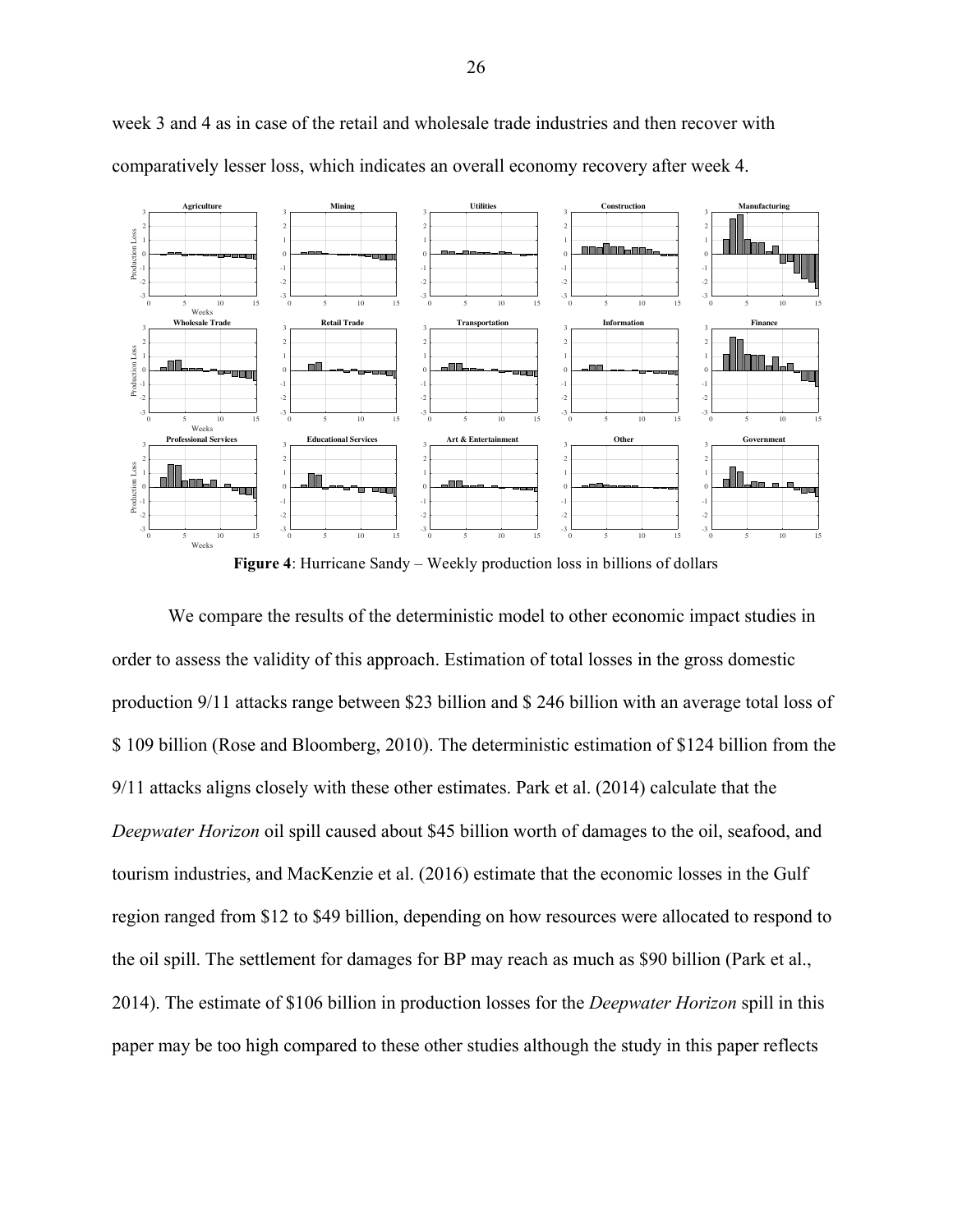national rather than regional losses. According to a report from the U.S. Department of Commerce (2013), the economic impact of Hurricane Sandy was \$84 billion. Whereas a private firm estimated losses from \$30 to \$50 billion (Holm and Scism 2012). Our paper estimates \$52 billion in losses for Hurricane Sandy, which is similar to these other studies.

### **4.3 Stochastic model**

The deterministic model generates production losses for each industry from which total production losses can be calculated, but all of these numbers are expressed with certainty. Considering the assumptions embedded in the model, we should be cautious about expressing results with certainty. As presented in Equations (3) and (4), the stochastic model captures the standard error in the regression results and the correlation between the stock market indices to generate a multivariate random variable representing production losses in each week. The same 5 stock market indices are used in the stochastic model as in the deterministic model. In this study the stochastic model, unlike the deterministic model, does not take into consideration any available stock market price after disruptions that have been analyzed. The regression calculations are performed beginning February 18, 2000 till September 12, 2001 for the 9/11 attacks, May 27, 2002 till April 15, 2010 for the *Deepwater Horizon* oil spill, and May 27, 2002 till October 25, 2012. The start dates are selected based on the availability of data.

Ten thousand simulations are run to estimate losses for each industry for the three disruptions based on the stock market index. The method used to calculate the loss in production is similar to that of the deterministic model, by subtracting the simulated production from the production level in the time period when the disruption occurs. The detailed regression and covariance results are listed in appendix A which explains the relationships between the industries and the error values. A negative slope indicates inverse relations while higher the root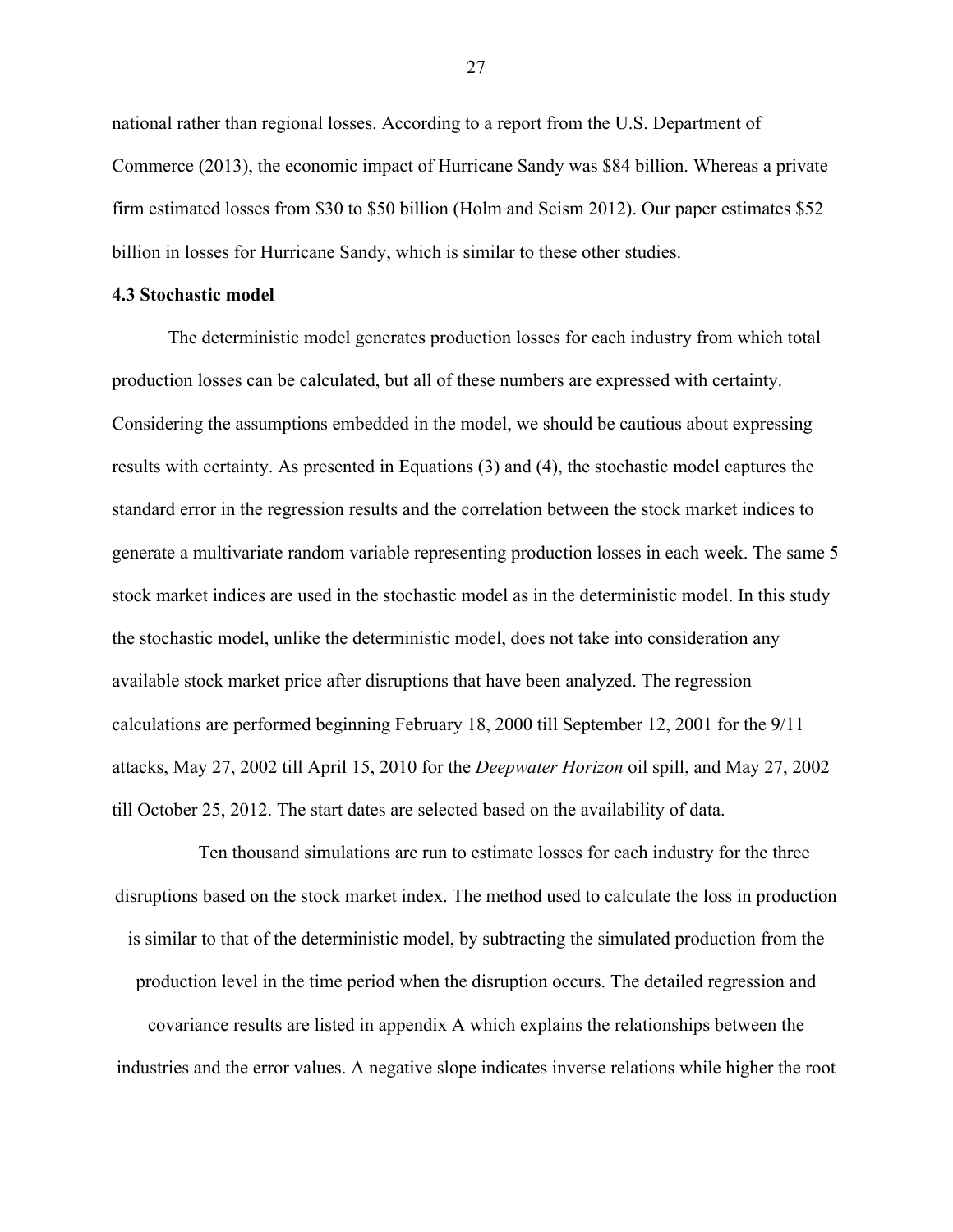

mean squared values, larger values are seen in the covariance matrix which denote large variability in the simulation. Figures 5, 6, and 7 depict the simulated results for each of the three

**Figure 5:** 9/11 Attacks – Simulated production loss and recovery time

disruptions. The 9/11 attacks do not include the transportation sector because no transportation stock market index was available in 2001. The recovery time for the 9/11 attacks ranges from 0 to 120 weeks with most of the recovery times occurring in less than 20 weeks. These recovery times result in production losses on the order of hundreds of millions of dollars for mining and

billions of dollars for utilities, information, and finance.

However, scenarios occur when the industries do not recovery for more than 100 weeks, resulting in production losses on the order of tens of billions for utilities, information, and finance. Due to the correlation, if one of the industries experiences very long recovery times and severe production losses, it is more likely the other industries will also suffer severe production losses. The results for this analysis are presented in Table 5.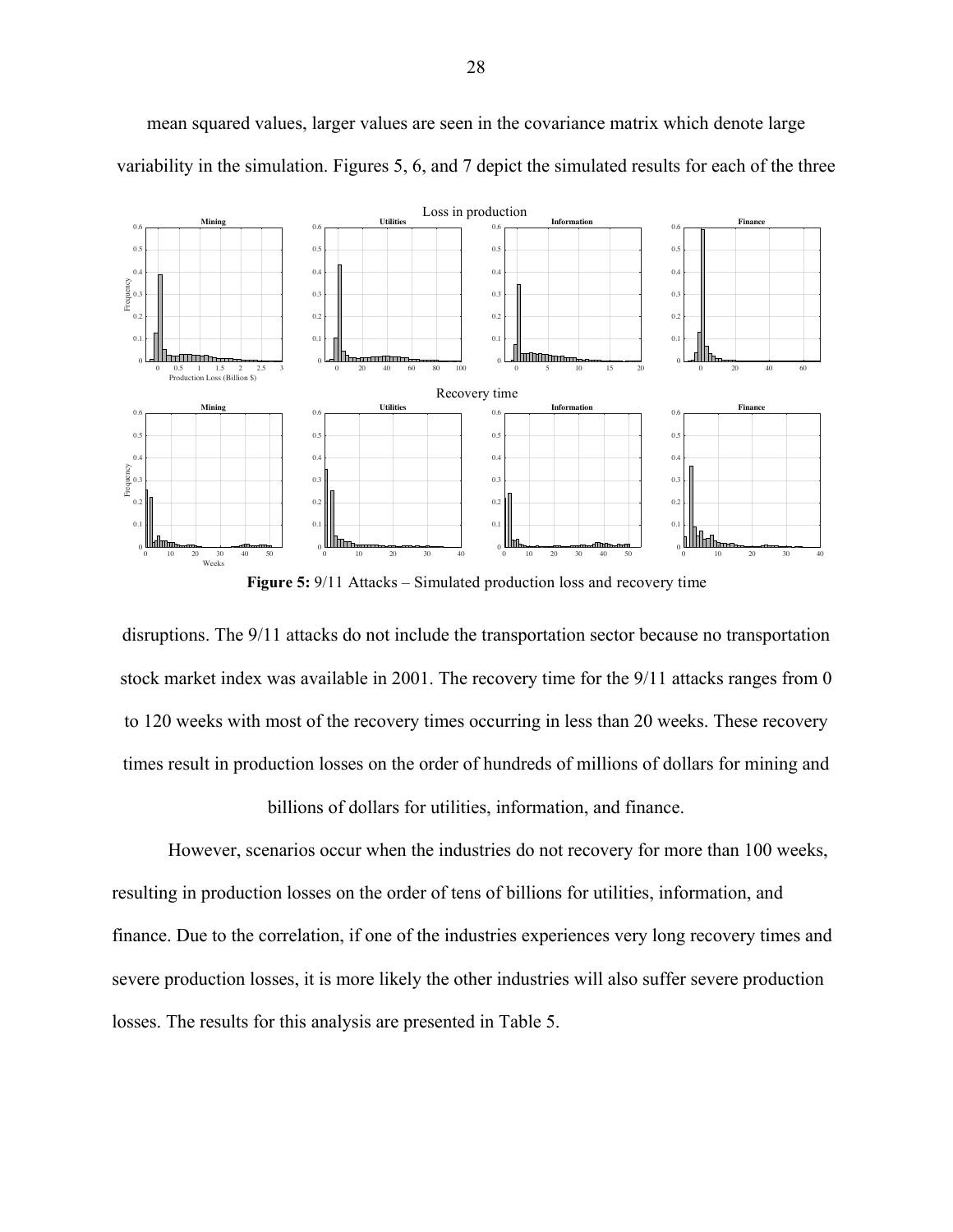The magnitude of losses in during the 2001 attacks seem considerably low as compared to the more recent disruptions, this could be due to the market value of industries being lower than the recent times.

|                |          | 9/11 Attacks | Deepwater Horizon Oil Spill |              | Hurricane Sandy |                                   |
|----------------|----------|--------------|-----------------------------|--------------|-----------------|-----------------------------------|
|                | Average  | Average      | Average                     | Average      | Average         |                                   |
| Sector         | Recovery | Production   | Recovery                    | Production   | Recovery        | Average<br><b>Production Loss</b> |
|                | Period   | Loss         | Period                      | Loss         | Period          |                                   |
|                | (weeks)  | (Million \$) | (weeks)                     | (Million \$) | (weeks)         | (Million \$)                      |
| Mining         | 10.64    | 448          | 24.04                       | 20,663       | 12.10           | 5,980                             |
| Utilities      | 5.33     | 16,284       | 23.58                       | 9,970        | 10.50           | 10,816                            |
| Transportation | $- -$    | $- -$        | 18.17                       | 40,812       | 8.73            | 9,059                             |
| Information    | 14.93    | 3,098        | 26.38                       | 31,508       | 15.05           | 12,645                            |
| Finance        | 6.45     | 3,476        | --                          | --           | --              | --                                |
|                |          |              |                             |              |                 |                                   |

**Table 5:** Predicted production losses and recovery time from stochastic model

Figure 6 depicts the simulated loss in production and the time for recovery for the mining, utilities, transportation, and information industries after the *Deepwater Horizon* oil spill in 2010 and the probability of occurring.



**Figure 6:** *Deepwater Horizon* oil spill – Simulated production loss and recovery time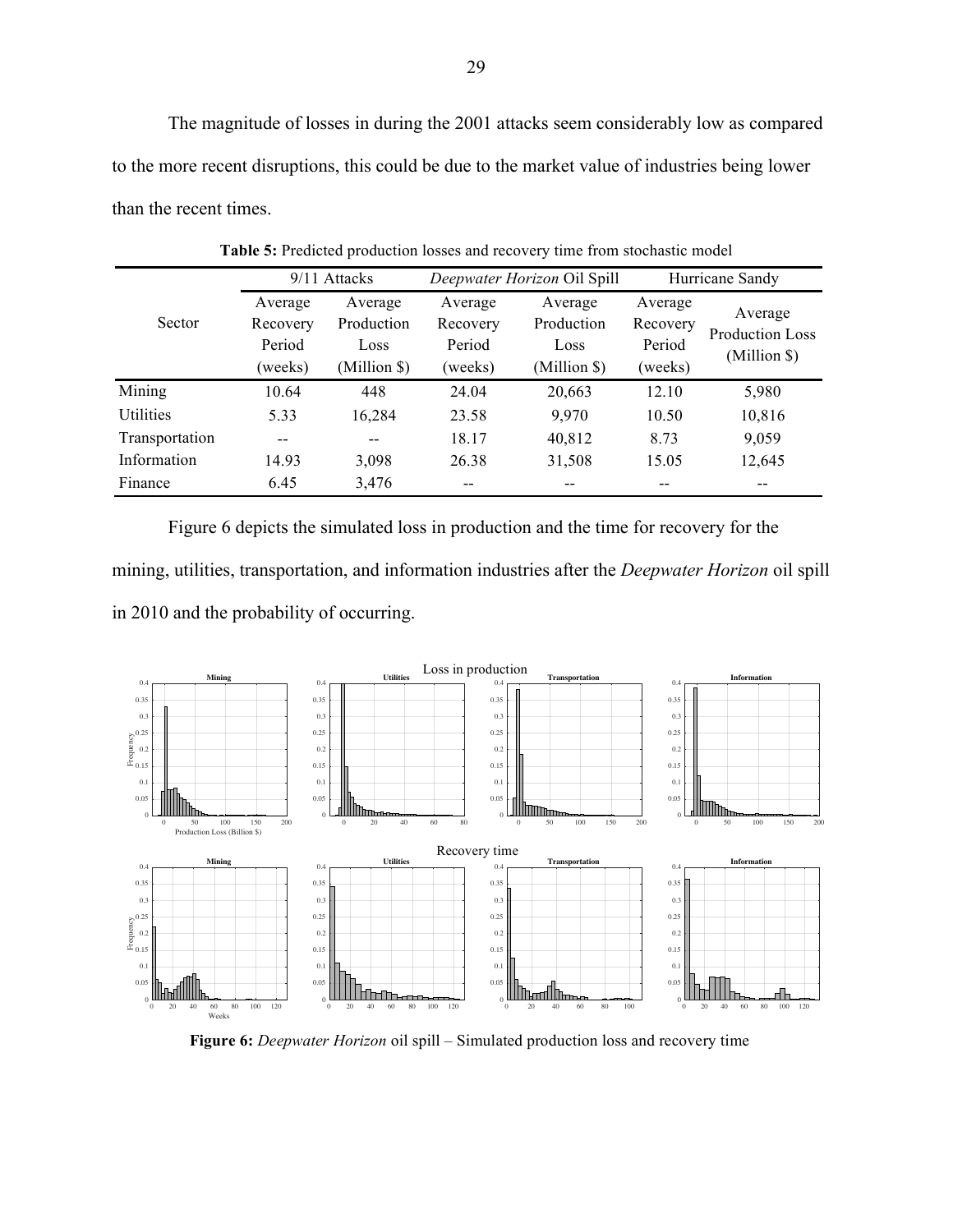The analysis of the finance sector shows irregular results in the regression fits, which is believed to be due to the financial recession that affected a sudden drop in stock market price in the years 2008 and 2009. Similar is the case with Hurricane Sandy. As both *Deepwater Horizon* oil spill and Hurricane Sandy occurred recently after the recession the results for this sector affected the production estimates by a large margin by producing large root mean squared error terms. The analysis of this sector caused unbalanced results in the stochastic model and hence have been omitted for the two disruptions.

As in case of the deterministic model the stochastic model shows that similar recovery times for the four industries, which are higher than Hurricane Sandy, even though both the disruptions were fairly regional calamities affecting the local economy. This could be caused as the economy was recovering from a recession at the time of the *Deepwater Horizon* oil spill.

Similarly, Figure 7 represents stochastic results after the Hurricane Sandy and the results are documented in Table 5.



**Figure 7**: Hurricane Sandy – Simulated production loss and recovery time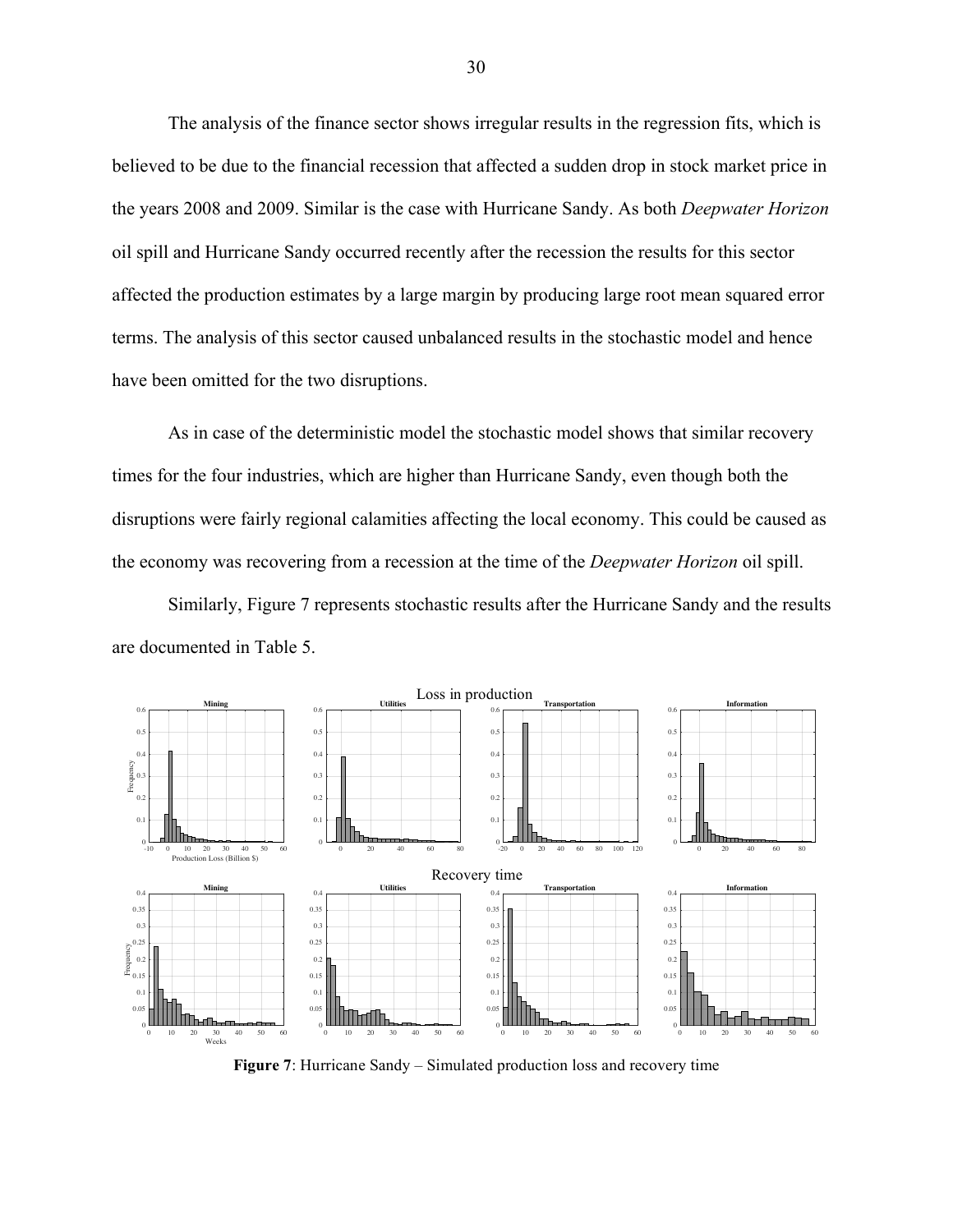These results indicate that the severity in terms of monetary losses of the Hurricane Sandy was much less than that of the *Deepwater Horizon* oil spill. The results from the stochastic model resonate with those of the deterministic model. Recovery periods, as in the deterministic model are in the range of 8 to 15 weeks and the losses seem to concentrated to few industries rather than the entire economy.

#### **5. Conclusion**

This study puts forth a model that aims at estimating direct and indirect losses due to disruptions in production or output of sectors of the economy. It makes use of the stock market as an indicator of the potential loss due to catastrophic events. The model has been divided into two sub – models: the deterministic approach and the stochastic approach. The deterministic model is based on linear relationships between the industry output and the stock market, and the stochastic model takes a step further by including variance in this relationship caused by the error in the regression analysis. Both these model have estimated the losses due to past disruptions with fair accuracy especially in the case of the 9/11 attacks and Hurricane Sandy.

This model as a whole is beneficial in estimating economic losses due to a decrease in production levels based on rich data for output and growth trends in the stock markets. The use of a time based approach makes it unique as it enables the study of changes in production levels for each time period thus enabling industries to adjust their approach. The results of this analysis are obtained in monetary terms which are easy to understand and universal for any organization. Also, it benefits simplified comparisons between losses due to different disruptions and industries and the use of the same metrics for these studies helps to find striking resemblances and disparities among disruptions and industrial response.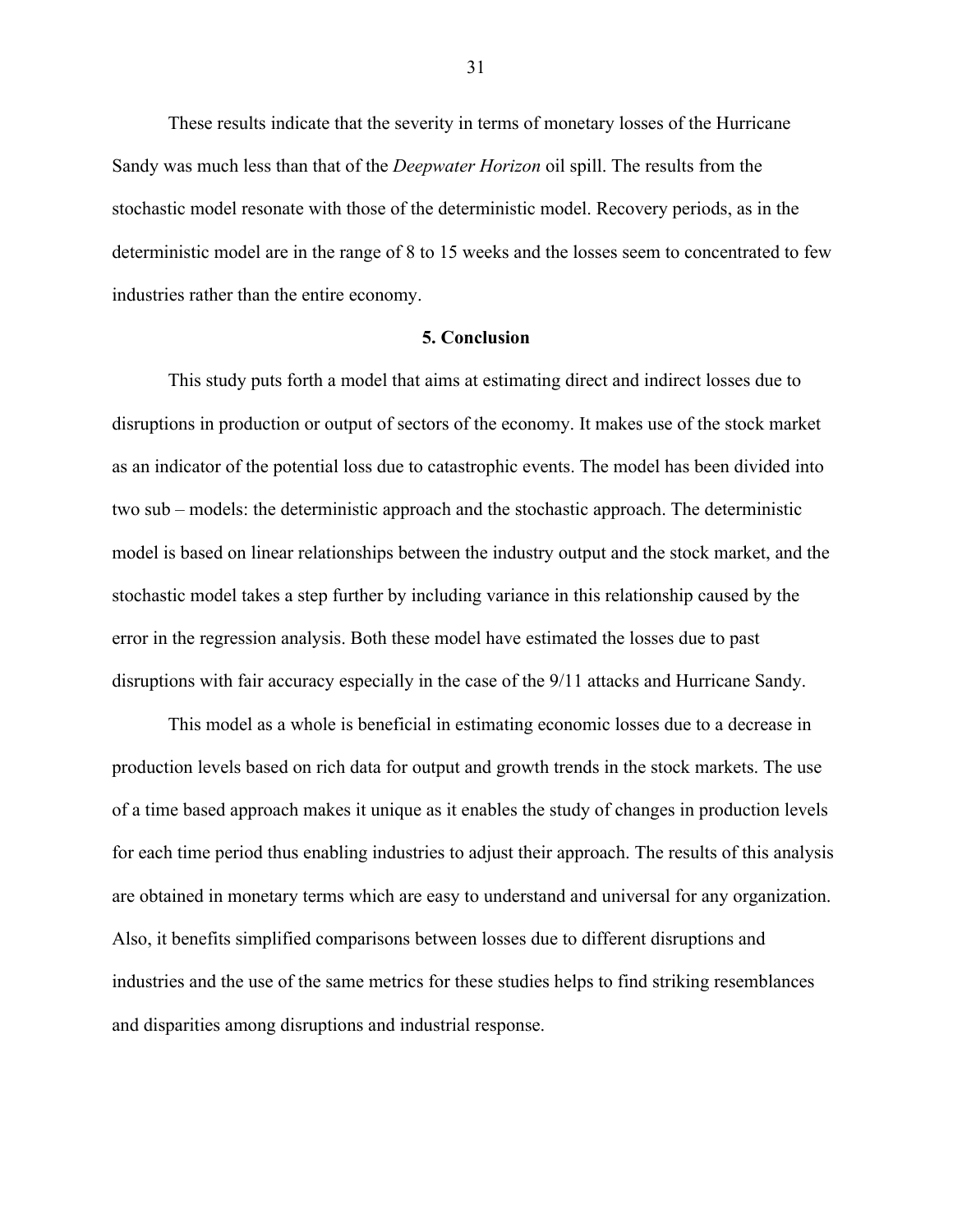Few assumptions are made while formulating the model, of which the main assumption is the belief that the stock market prices are a reflection of the production or output of an industry. Even though few studies discussed earlier have established this relationship it is not evident in all cases of an economy. Another assumption is the use of annual gross output values to estimate the weekly production values by dividing them equally. This assumption is not applicable to the real world as production values fluctuate on a daily basis and cannot be constant over a period of one year, but the assumption can be eliminated with the use rich data from industries. A third assumption for defining recovery in the model has been made, it is assumed that recovery occurs after the production level is above the base level before the disruption for three time periods (weeks). This assumption changes the loss estimates and can be observed clearly in case of the 9/11 attacks where a lower recovery period would have reduced the estimated recovery time and loss by a large margin. These assumptions can be realistically tackled with rich data from industries and insight from stakeholders.

Further studies or extensions to the model could include the use of this model along with models that predict the stock prices in the future so as make accurate forecasts of production in the near future even if the actual stock market price is unknown. Studies like Ping-Feng and Chih-Sheng (2005) make use of the ARIMA model to predict stock prices, Hassan and Nath (2005) discussed the use of hidden Markov models (HMM) to predict stock prices of interrelated sectors, or studies like Cao, et al. (2005) which make use of univariate and multivariate neural network model to predict stock market prices in the Shanghai stock exchange could provide as a base for incorporating a stock price predictive model along with the model presented in this study. Further studies can also include methods to enhance the correlation between stock prices and production by analyzing effects of disruptions to specific entities or organizations. The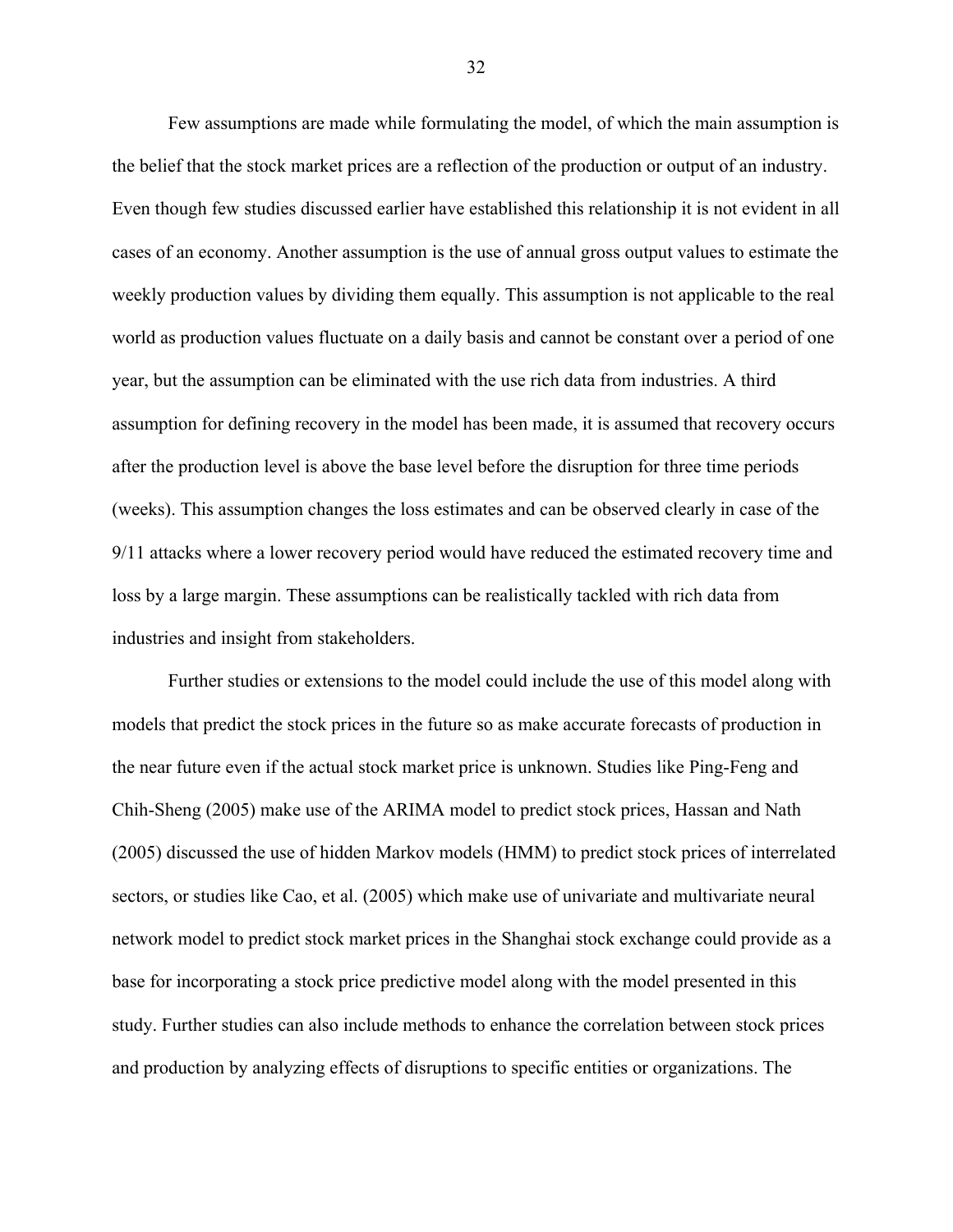process can be streamlined to suit specific needs of organizations based on the thoughts of stakeholders. Another avenue to explore with the model would be to study the methods to influence the results of the model with those of the IO model so as to capture the interdependency of the economy while maintaining the dynamic nature of this model.

This paper introduces a new concept to study the economic impacts of disruptions and helps understand the dynamic behavior of industrial losses. Applications of this model can be wide spread for the government as well as the private sector. The model can provide as a decision making tool for the stakeholders and thus enable better allocation of resources towards post disaster recovery efforts. An example for such resource allocation could be that if the government allows taxation breaks or policy relaxation for certain period of time to sectors that are highly interdependent and cause a ripple effect in the economy, the recovery of the entire economy could be expedited. The model can also provide as a forecasting tool for preventive resource allocation by simulating potential disasters. The dynamic or time based approach is essential whilst dealing with disasters, as it extremely important to initiate recovery plans in order to reduce the total loss. Such a model would be helpful in simulating data for recovery plans and prioritizing multiple recovery efforts to reduce the total impact.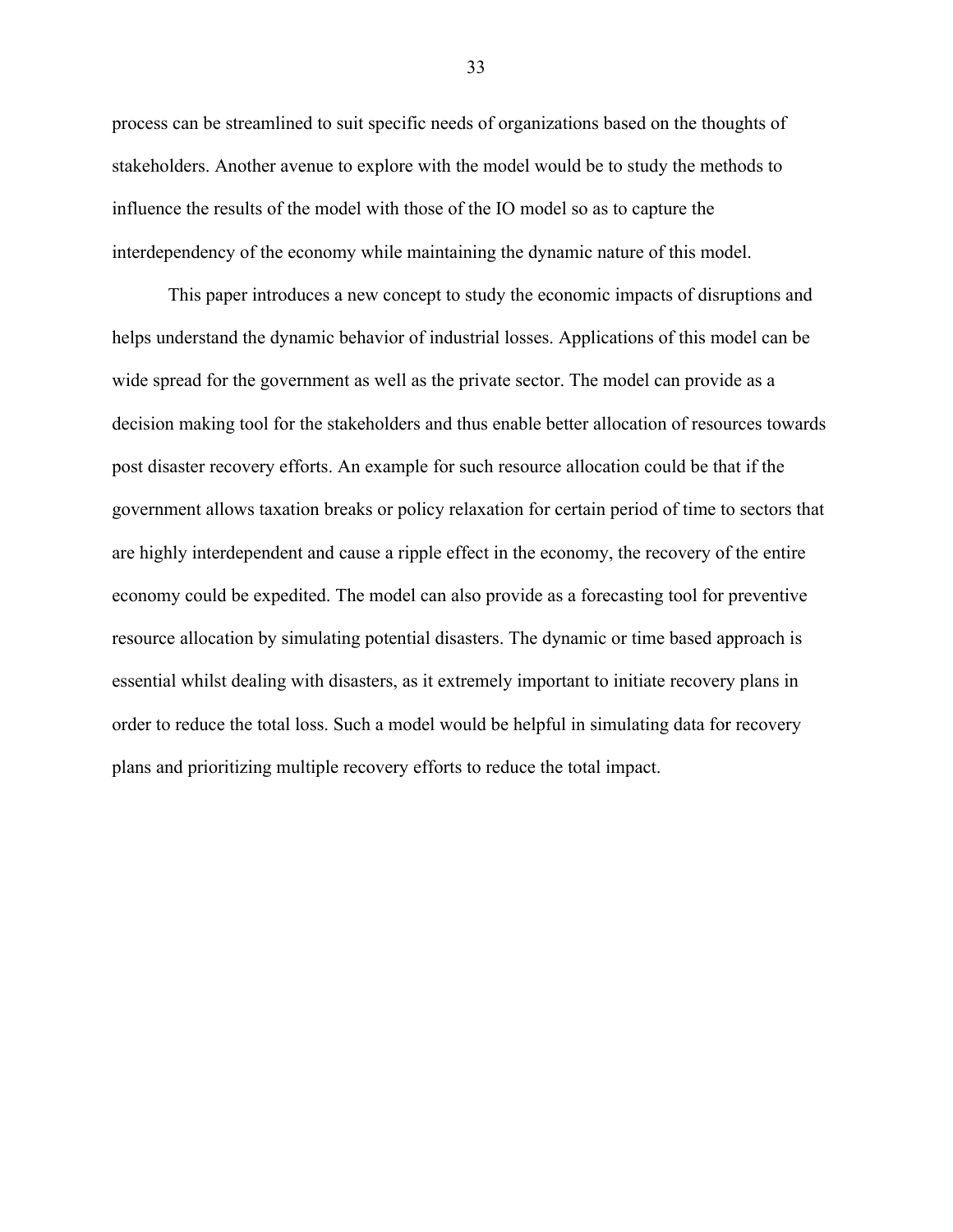#### **REFERENCES**

- Ali, J. and Santos, J. R. (2015), Modeling the Ripple Effects of IT-Based Incidents on Interdependent Economic Systems. Syst. Engin., 18: 146–161. doi:10.1002/sys.21293
- Andrijcic, Eva, and Barry Horowitz. 2006. A macro-economic framework for evaluation of cyber security risks related to protection of intellectual property. Risk Analysis 26, no. 4 (August):907-923.
- Associated Press. 2014. Official: disaster cost quadrupled in past decades. Daily Mail, 5 June. Available at http://www.dailymail.co.uk/wires/ap/article-2649515/Official-Disaster-costquadrupled-past-decades.html, Accessed on February 9, 2017.
- Barker, Kash, and Joost R. Santos. 2010b. A risk-based approach for identifying key economic and infrastructure sectors. Risk Analysis 30, no. 6 (June):962-974.
- Barro, R. J. (1990). The stock market and investment. Review of Financial Studies, 3, 115- 131.
- Bess R, Ambargis ZO (2011) Input-Output models for impact analysis: suggestions for practitioners using RIMS II multipliers. In: 50th Southern Regional Science Association Conference, New Orleans, Louisiana
- "BP leak the world's worst accidental oil spill". The Daily Telegraph. London. 3 August 2010. Retrieved 15 August 2010.
- Cao, Q., Leggio, K. B., Schniederjans, M. J., (2005). A comparison between Fama and French's model and artificial neural networks in predicting the Chinese stock market,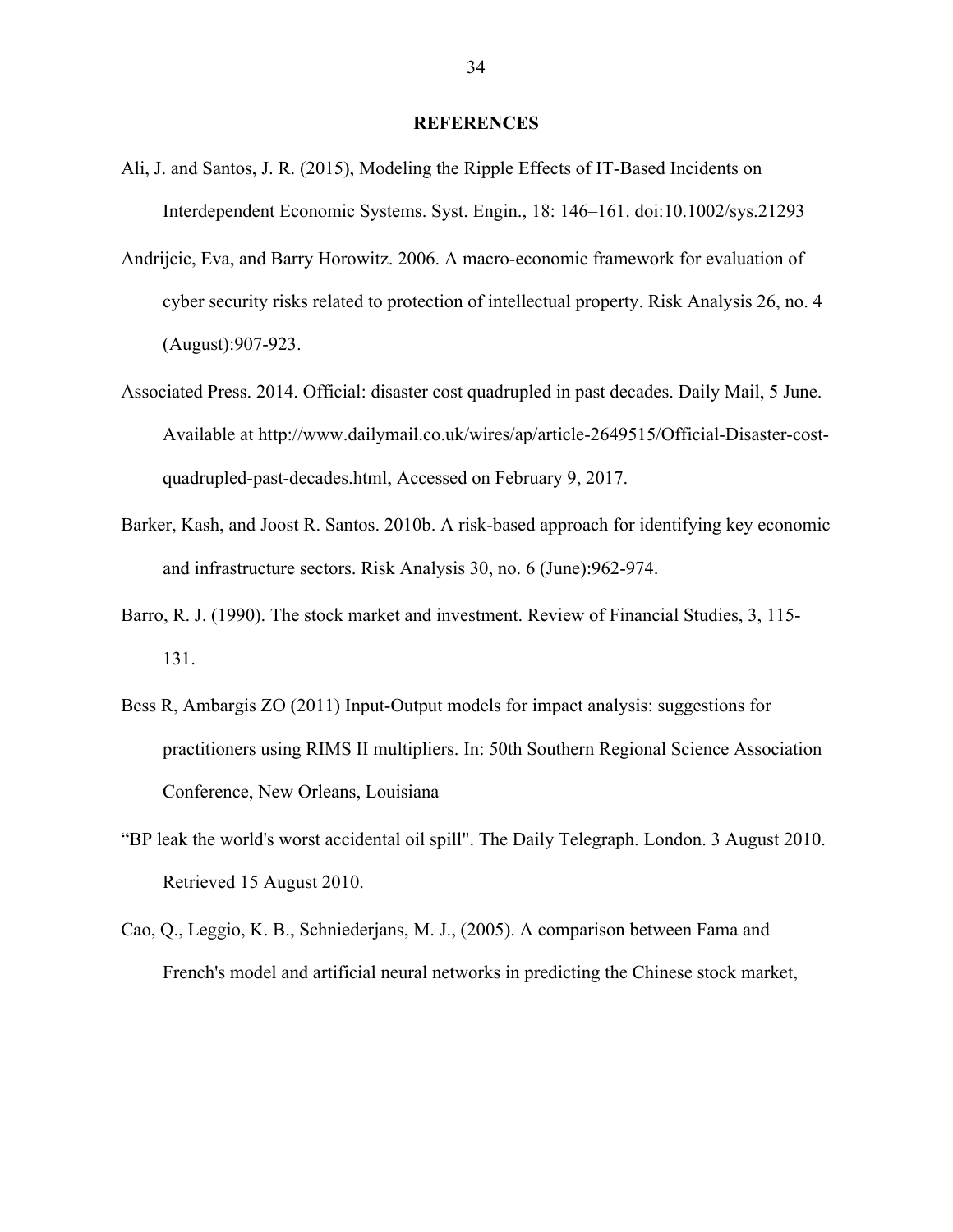Computers & Operations Research, Volume 32, Issue 10, October 2005, Pages 2499- 2512, ISSN 0305-0548, https://doi.org/10.1016/j.cor.2004.03.015.

- Chen, N., Roll, R., & Ross, S. (1986). Economic Forces and the Stock Market. The Journal of Business, 59(3), 383-403. Retrieved from http://www.jstor.org/stable/2352710
- Choi, J., Hauser, & Kopecky. (1999). Does the stock market predict real activity? Time series evidence from the G-7 countries. Journal of Banking and Finance, 23(12), 1771-1792.
- Cole, S. (1995) Lifeline and livelihood: a social accounting matrix approach to calamity preparedness, Journal of Contingencies and Crisis Management, 3, pp. 228–240.
- Cole, S. (1998) Decision support for calamity preparedness: socioeconomic and interregional impacts, in: M. Shinozuka, A. Rose and R.T. Eguchi (Eds) Engineering and Socioeconomic Impacts of Earthquakes, pp. 125–153 (Buffalo, NY: Multidisciplinary Center for Earthquake Engineering Research).
- Cole, S. (2004) Geohazards in social systems: an insurance matrix approach, in: Y. Okuyama and S.E. Chang (Eds) Modeling Spatial and Economic Impacts of Disasters, pp. 103–118 (New York: Springer).
- Draper, Norman Richard, & Smith, Harry. (1998). Applied regression analysis / Norman R. Draper, Harry Smith. (3rd ed., Wiley series in probability and statistics. Texts and references section). New York: Wiley.
- Dynes, Scott, M. Eric Johnson, Eva Andricic, and Barry Horowitz (2007). Economic costs of firm-level information infrastructure failures: Estimates from field studies in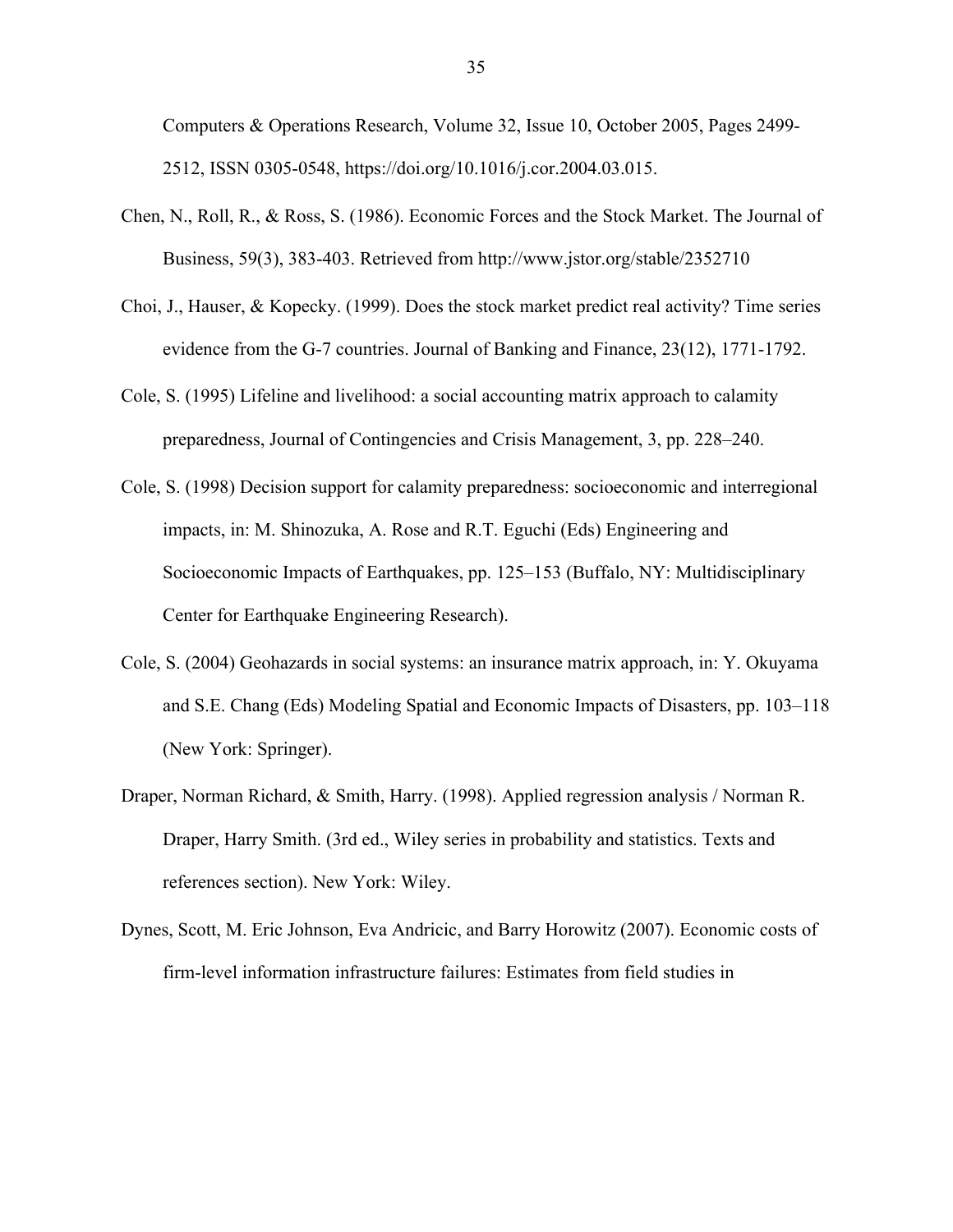manufacturing supply chains. The International Journal of Logistics Management 18, no. 3:420-442.

"ECONOMIC IMPACT OF HURRICANE SANDY." States News Service, 18 Oct. 2013. Biography in Context,

link.galegroup.com/apps/doc/A346010102/BIC1?u=iastu\_main&xid=1d3e8f22. Accessed 16 May 2017.

- Fama, E. (1981). Stock Returns, Real Activity, Inflation, and Money. The American Economic Review, 71(4), 545-565.
- Fama, E. (1990). Stock returns, expected returns, and real activity. Journal of Finance, 45(4), 1089-1108.
- Ferson, Wayne and Harvey, Campbell, (1991), The Variation of Economic Risk Premiums, Journal of Political Economy, 99, issue 2, p. 385-415.
- Haimes, Y., Horowitz, B., Lambert, J., Santos, J., Crowther, K., & Lian, C. (2005). Inoperability Input-Output Model for Interdependent Infrastructure Sectors. II: Case Studies. *Journal of Infrastructure Systems, 11*(2), 80-92.
- Haimes, Y., Horowitz, B., Lambert, J., Santos, J., Lian, C., & Crowther, K. (2005). Inoperability Input-Output Model for Interdependent Infrastructure Sectors. I: Theory and Methodology. Journal of Infrastructure Systems, 11(2), 67-79.
- Haimes, Yacov Y., and Pu Jiang (2001). Leontief-based model of risk in complex interconnected infrastructures. Journal of Infrastructure Systems 7, no. 1 (March):1-12.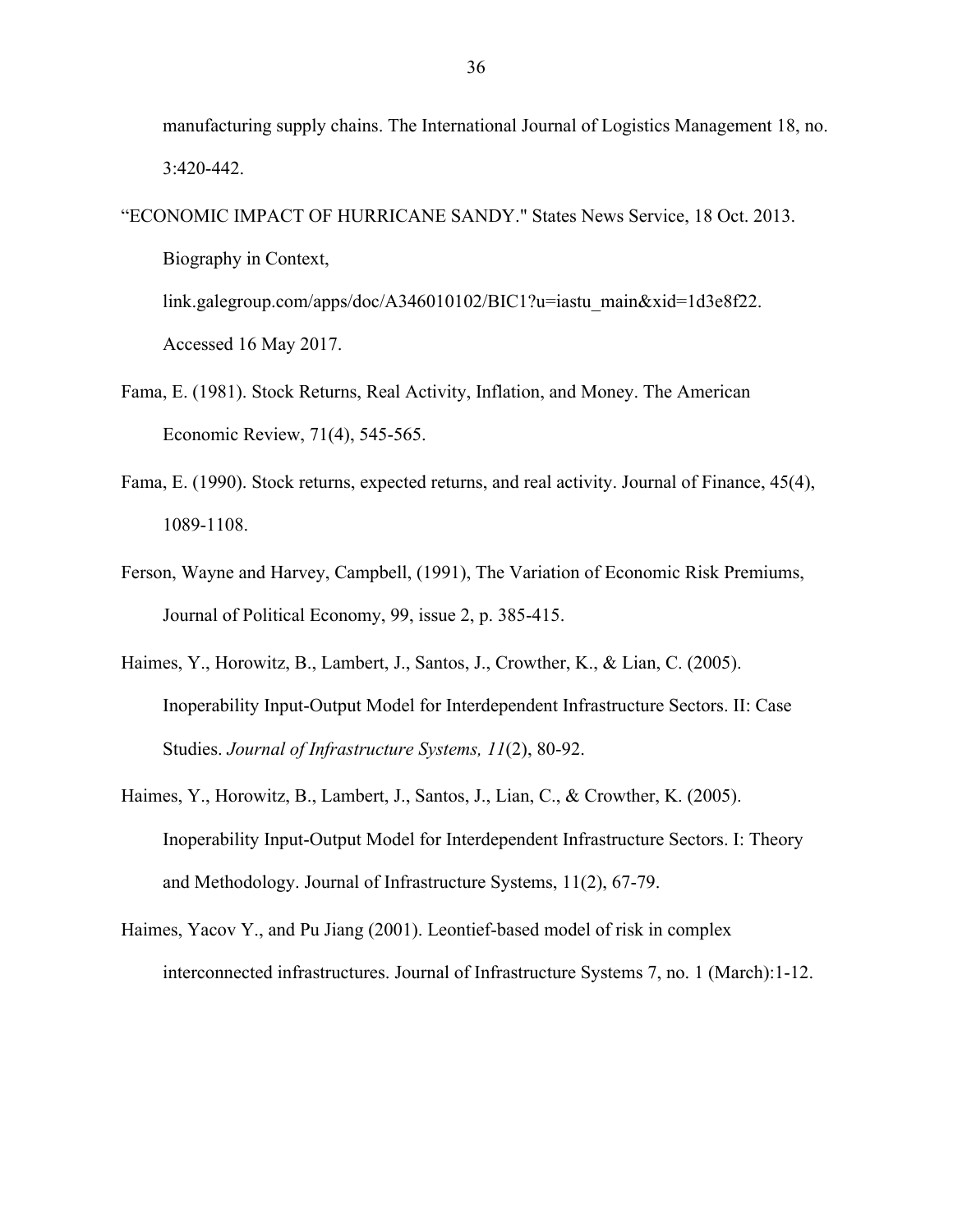- Hallegatte, S. (2008) An Adaptive Regional Input–Output Model and Its Application to the Assessment of the Economic Cost of Katrina. Risk Analysis, 28, 779–799.
- Hassan, M. R., and Nath, B. (2005). "Stock market forecasting using hidden Markov model: a new approach," 5th International Conference on Intelligent Systems Design and Applications (ISDA'05), 2005, pp. 192-196
- Historical prices, Dow Jones Indices. Retrieved November 15, 2016 from http://www.advfn.com
- Historical prices, Dow Jones Indices. Retrieved November 15, 2016 from https://www.google.com/finance
- Holm, E. and Scism, L. (2012, November 2). Sandy's Insured-Loss Tab: Up to \$20 Billion. The Wall Street Journal. Retrieved from https://www.wsj.com
- "How much did the September 11 terrorist attack cost America?". 2004. Institute for the Analysis of Global Security. Retrieved April 30, 2014.
- Isard, W., Azis, I. J., Drennan, M. P., Miller, R. E., Satlzman, S., & Thorbecke, E. (1998). Methods of Interregional Regional Analysis. Aldershot, U.K.: Ashgate Publishing.
- Leontief, W., Input-output economics, Scientific American, October (1951a), 15–21.
- Leontief, W., The structure of the American economy, 1919–1939: An empirical application of equilibrium analysis, 2nd Edition, International Arts and Sciences Press, New York, 1951b.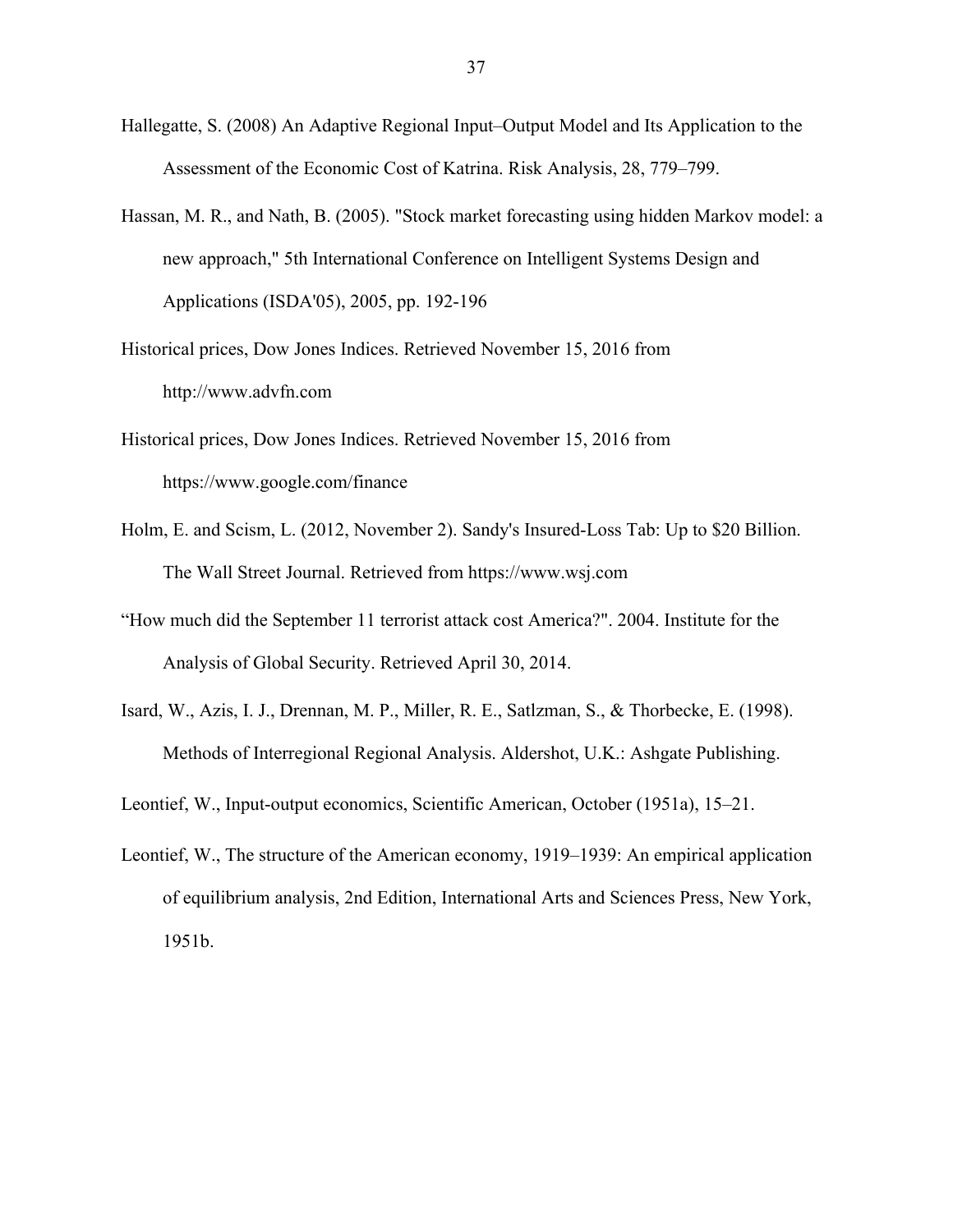- Lian, C., & Haimes, Y. (2006). Managing the risk of terrorism to interdependent infrastructure systems through the dynamic inoperability input–output model. Systems Engineering, 9(3), 241-258.
- MacKenzie, C. A., & Barker, K. (2013). Empirical data and regression analysis for estimation of infrastructure resilience, with application to electric power outages. Journal of Infrastructure Systems, 19(1), 25-35.
- MacKenzie, C. A., Barker, K., & Grant, F. H. (2012a). Evaluating the consequences of an inland waterway port closure with a dynamic multiregional interdependence model. IEEE Transactions on Systems, Man, and Cybernetics—Part A: Systems and Humans, 42(2), 359-370.
- MacKenzie, C. A., Baroud, H., & Barker, K. (2016). Static and dynamic resource allocation models for recovery of interdependent systems: Application to the Deepwater Horizon oil spill. Annals of Operations Research, 236(1), 103-129.
- Makinen, Gail (September 27, 2002). "The Economic Effects of 9/11: A Retrospective Assessment" (PDF). Congressional Research Service. Library of Congress. p. 5. Retrieved September 4, 2011.
- Miller, R., & Blair, P. (2009). Input-output analysis: Foundations and extensions / Ronald E. Miller and Peter D. Blair. (2nd Ed.). Cambridge [England]; New York: Cambridge University Press.
- Morck, Randall, Andrei Shleifer, and Robert W Vishny (1990). "The Stock Market and Investment: Is the Market a Sideshow?." Brookings Papers on Economic Activity 21 (2): 157-216.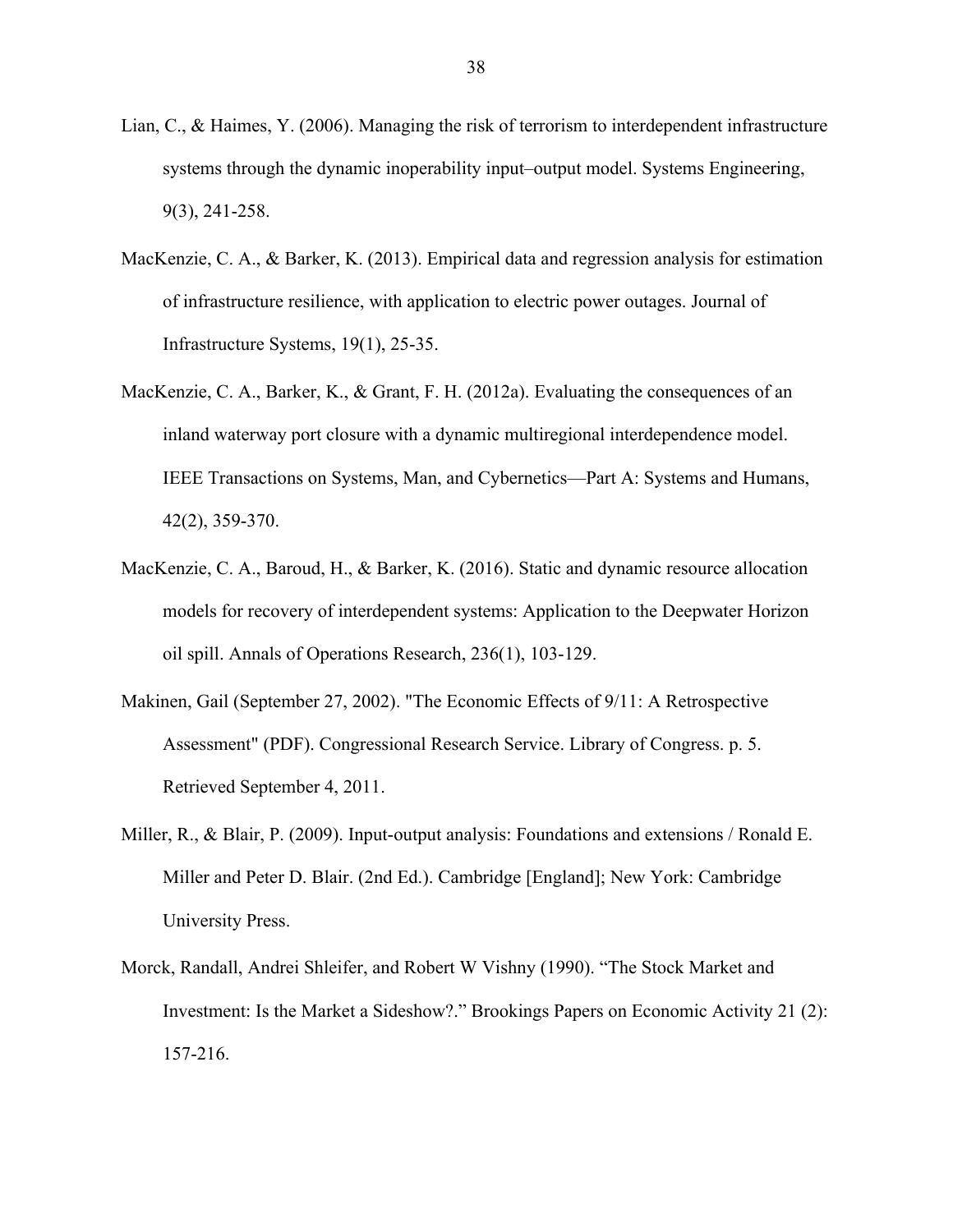- Okuyama, Y. (2007). Economic modeling for disaster impact analysis: past, present, and future. Economic Systems Research, 19(2), 115-124.
- Okuyama, Y. (2008). Critical Review of Methodologies on Disaster Impacts Estimation. Background paper for the World Bank - UN Assessment on the Economics of Disaster Risk Reduction. Retrieved from http://gfdrr.org/gfdrr/node/284
- Okuyama, Y. (2010) Globalization and Localization of Disaster Impacts: An Empirical Examination. CEFifo Forum, 11, 56–66.
- Okuyama, Y., & Santos, J. (2014). Disaster Impact and Input-Output Analysis. Economic Systems Research, 26(1), 1-12.
- Orsi, M.J., & Santos, J.R. (2010). Estimating workforce-related economic impact of a pandemic on the Commonwealth of Virginia. (Technical report). IEEE Transactions on Systems, Man, and Cybernetics--Part A: Systems and Humans, 40(2), 301.
- Pagsuyoin, S., & Santos, J. (2015). Modeling the Effects of Drought in Urban Economies Using Regional Input-Output Analysis. British Journal of Environment and Climate Change, 5(2), 134-146.
- Pant, R., Barker, K., Ramirez-Marquez, J. E., & Rocco, C. M. (2014). Stochastic measures of resilience and their application to container terminals. Computers & Industrial Engineering, 70, 183-194.
- Park, J., Harry W. Richardson, Peter Gordon, James E. Moore and Qisheng Pan, (2014). The Gulf oil spill (FlexNIEMO). In *National Economic Impact Analysis of Terrorist Attacks*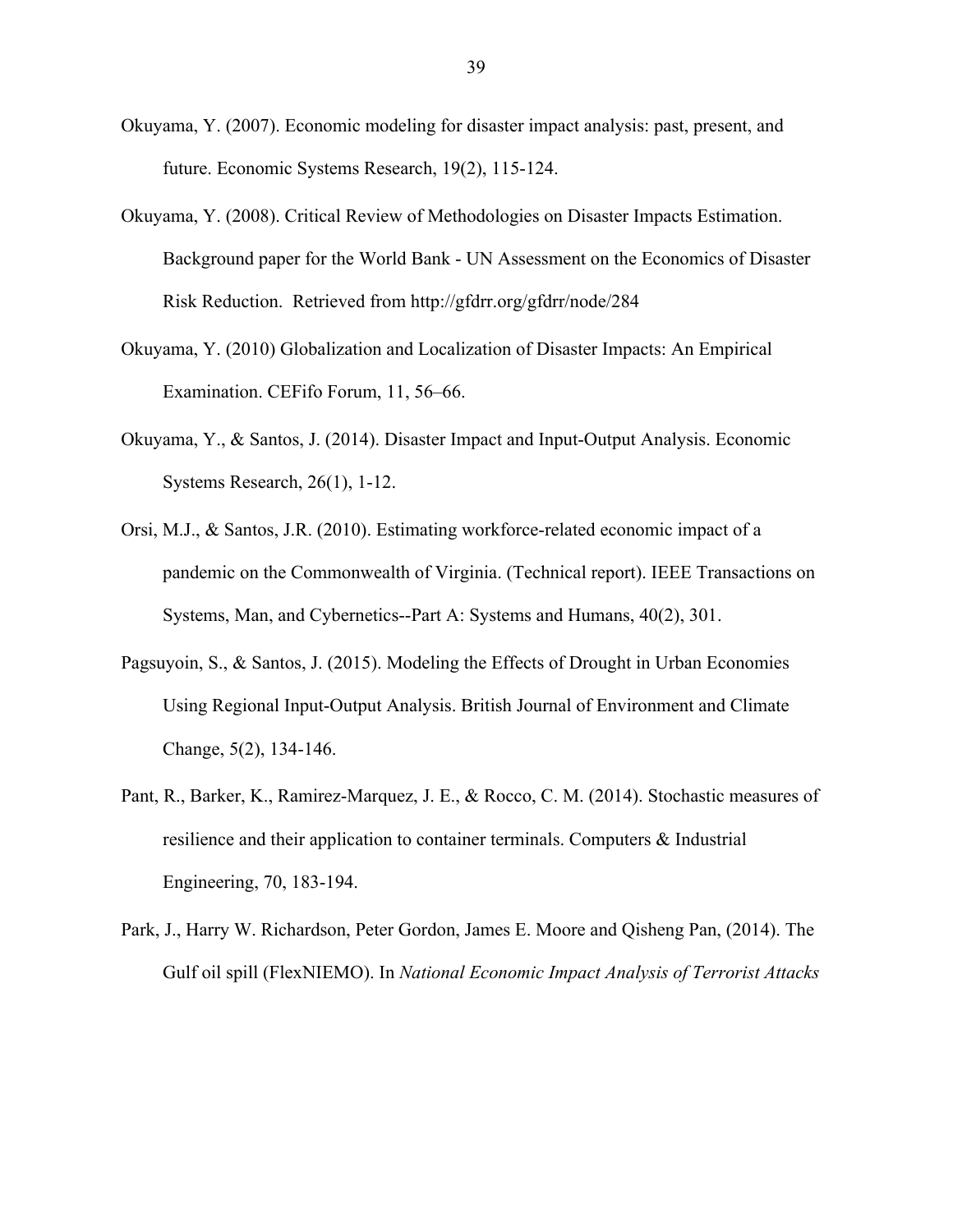*and Natural Disasters* (pp. 180-191). Edward Elgar, Northampton, MA, USA. Published in print: 28 Nov 2014, ISBN: 9781783475858.

- Ping-Feng Pai, Chih-Sheng Lin (2005). A hybrid ARIMA and support vector machines model in stock price forecasting, Omega, Volume 33, Issue 6, December 2005, Pages 497-505, ISSN 0305-0483, https://doi.org/10.1016/j.omega.2004.07.024.
- Rappaport, Alfred. (1987). Stock market signals to managers. Harvard Business Review, 65(6), 57.
- Robertson, C. and Krauss, C., August 2, 2010. "Gulf Spill Is the Largest of Its Kind, Scientists Say." The New York Times. Retrieved on May 2, 2017.
- Roll, R. (1992). Industrial Structure and the Comparative Behavior of International Stock Market Indices. The Journal of Finance, 47(1), 3-41. doi:10.2307/2329089
- Rose, A. (2004) Economic Principles, Issues, and Research Priorities in Hazard Loss Estimation. In:Y. Okuyama and S.E. Chang (eds.) Modeling Spatial and Economic Impacts of Disasters. NewYork, Springer, 13–36.
- Rose, A. and Liao, S.-Y. (2005), Modeling Regional Economic Resilience to Disasters: A Computable General Equilibrium Analysis of Water Service Disruptions\*. Journal of Regional Science, 45: 75–112. doi:10.1111/j.0022-4146.2005.00365.x
- Rose, A. and Wei, D., (2013) Estimating the Economic Consequences of a Port Shutdown: The Special Role of Resilience. Economic Systems Research, 25, 212–232.
- Rose, Adam Z. and Blomberg, Brock S., "Total Economic Consequences of Terrorist Attacks: Insights from 9/11" (2010). Published Articles & Papers. Paper 190.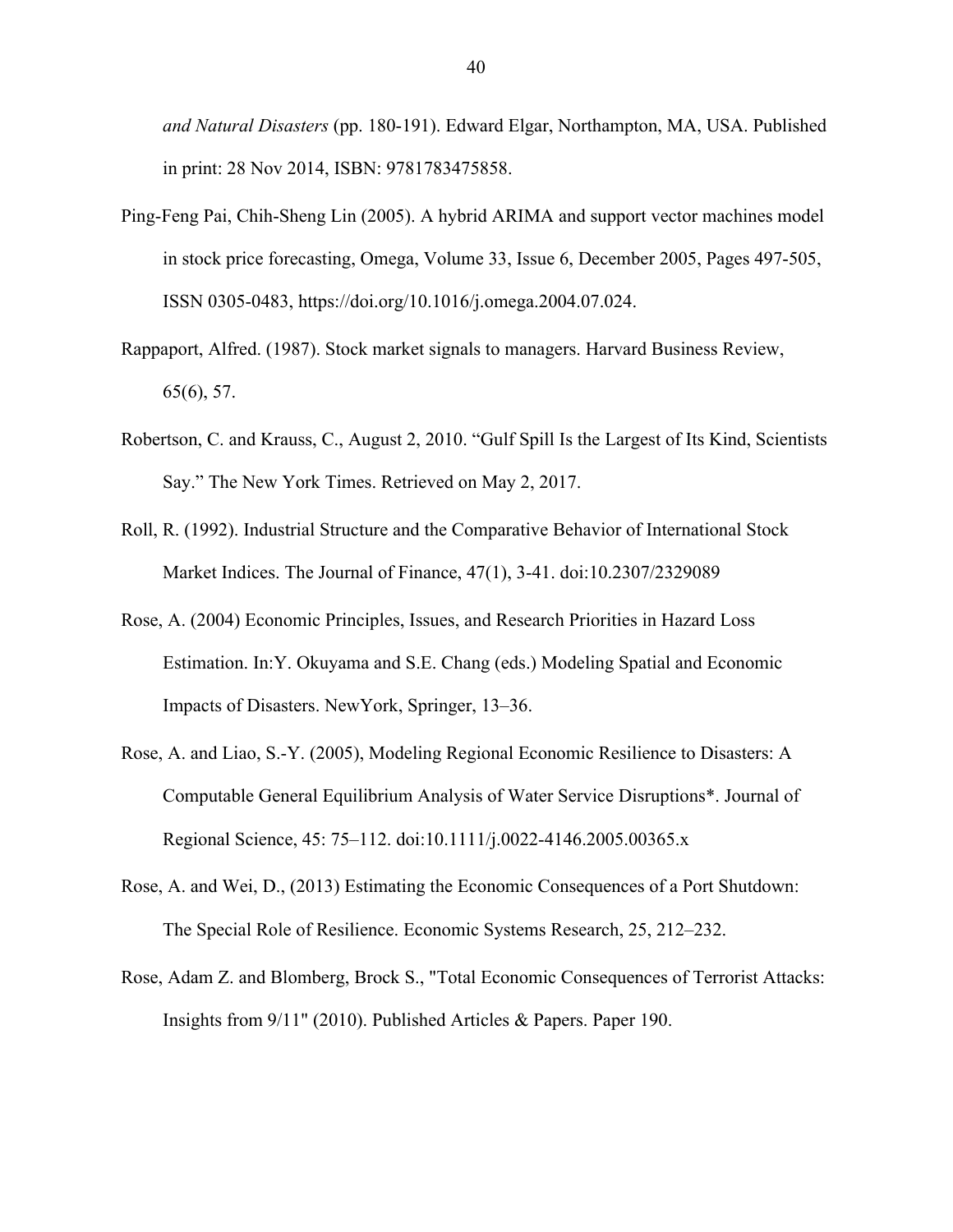- Santos, J. (2006). Inoperability input-output modeling of disruptions to interdependent economic systems. Systems Engineering, 9(1), 20-34.
- Santos, J. R., & Haimes, Y. Y. (2004). Modeling the demand reduction input-output (IO) inoperability due to terrorism of interconnected infrastructures. Risk Analysis, 24(6), 1437-1451.
- Santos, J., & Haimes, Y. (2008). Portfolio Risk Partitioning with Leontief-type Diversification. Finance Letters, 117-123.
- Santos, Joost R., May, Larissa, & Haimar, Amine El. (2013). Risk-Based Input-Output Analysis of Influenza Epidemic Consequences on Interdependent Workforce Sectors. Risk Analysis, 33(9), 1620-1635.
- Schwert, G. W. (1990). Stock Returns and Real Activity: A Century of Evidence. Journal of Finance, 45(4), 1237-1257.
- Stone, Chad (2012, November 2). The Economic Impact of Hurricane Sandy. U.S. News. Retrieved from https://www.usnews.com
- U.S. Bureau of Economic Analysis, "Gross Output, 1947-2016: up to 71 industries" in Gross-Domestic-Product-(GDP)-by-Industry Data. Retrieved from https://www.bea.gov/industry/gdpbyind\_data.htm (accessed [November 15, 2016]
- Van der Veen, A. and C. Logtmeijer (2005) Economic Hotspots: Visualizing Vulnerability to Flooding. Natural Hazards, 36, 65–80.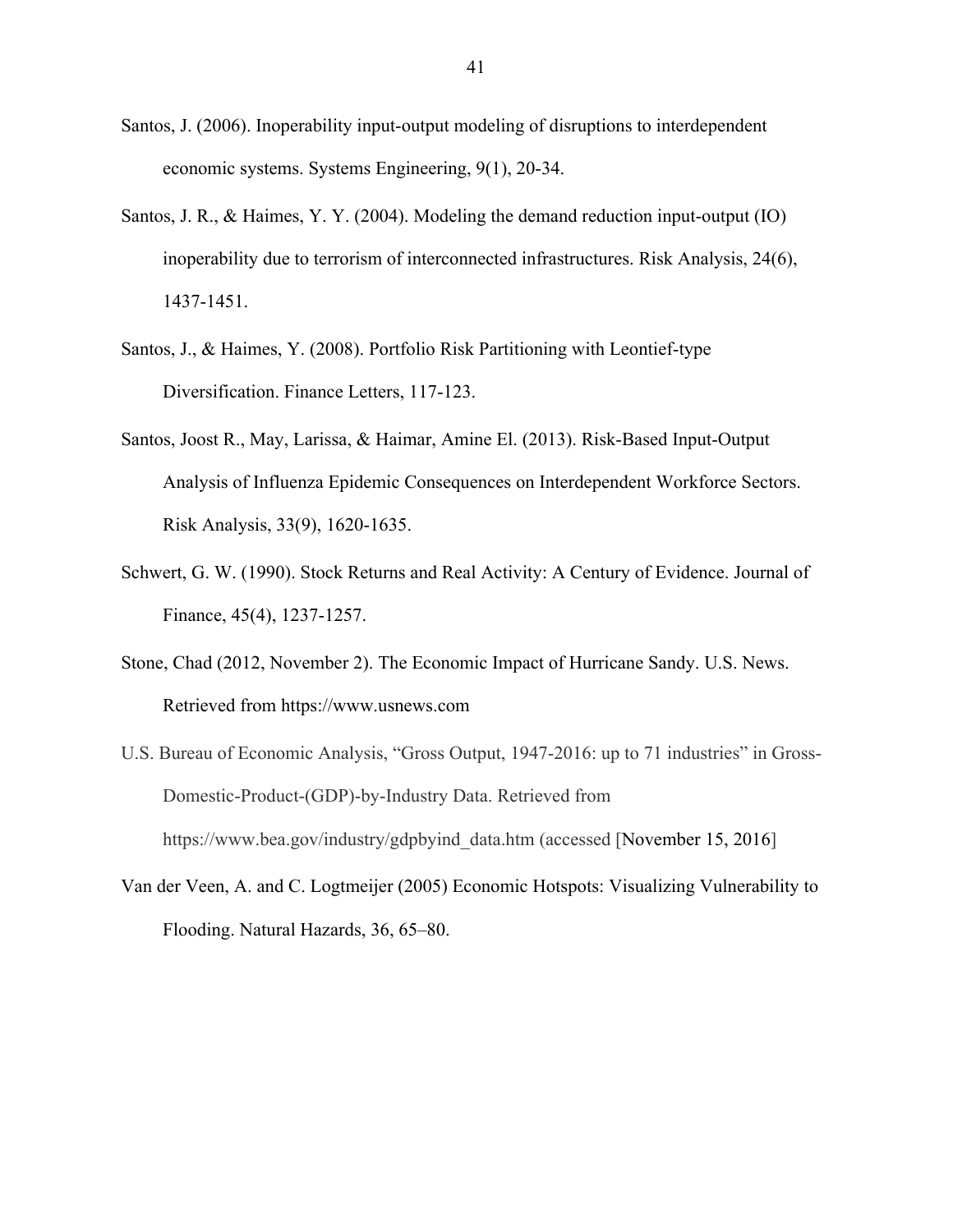Yin-Wong Cheung, Lilian K. Ng, International evidence on the stock market and aggregate economic activity, Journal of Empirical Finance, Volume 5, Issue 3, September 1998, Pages 281-296, ISSN 0927-5398, https://doi.org/10.1016/S0927-5398(97)00025-X.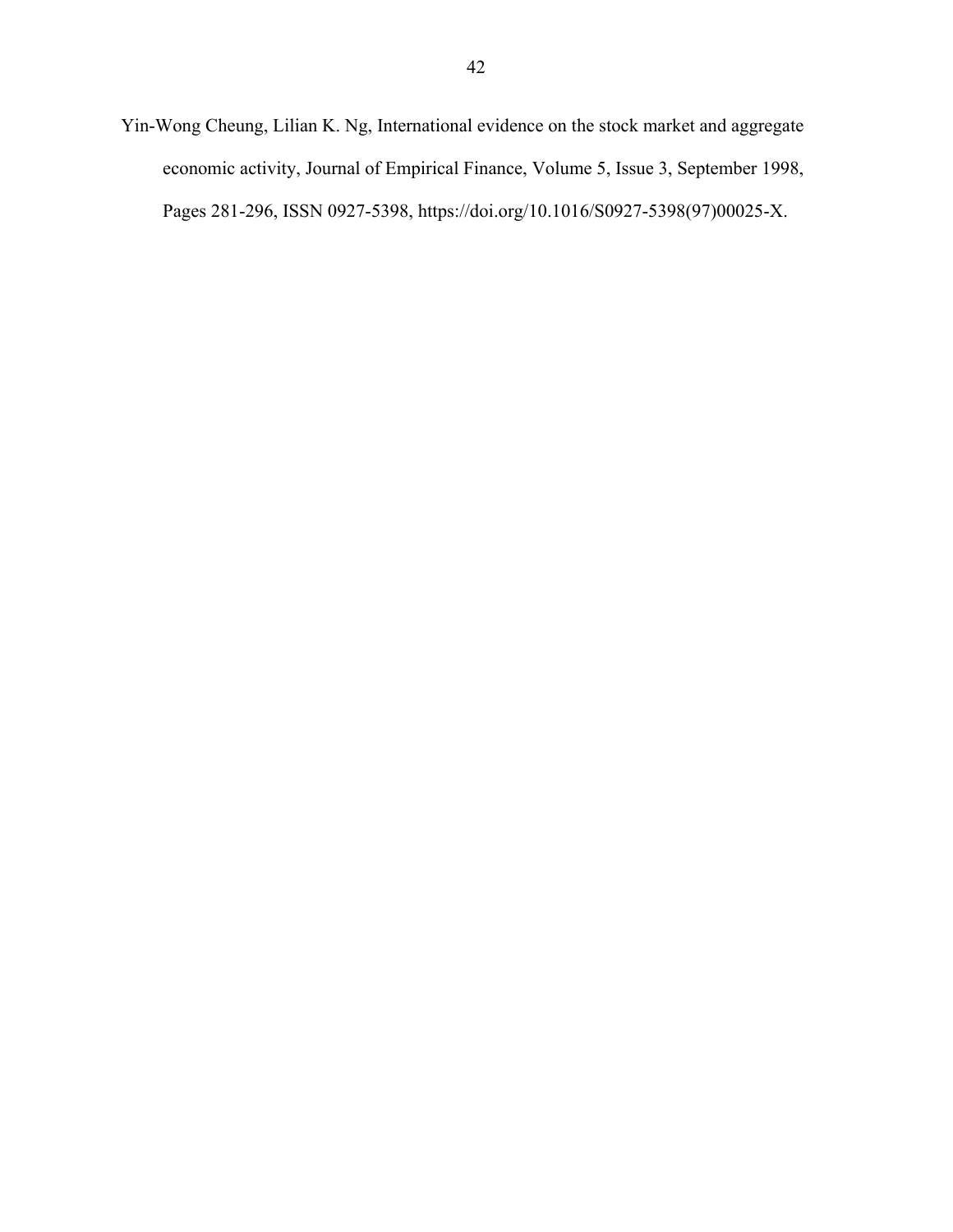## **CHAPTER 3. CONCLUSION**

This study presents a model that will significantly improve decision making techniques and enable industries or governments to expedite recovery by providing rich and informative data, efficient resource allocation, and support decision making. The preceding chapter discusses in detail the formulation, case studies and associated results for the proposed model. Even though there have been multiple models that measure the impacts of disruptions, this model helps in understanding the ripple effect and time based impacts to industries. Stock markets have been known to represent the interpretation of an industry's growth or loss through a point of view of the investors, who rely on news about the fundamentals like the real activity. It is evident that managers make decisions based on the stock market position of the company as a feedback of their performance (Rappaport, A., 1987). Studies discussed in the previous chapter, and the presented analysis that the stock market is a correlated variable reflecting the industrial output.

The model acts as an essential tool for stakeholders in various ways. It can be used as a predicting tool during disruptions to quantify the effects of losses incurred or the possibility of losses. It can be used as a feedback tool to make sure that bearish trends are reversed in scenarios where corrective action is placed. A time based study like this can enable quick decision making thus reducing losses. Losses due to disruptions are increasing in the recent past and it essential to manage the available scarce resources to their best potential in order to reduce these losses. The risk of any organization getting affected by the increasing number of threats is also increasing and it is essential that these organizations make efforts towards reduction of this risk. Risk mitigation can be done by a preventive measures and plans for disaster preparedness. This model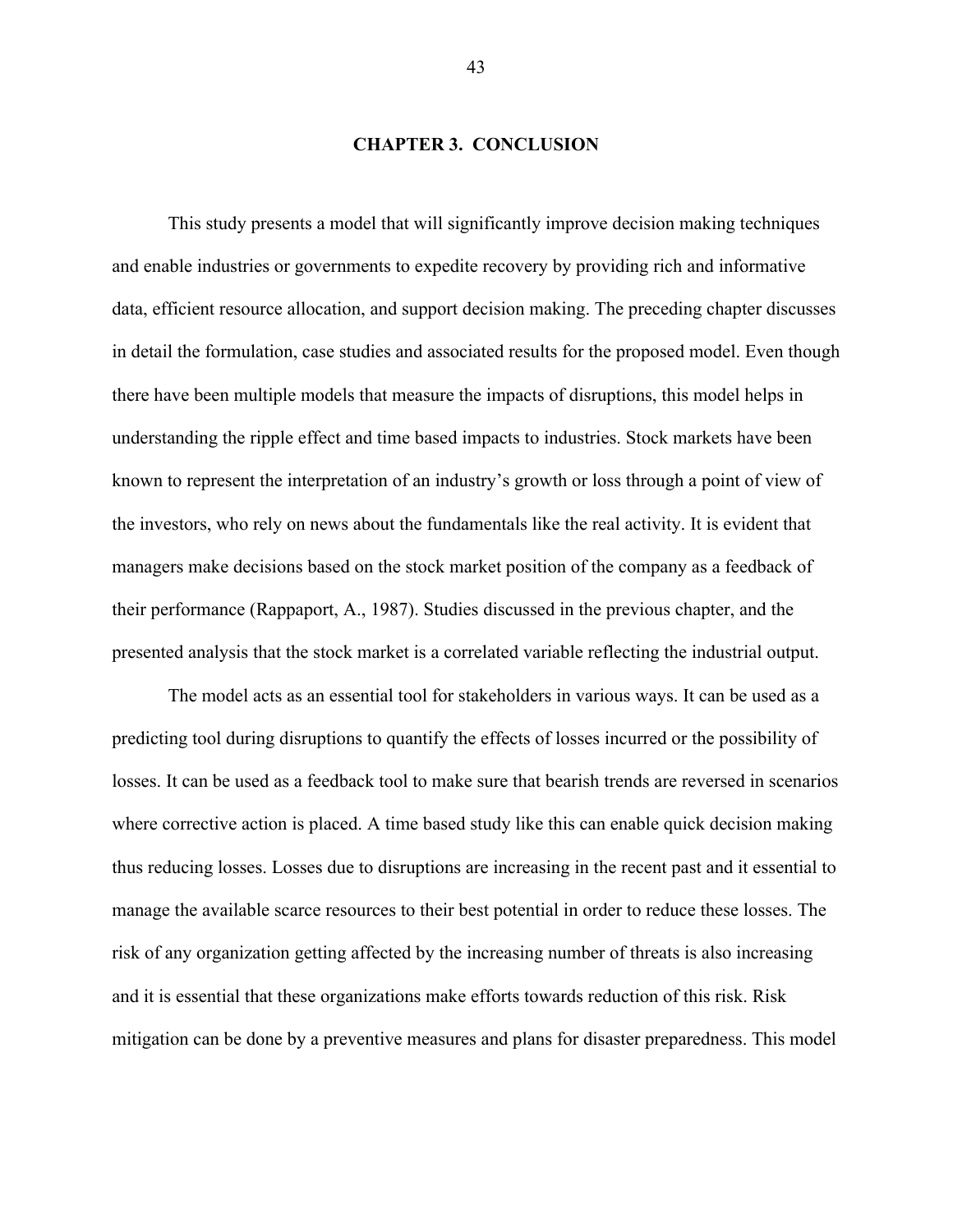can be used to study possible effects of events that may happen in the future which might affect the supply and/or demand of goods produced or services rendered. According to Kristalina Georgieva, the European Commissioner for Humanitarian Aid and Crisis Response, suggested that as of 2014 of all the investment made towards natural disasters, a mere 4% is used for preventive measures while the rest is used for recovery (Associated Press, 2014). Such a model can be used towards balancing out this disparity in investment and reduce the effects by analyzing pseudo disruptions closely linked with the industry. She also suggests that any investment made towards preventive measures for losses due to disruptions provides minimum savings of four times the investment (Associated Press, 2014). Which makes it evident that studies like this can help in better analysis and distribution of resources and reduce risk of loss.

Future scope of the study could be to reduce the discrepancies in the data to achieve better predictions. Pilot studies with real time data of production output and stock prices from industries and their suppliers and customers could help as a proof of concept. Further studies can be made to find the optimum time periods to analyze the effects of disruptions and optimize the results of the model.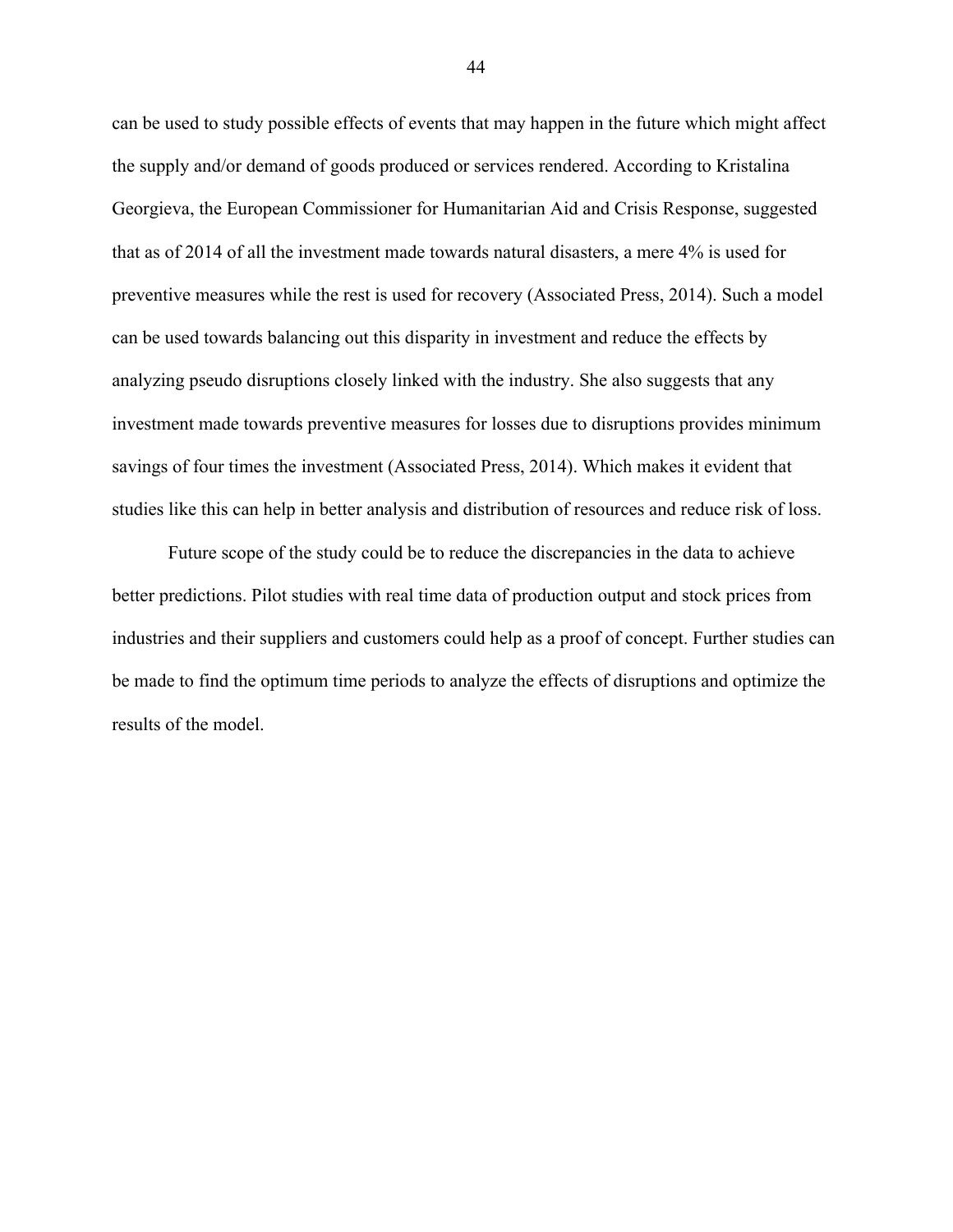## **REFERENCES**

- Associated Press. 2014. Official: disaster cost quadrupled in past decades. Daily Mail, 5 June. Available at http://www.dailymail.co.uk/wires/ap/article-2649515/Official-Disaster-costquadrupled-past-decades.html, Accessed on February 9, 2017.
- Rappaport, Alfred. (1987). Stock market signals to managers. Harvard Business Review, 65(6), 57.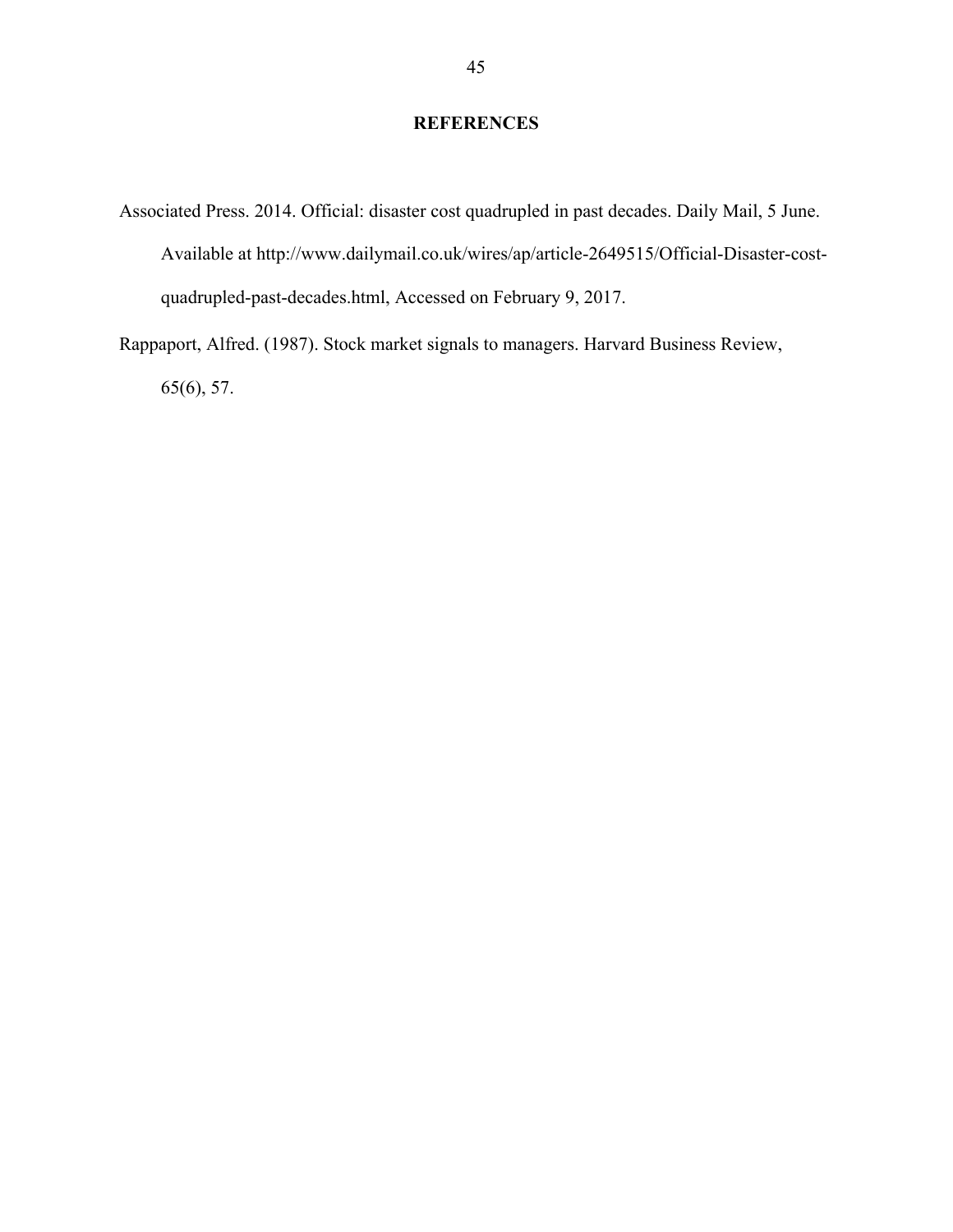## **APPENDIX A**

## **STOCHASTIC MODEL PARAMETERS**

The parameters estimated from the stochastic model have been listed below for each of the disruptions analyzed. Negative slopes indicate inverse relations.

## **1. 9/11 attacks**

Regression estimates:

| Sector      | Slope   | Intercept | <b>RMSE</b> |
|-------------|---------|-----------|-------------|
| Mining      | $-0.39$ | 2864.40   | 20.58       |
| Utilities   | 6.98    | 5089.40   | 658.21      |
| Information | $-0.73$ | 20174.00  | 120.30      |
| Finance     | 17.00   | 55062.00  | 832.73      |

Covariance matrix:

| 423.49   | 11243.37  | $-94629$  | 12143.94  |
|----------|-----------|-----------|-----------|
| 11243.37 | 433235.11 | -35459.45 | 41260981  |
| -946 29  | -35459.45 | 1447179   | -54820.40 |
| 12143.94 | 41260981  | -54820.40 | 693446.54 |

## **2.** *Deepwater Horizon* **oil spill**

Regression estimates:

| Sector         | Slope | Intercept | <b>RMSE</b> |
|----------------|-------|-----------|-------------|
| Mining         | 8.19  | 1419.00   | 759.79      |
| Utilities      | 8.84  | 4378.30   | 492.39      |
| Transportation | 36.25 | 9667.90   | 1452.00     |
| Information    | 9.92  | 17241.00  | 1096.50     |